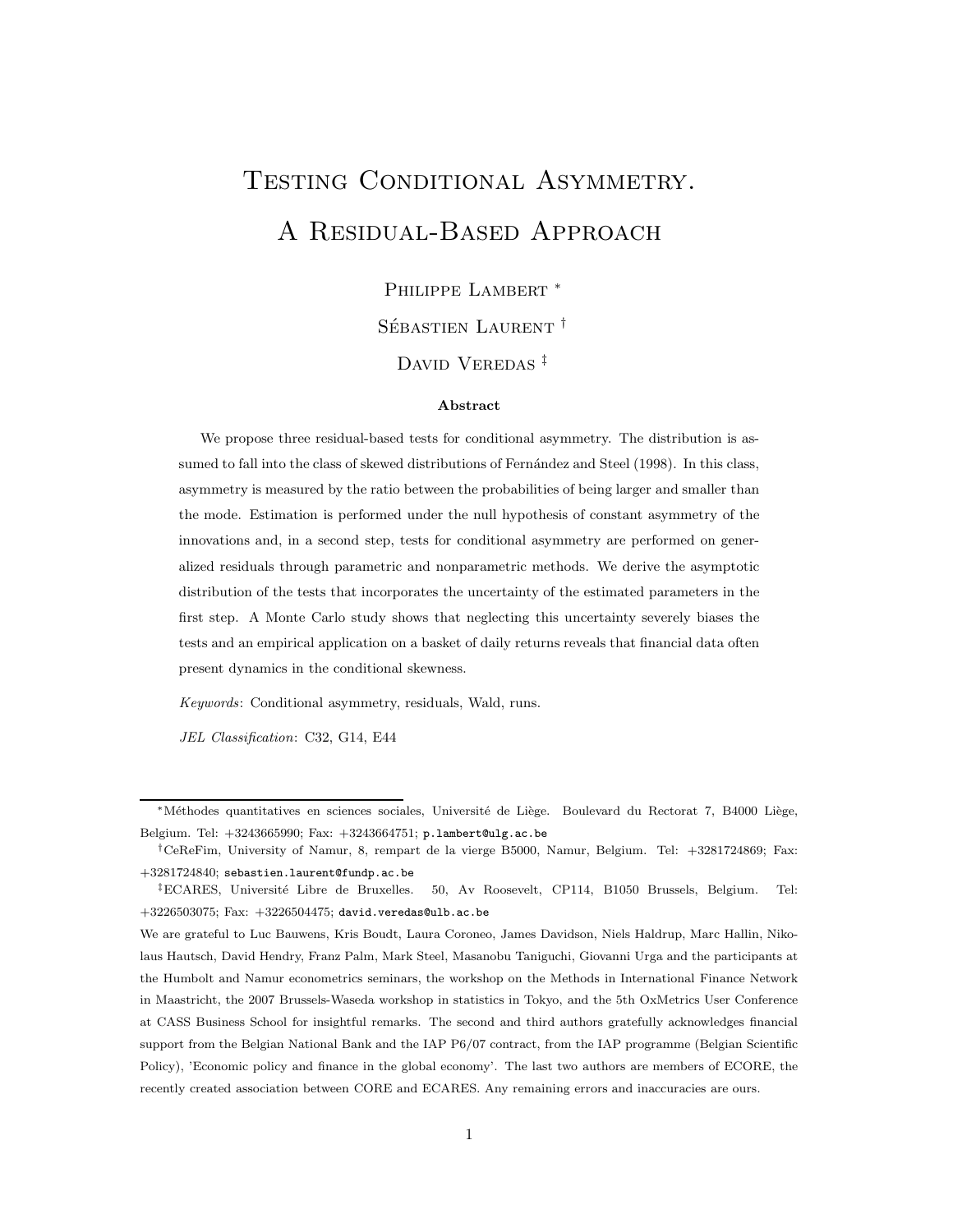## 1 Introduction

We propose parametric and non parametric residual-based tests for conditional asymmetry. We assume that observations follow a dynamic location-scale model with error term following a law in the class of skewed distributions of Fernández and Steel (1998). Estimation is done under the null hypothesis of constant skewness and the tests are performed on the residuals. These tests are, in spirit, similar to the Breusch-Godfrey test and Engle's ARCH test for the mean and the variance. There are however two important differences. First, the tests presented here are not moment-based. While both the Breusch-Godfrey test and Engle's ARCH test are based on (auto)regressions for the first and second conditional moments, we do not test for (auto)correlation on the third moment. Rather, we test for (auto)correlation in the asymmetry, defined as the ratio between the probabilities of being larger or smaller than the mode. Second, we take into account the uncertainty of the estimated parameters. Indeed, as the tests are residual-based, their distributions depend on the estimated parameters. We rely on Pierce (1982) to derive the correct asymptotic distributions of the tests. Neglecting the uncertainty coming from the first step estimators severely distorts the size of the test, and, hence, the reliability of the corresponding decisions.

From a financial perspective, this article fits within the research that incorporates asymmetry and kurtosis into, among others, asset pricing and portfolio allocation. Harvey and Siddique (2000) propose a modified mean-variance asset pricing model where conditional skewness is priced. The assumption that investors prefer left skewed portfolios to right skewed portfolios justifies the inclusion of the third moment. In their empirical application, they find conditional left skewness to be economically significant, increasing the risk premia by 3.6%. Chabi-Yo, Leisen, and Renault (2006) study the importance of conditional skewness when estimating a skewness premium. Based on Samuelson (1970), they study the optimal asset allocation in a mean-variance-skewness framework. They also introduce a separation theorem based on a fund of the market portfolio, which is a function of the skewness, and analyze the risk compensation in the presence of conditional asymmetry. Dittmar (2002) and Guidolin and Timmermann (2006) expand the standard CAPM to a four-moment CAPM, including skewness and kurtosis. The former shows that its explanatory power for cross-section US stock returns raises considerably. The later explains the home country bias in investments, concluding that, while the standard mean-variance approach assigns 30% of stocks to domestic markets, adding both skewness and kurtosis raises this percentage to 70%.

From an econometric perspective, this article fits into a branch of the literature that proposes tests and models for conditional symmetry. Zheng (1998) presents a nonparametric kernel-based test for conditional symmetry. Bai and Ng (2001) propose a distribution free conditional symmetry test that is valid for non-stationary and non-*i.i.d.* observations. In a similar vein, Delgado and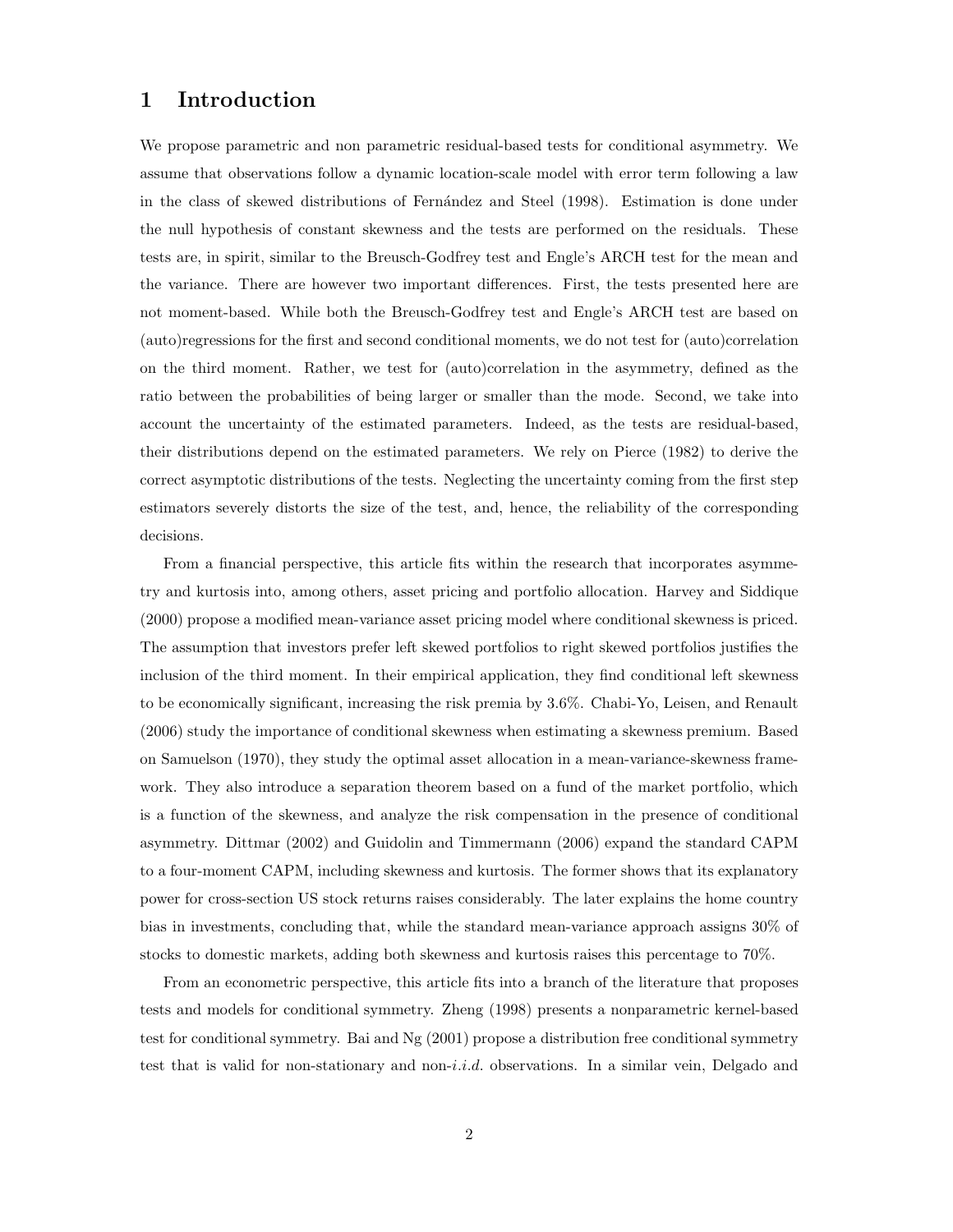Escanciano (2007) propose an omnibus test for conditional symmetry in dynamic models. The main feature of this test is that it allows for unknown functional forms of higher conditional moments. Hong and Li (2005) and Egorov, Hong, and Li (2006) present an omnibus nonparametric evaluation test for conditional density models that explicitly takes into account the impact of parameter estimation uncertainty. Hansen (1994) estimates conditional asymmetry and kurtosis by extending the ARMA and GARCH model to the third and fourth order moments. Jondeau and Rockinger (2003) extend the generalized Student-t distribution of Hansen (1994) and investigate the presence of conditional skewness and kurtosis, which are modelled as a function of lagged innovations. In their application to FX markets, they detect the presence and persistence of conditional asymmetry, while the mass on the tails is relatively constant.

As the last two references, our approach is also parametric. We assume that observations follow a dynamic location-scale model with error term following a skewed distribution on the class of Fern´andez and Steel (1998). Since our focus are financial applications, in the Monte Carlo study and in the empirical application we illustrate our main results on the skewed-t distribution, a skewed version of the Student-t density. This law has a tractable density function, which facilitates maximum likelihood, and four parameters that explain the main features of a probability law for financial returns: location, scale, asymmetry and tail thickness.<sup>1</sup> The skewing mechanism is based on a scale parameter that is introduced inversely on each side of the mode. Asymmetry is therefore defined in terms of the ratio of probabilities of being to the left and right of the mode.

This skewing parameter is our main object of interest. We estimate the model under the null hypothesis of constant asymmetry, i.e. time invariant skewing parameter. Under this hypothesis, the sequence of ratios of the conditional probabilities of being to the left and right of the mode should be independent. Following Engle and Manganelli (2004), these ratios are equivalent to a sequence of indicator functions that take value one if the  $t$ -th observation is lower than the mode and zero otherwise. We test for independence of this sequence of binary variables both parametrically and nonparametrically. We first consider Wald-type tests based on generalized linear models. Detailed derivations are provided for two important cases: the linear probability and the logistic regression models. Second, we consider a nonparametric Wald-Wolfowitz runs test. In both cases, we take into account the uncertainty from the estimation of the parameters of the skewed distribution. Using the results from Pierce (1982), we derive the correct asymptotic distribution of the tests under the null.<sup>2</sup>

The method proposed in Pierce (1982) is not the only possible way to account for parameter uncertainty. Engle and Manganelli (2004) propose the in-sample dynamic quantile test, which takes into account the parameter uncertainty from the conditional quantile model. Meddahi and

<sup>&</sup>lt;sup>1</sup>Hansen (1994) proposes a similar distribution, though the derivation is different.

<sup>2</sup>Tse (2002) also uses Pierce's correction in a residual-based test for conditional heteroskedasticity.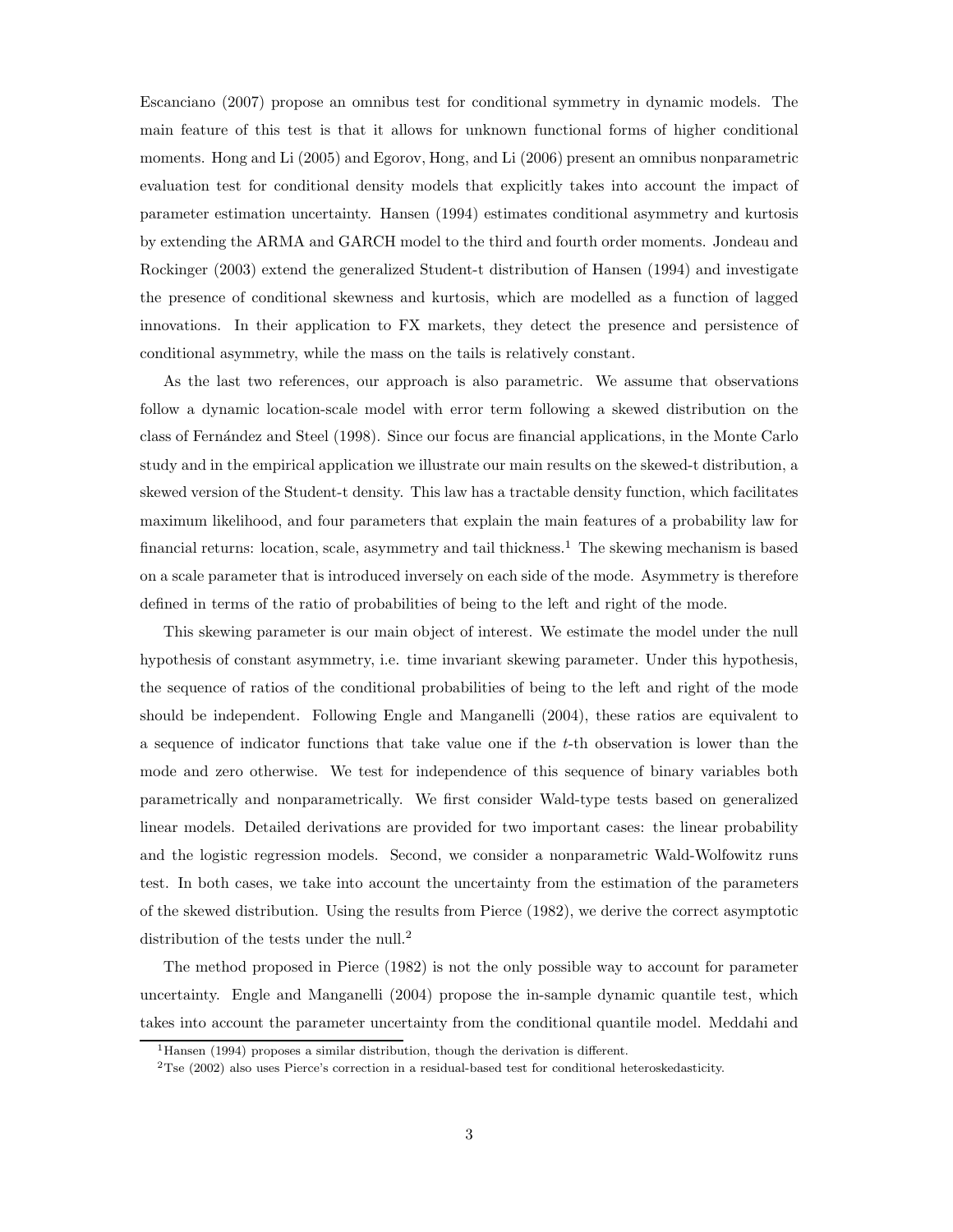Bontemps (2005) and Meddahi and Bontemps (2006) propose a GMM approach to test the distributional assumption. Both articles are based on moment conditions that are robust to parameter uncertainty. Hong and Lee (2003) also propose a diagnostic test for linear and nonlinear time series models, where the parameter uncertainty has no impact on the limit distribution of the test statistic. Accuracy of out-of-sample predictions can also be affected by parameter uncertainty. Escanciano and Olmo (2008), MacCracken (2000) and West (1996) explore the problem and propose test statistics with a distribution that incorporates the parameter uncertainty.

In a comprehensive Monte Carlo study, we evaluate the properties of the tests for different specifications of the conditional mean and variance, and for different sample sizes. We show that the tests are correctly sized provided that the uncertainty in the parameter estimation is taken into account. We also show that the power of the test is acceptable for a reasonable sample size. As a robustness check, we show the properties of the tests under different misspecifications that the researcher may encounter: overparametrisation of the conditional mean, light misspecification of the conditional variance, and misspecification of the tail index (i.e. assuming it to be constant when the true is time varying). Results show that the size of the tests does not suffer significantly from these departures of the DGP.

Last, using daily log returns of several stocks, indexes and bonds for a period of eleven years, we detect the presence of dynamics in the conditional asymmetry of the standardized residuals of six different series. These findings are confirmed when estimating a dynamic conditional asymmetry such as in Hansen (1994).

The paper is structured as follows. Section 2 introduces the family of skewed distributions of Fernández and Steel (1998) and presents the tests and their asymptotic properties. Since several functional forms for the regression model used for the test are at hand, we start with a linear setting, followed by a logit regression, and we finish with a general form of the regression function where the parameters are estimated by maximum likelihood. We conclude the section with the runs test. Section 3 presents the Monte Carlo study and Section 4 the empirical application. Finally, we present our overall conclusions. Proofs and preparatory results are provided in the Appendix.

## 2 Testing conditional asymmetry

Let  $y_t$   $(t = 1, \ldots, T)$  denote a time series of financial returns of a given instrument (e.g. a stock, index or exchange rate) at time t. We assume that this vector of realizations is generated by the following dynamic location-scale model:

$$
y_t = \mu_t(\phi|\Omega_{t-1}) + \sigma_t(\rho|\Omega_{t-1})z_t^*,
$$
\n(1)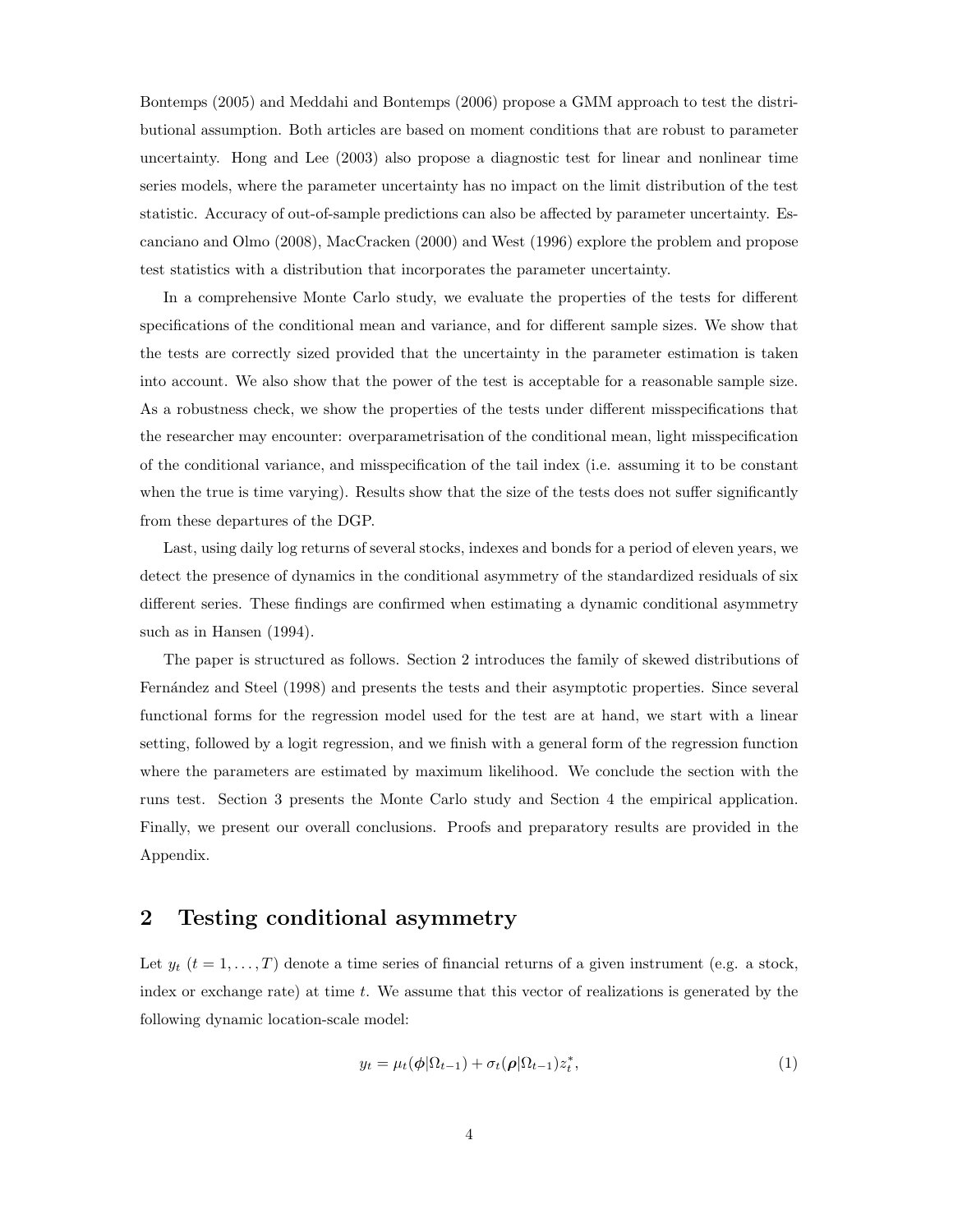where  $\Omega_{t-1}$  is the information set at time  $t-1$ ,  $\eta = (\phi, \rho)$  is a vector of unknown parameters, and  $z_t^*$  is a zero mean and unit variance random variable. The functional forms  $\mu_t = \mu_t(\phi | \Omega_{t-1})$  and  $\sigma_t = \sigma_t(\rho|\Omega_{t-1})$  are specified according to an ARMA-GARCH type of model.<sup>3</sup> To estimate the model by maximum likelihood, a distributional assumption on the innovation term  $z_t^*$  is required. In most financial applications,  $z_t^*$  is assumed to be *i.i.d.*  $\mathcal{N}(0,1)$  or *i.i.d.*  $ST(0,1,\nu)$ ,  $\nu \in \mathbb{R}$  being the degrees of freedom of the Student-t distribution. These distributions are symmetric and cannot capture the skewness that is often observed.

Let  $h(z_t; \delta)$  be a continuous unimodal and symmetric distribution of a zero mean and unit variance random variable  $z_t$ ;  $\delta$  are parameters present higher-order moments. Fernández and Steel (1998) introduce skewness by changing the scale on each side of the mode through a skewing parameter  $\xi \in \mathbb{R}^+$ :

$$
f_z(z_t; \boldsymbol{\delta}, \boldsymbol{\xi}) = \begin{cases} \frac{2}{\xi + \frac{1}{\xi}} h_z(\xi z_t; \boldsymbol{\delta}) & \text{if } z_t < 0\\ \frac{2}{\xi + \frac{1}{\xi}} h_z(\frac{z_t}{\xi}; \boldsymbol{\delta}) & \text{if } z_t \ge 0, \end{cases} \tag{2}
$$

where  $z_t$  has now mean m and variance  $s^2$ , depending on (among others)  $\xi$ , but has mode at zero. The distribution  $f(z_t; \delta, \xi)$  is left (right) skewed if  $0 < \xi < 1$  ( $\xi > 1$ ). Indeed, by definition (see Fernández and Steel (1998), eq. 3):

$$
\frac{P(z_t \ge 0; \delta, \xi)}{P(z_t < 0; \delta, \xi)} = \xi^2. \tag{3}
$$

Clearly,  $\xi$  controls the allocation of mass to each side of the mode. In order to obtain  $z_t^*$  in (1) we standardize  $z_t$ :  $z_t^* = (z_t - m)/s$ . Note that  $z_t^*$  has zero mean, unit variance and density

$$
f_{z^*}(z_t^*; \xi, \nu) = \begin{cases} \frac{2s}{\xi + \frac{1}{\xi}} h_{z^*} \left( \xi(z_t^* s + m); \delta \right) & \text{if } z_t^* < -\frac{m}{s} \\ \frac{2s}{\xi + \frac{1}{\xi}} h_{z^*} \left( \frac{(z_t^* s + m)}{\xi}; \delta \right) & \text{if } z_t^* \ge -\frac{m}{s}. \end{cases}
$$
(4)

Additionally, we work with  $\ln \xi \in \mathbb{R}$  instead of  $\xi$ . A positive (negative) sign for  $\ln \xi$  corresponds to a right (left) skewed distribution, while zero indicates symmetry.

In the Monte Carlo study and in the empirical application we consider the particular case of a skewed-t distribution. If  $h(z_t; \delta)$  is a Student-t density in (2) with  $\delta = \nu$ ,  $z_t$  follows a skewed-t distribution or  $SKST(m, s^2, \xi, \nu)$  where

$$
m = \frac{\Gamma\left(\frac{\nu-1}{2}\right)\sqrt{\nu-2}}{\sqrt{\pi}\Gamma\left(\frac{\nu}{2}\right)} \left(\xi - \frac{1}{\xi}\right) \text{ and } \qquad (5)
$$
  

$$
s^2 = \left(\xi^2 + \frac{1}{\xi^2} - 1\right) - m^2
$$

are the mean and variance. Hence  $z_t^* \sim SKST(0, 1, \xi, \nu)$  and  $y_t \sim SKST(\mu_t, \sigma_t^2, \xi, \nu)$ . The skewed-t density has been used a distribution for a GARCH model (Lambert and Laurent (2001b)

 $3$ More flexibility in the specification of the first two conditional moments could be achieved by including e.g. thresholds, smooth transitions, Markov switching regimes, and stochastic volatility models. This extra flexibility would be in at the expense of estimation.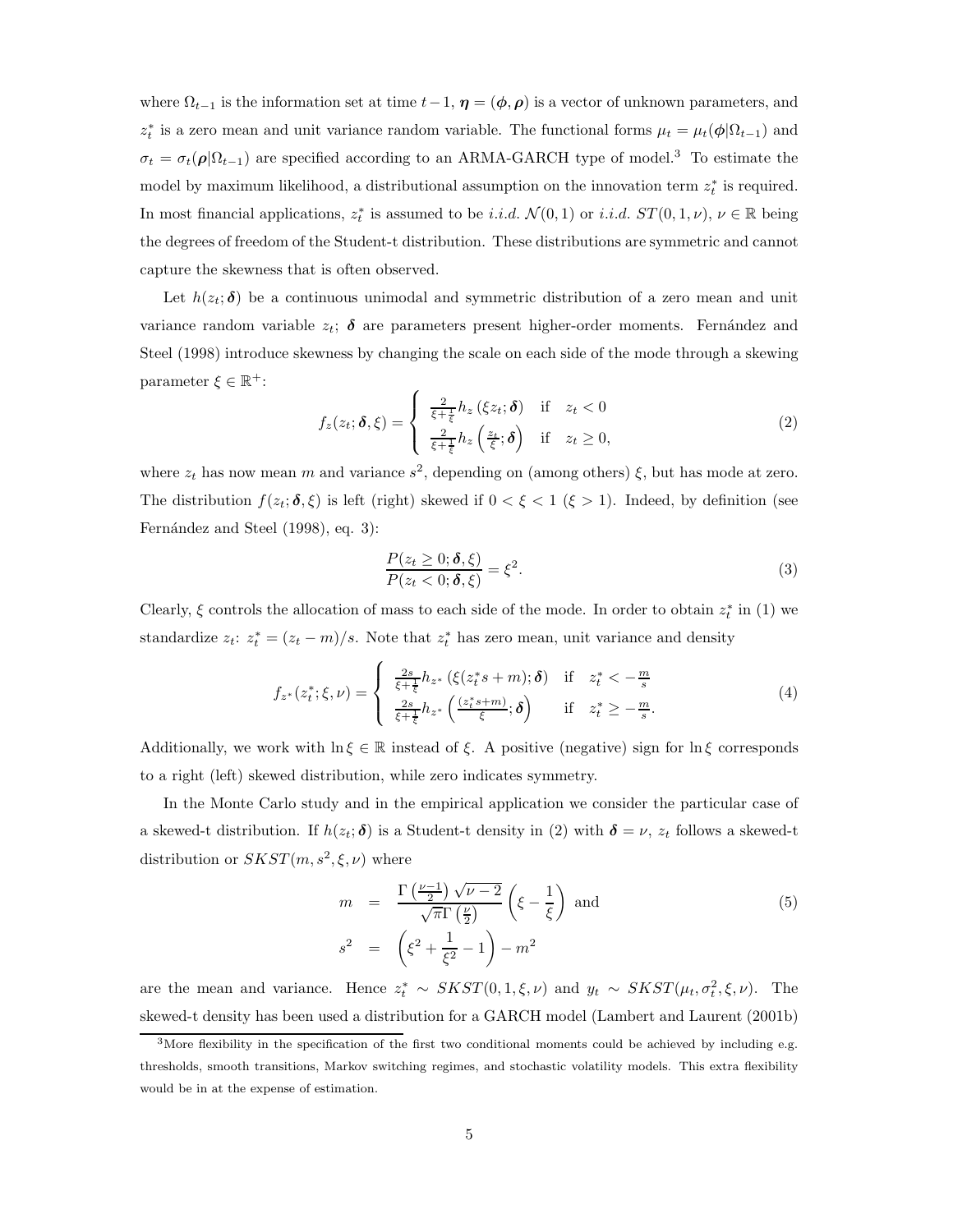and Lambert and Laurent (2001a)), for computation of Value at Risk (Giot and Laurent (2003)), indirect estimation of stable densities (Lombardi and Calzolari (2008), Garcia, Renault, and Veredas (2006), and Lombardi and Veredas (2008)) and its multivariate extension has been proposed by Bauwens and Laurent (2005). This is a flexible distribution with four parameters that accounts for the four main features of a distribution: location, scale, asymmetry and tail thickness. It nests important densities that are commonly used in the analysis of financial data, such as the Student-t and the Gaussian.

The  $s \times 1$  vector of unknown parameters,  $\boldsymbol{\theta} = (\boldsymbol{\eta}', \ln(\xi), \boldsymbol{\delta}')'$ , is estimated by maximum likelihood and the asymptotic variance-covariance matrix of the MLE is the inverse of the Fisher information matrix  $\mathcal{I}_{\theta}^{-1}$ . If  $\xi$ , assumed to be constant, is truly time invariant, the conditional allocation of mass on either side of the mode of the density of the residuals  $z_t(y_t, \hat{\theta}) = \hat{s} z_t^*(y_t, \hat{\eta}) + \hat{m}$ , where  $z_t^*(y_t, \hat{\boldsymbol{\eta}}) = (y_t - \hat{\mu}_t)/\hat{\sigma}_t$ , should be independent. Equation (3) evaluated at  $z_t(y_t, \hat{\boldsymbol{\theta}})$  can be written as

$$
P(z_t(y_t, \hat{\theta}) < 0) = \frac{1}{1 + \hat{\xi}^2} \stackrel{\text{def}}{=} g(\hat{\xi}),\tag{6}
$$

and, following Engle and Manganelli (2004), for each observation the probability ratio of being to the left and right of the mode is equivalently represented by the sequence of indicator functions  $I(z_t(y_t, \hat{\theta}) < 0)$  that takes value 1 if the argument is true. From now on we skip the argument  $y_t$ in the residual and the indicator function is denoted by  $I_t(\hat{\theta})$ . The reader, however, should keep in mind the dependence of both functions on  $y_t$  and the information set  $\Omega_{t-1}$  through the estimated parameters.

Under the null hypothesis of constant asymmetry, the sequence of indicator functions should be independent. To test this hypothesis, we take two approaches. The first, parametric, consists on regressing  $I_t(\hat{\theta})$  on its past (i.e.  $I_{t-1}(\hat{\theta}), I_{t-2}(\hat{\theta}), \ldots$ ), other past model-based variables potentially related to asymmetry (like past residuals and functions of it), past volatilities, and a set of exogenous variables (e.g. day of the week dummies). We denote by  $\mathbf{x}_t(\hat{\theta})$  the  $k \times 1$  vector containing these quantities.

The indicator function  $I_t(\theta)$  follows a Bernouilli distribution. That has two implications: (a) Testing for uncorrelation is equivalent to testing for independence, as all moments solely depend on the conditional mean and the number of observations. And (b) several regression functions are available. We rely on Generalized Linear Models, where the conditional expectation of  $I_t(\theta)$ depends on  $\mathbf{x}_t(\hat{\theta})$  through a link function. We analyze in detail two important cases, linear and logistic link functions (leading to the linear probability and logit models), and we relegate to the end the most general case of a known, but unspecified, link function. The second approach is nonparametric: runs test. A run is a sequence of adjacent equal terms (zeros and ones in our case) and the test checks for non-randomness in this sequence. In all cases, the distributions of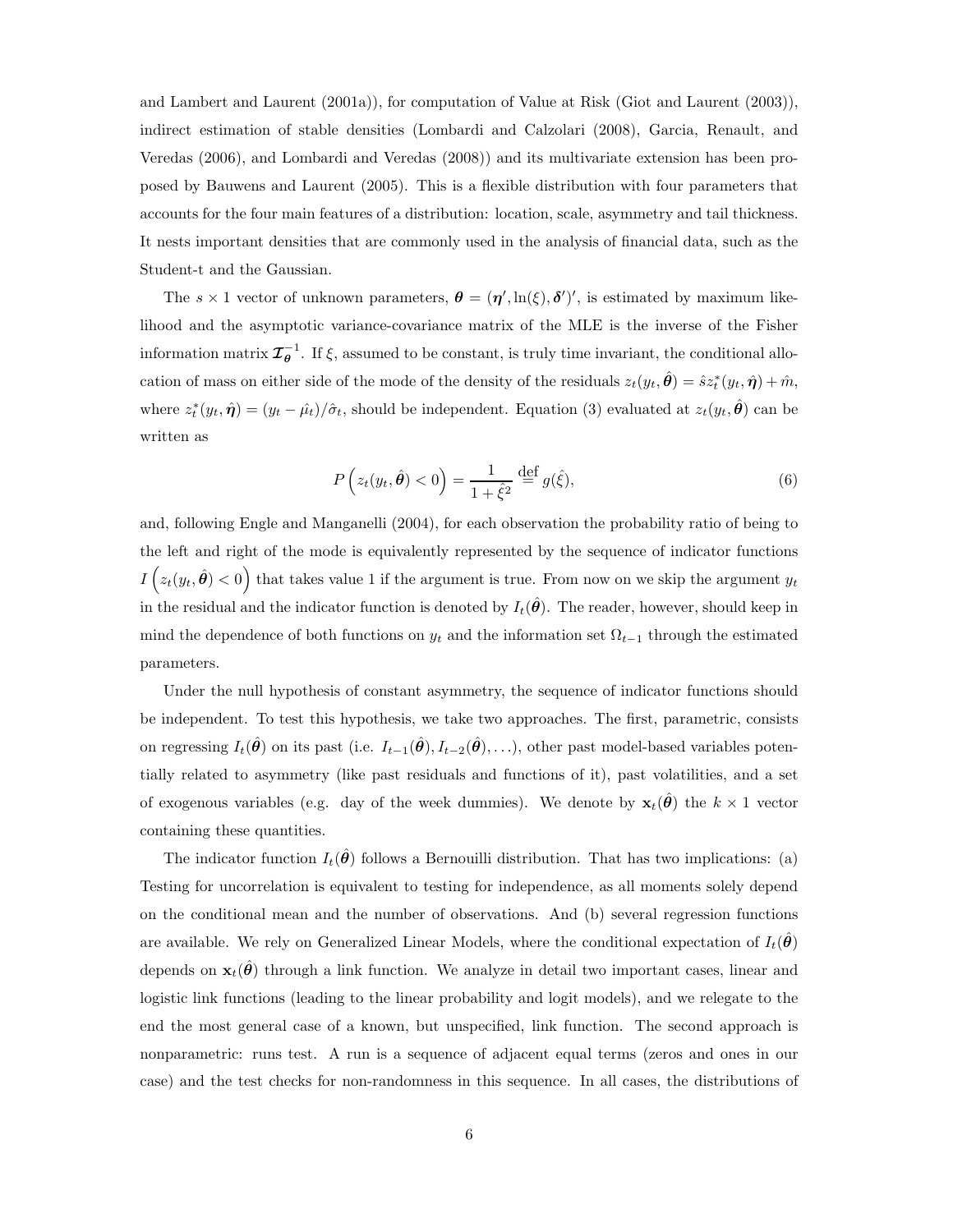the test-statistics incorporate the uncertainty due to  $\hat{\theta}$ .

Several remarks are in order before moving forward to the next section.

First, our framework is model (1) with  $z_t^*$  following a skewed density (4). One may argue that, in the practical applications, rejection of the null hypothesis of independence of  $I_t(\theta)$  could be interpreted as being due to either: (a) a genuine rejection of constant asymmetry, (b) misspecification of  $\mu_t$ ,  $\sigma_t$  or both, or (c) misspecification of the distribution of  $z_t^*$ . Thus, to have interpretation (a) as the appropriate one, correct specification of  $\mu_t$ ,  $\sigma_t$  and of the distribution of  $z_t^*$  are fundamental assumptions underlying the tests. As for  $\mu_t$  and  $\sigma_t$ , the tests are built such that these functions can be fairly general. But in practical applications they should be such that  $z_t^*(\hat{\theta})$  does not present any dependence in the first two moments. There are available in the literature a sizeable amount of tests for this purpose, which explanation is out of the scope of this article. Notwithstanding, in the Monte Carlo study we analyze the sensitivity of the size and power of the tests to misspecification of  $\mu_t$  and  $\sigma_t$ . As for (c), and as mentioned previously, the class of Fern´andez and Steel (1998) is very flexible and nests some relevant distributions for financial data, such as the skewed-t, the skewed-Gaussian and the skewed-stable (Lambert and Laurent (2001b)) distributions. Yet, in the Monte Carlo study we analyze the sensitivity of the tests to misspecification of the tail index (estimation of constant tail index when the true is time varying).

Second, unconditional symmetry does not entail conditional symmetry. If  $\ln \hat{\xi} = 0$ , unconditionally there is an equal proportion of observations on either side of the mode. However, the conditional probability that the observation at time  $t$  is lower than the mode could depend on  $\mathbf{x}_t(\boldsymbol{\theta}).$ 

Third, one can argue that working with  $I_t(\hat{\theta})$  instead of  $z_t(\hat{\theta})$  induces a loss of information that could be used to increase the power of the tests. The use of  $I_t(\hat{\theta})$  is motivated by the following reasons. (a) In this family of distributions, asymmetry is defined in terms of the ratio of probabilities (3) that can be written as (6). And, following Engle and Manganelli (2004), constant asymmetry is equivalent to requiring that  $I_t(\hat{\theta})$  is independent. (b) Tests on  $I_t(\hat{\theta})$  do not require any condition on the existence of moments of  $z_t(\hat{\theta})$ . Testing conditional asymmetry with the later would naturally lead to a regression of its cube on  $\mathbf{x}_t(\hat{\theta})$ , requiring the existence of its first six moments. And (c) the correction in the asymptotic distribution of the tests we propose is fairly simple.

Fourth, besides the potential non desirable causes of rejection of the null hypothesis of the first point above, another potential reason is misspecification of the link function on the regression of  $I_t(\hat{\theta})$  on  $\mathbf{x}_t(\hat{\theta})$ . Since  $I_t(\hat{\theta})$  is a binary process, many link functions are at hand (linear, logit, probit, etc). In the Monte Carlo study we analyze the sensitivity of the size and power of the parametric tests to this choice. We conclude that differences are insignificant.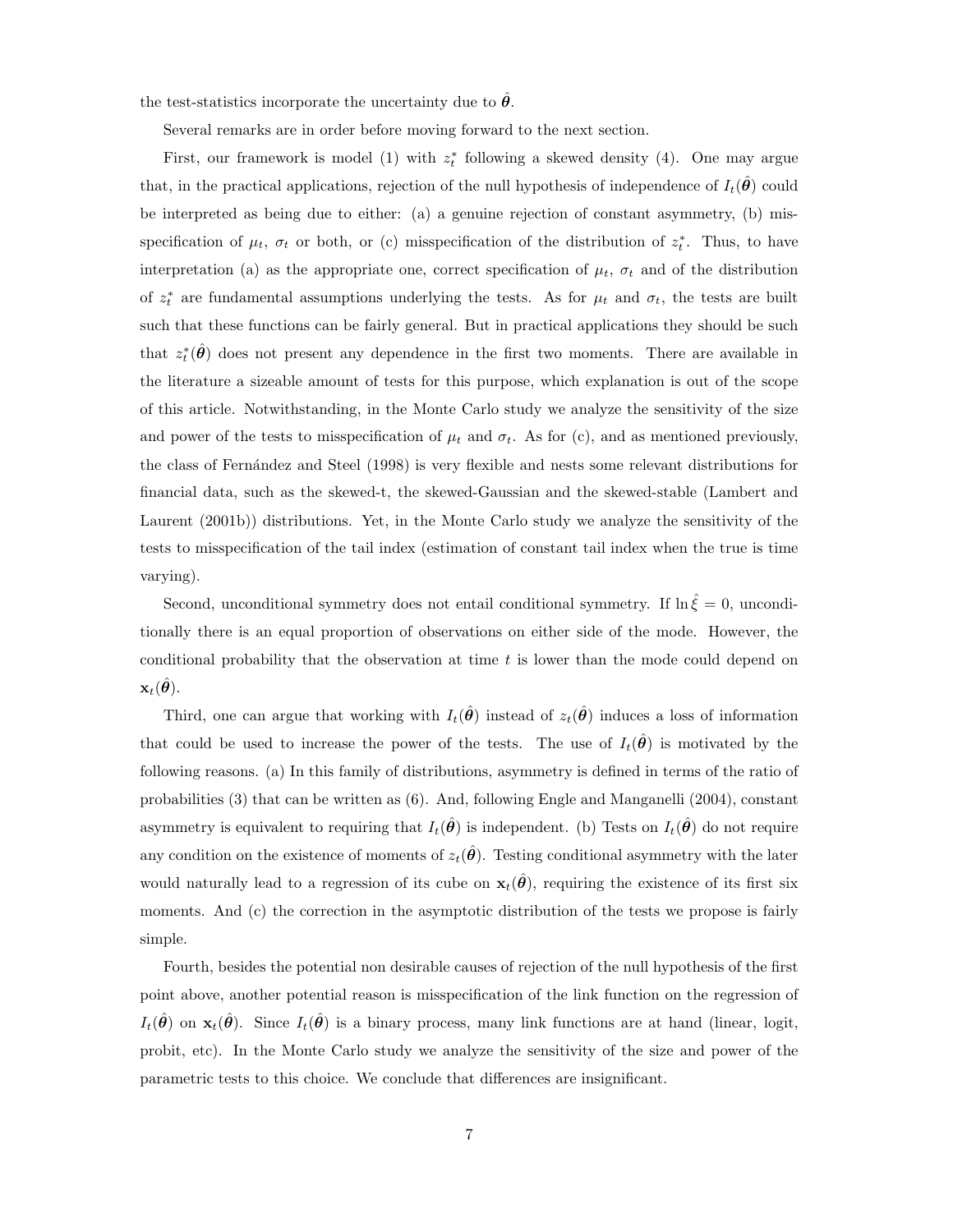#### 2.1 Wald tests

Let

$$
E\left(I_t(\hat{\boldsymbol{\theta}})|\mathbf{x}_t(\hat{\boldsymbol{\theta}}); \boldsymbol{\beta}\right) = l(\lambda_t),\tag{7}
$$

be the conditional mean of  $I_t(\hat{\theta})$ .  $l(\cdot)$  is the link function and  $\lambda_t = m(\hat{\xi}) + \mathbf{x}_t(\hat{\theta})' \beta$  is the linear predictor produced by  $m(\hat{\xi})$  -an offset to ensure that under the null (7) equals  $g(\hat{\xi})$ - and  $\mathbf{x}_t(\hat{\theta})$ . Many functional forms for  $l(\cdot)$  are at hand but we only present detailed results for the linear and logit links:  $l(\lambda_t) = \lambda_t$  and  $l(\lambda_t) = 1/(1 + \exp(-\lambda_t))$  respectively. As a generalization, we present, at the end of the section, the case of the unspecified, but known, form (7). Since our parameters of interest are only present in the conditional mean, we estimate (7) by quasi-maximum likelihood with the following assumption:

# **Assumption W1** The conditional probability density function of  $I_t(\hat{\theta})$ ,  $r(I_t(\hat{\theta})|\mathbf{x}_t(\hat{\theta}))$ , belongs to the exponential family.

This assumption ensures consistency of the estimators of  $\beta$ . Although it could be replaced by an exact knowledge of  $r(I_t(\hat{\theta})|x_t(\hat{\theta}))$ , in order to gain efficiency, our main results remain unchanged. Under maximum likelihood the so-called sandwich form simplifies to the inverse of the Fisher information but this does not hold in our case. The inclusion of the uncertainty on  $\hat{\theta}$  consists of a correction of the Fisher information matrix, the middle part of the sandwich form, making the simplification unfeasible. The specific functional form of  $r(I_t(\hat{\theta})|\mathbf{x}_t(\hat{\theta}))$  depends on  $l(\lambda_t)$ , which implies a different support for  $I_t(\hat{\theta})$ . For instance, for the linear probability model, the conditional probability function is Gaussian while for the logistic conditional mean  $r(I_t(\theta)|\mathbf{x}_t(\theta))$  is binomial.

Let  $\mathcal{S}(\beta, \hat{\theta})$  be a zero mean statistic which is a function of parameters  $\beta$ , to be estimated, and of the estimators  $\hat{\theta}$  in an explicit way. An example of such a statistic is the score function. Likewise, let  $\mathcal{H}_{\beta,\hat{\theta}}$  and  $\mathcal{I}_{\beta,\theta}$  be the hessian and the Fisher information matrix respectively that correspond to the conditional likelihood obtained from the data contributions. Note that in the former  $\theta$  is estimated while in the later  $\theta$  is known. Following Pierce (1982), we assume that the joint distribution of  $\hat{\theta}$  and  $\mathcal{S}(\beta,\theta)$  is asymptotically Gaussian:

#### Assumption W2

$$
\left(\begin{array}{c}\sqrt{T}(\hat{\theta}-\theta_0)\\ \sqrt{T}\mathcal{S}(\beta,\theta)\end{array}\right)\sim\mathcal{N}\left(\left(\begin{array}{c}0\\0\end{array}\right),\left(\begin{array}{cc}\mathcal{I}_{\theta}^{-1}&\mathbf{V}_{12}\\ \mathbf{V}_{12}&\mathbf{V}_{22}\end{array}\right)\right),\right.
$$

This assumption is needed to compute the asymptotic distribution of the statistic  $\mathcal{S}(\beta, \hat{\theta})$ conditional to  $\hat{\theta}$ . If, for instance,  $\mathcal{S}(\beta, \theta)$  is the score,  $V_{22} = \mathcal{I}_{\beta, \theta}$ , the Fisher information matrix. Gaussianity is a mild assumption, justified by some appropriate central limit theorem. The following assumption explicitly establishes the link between  $\mathcal{S}(\beta, \hat{\theta})$  and  $\hat{\theta}$ :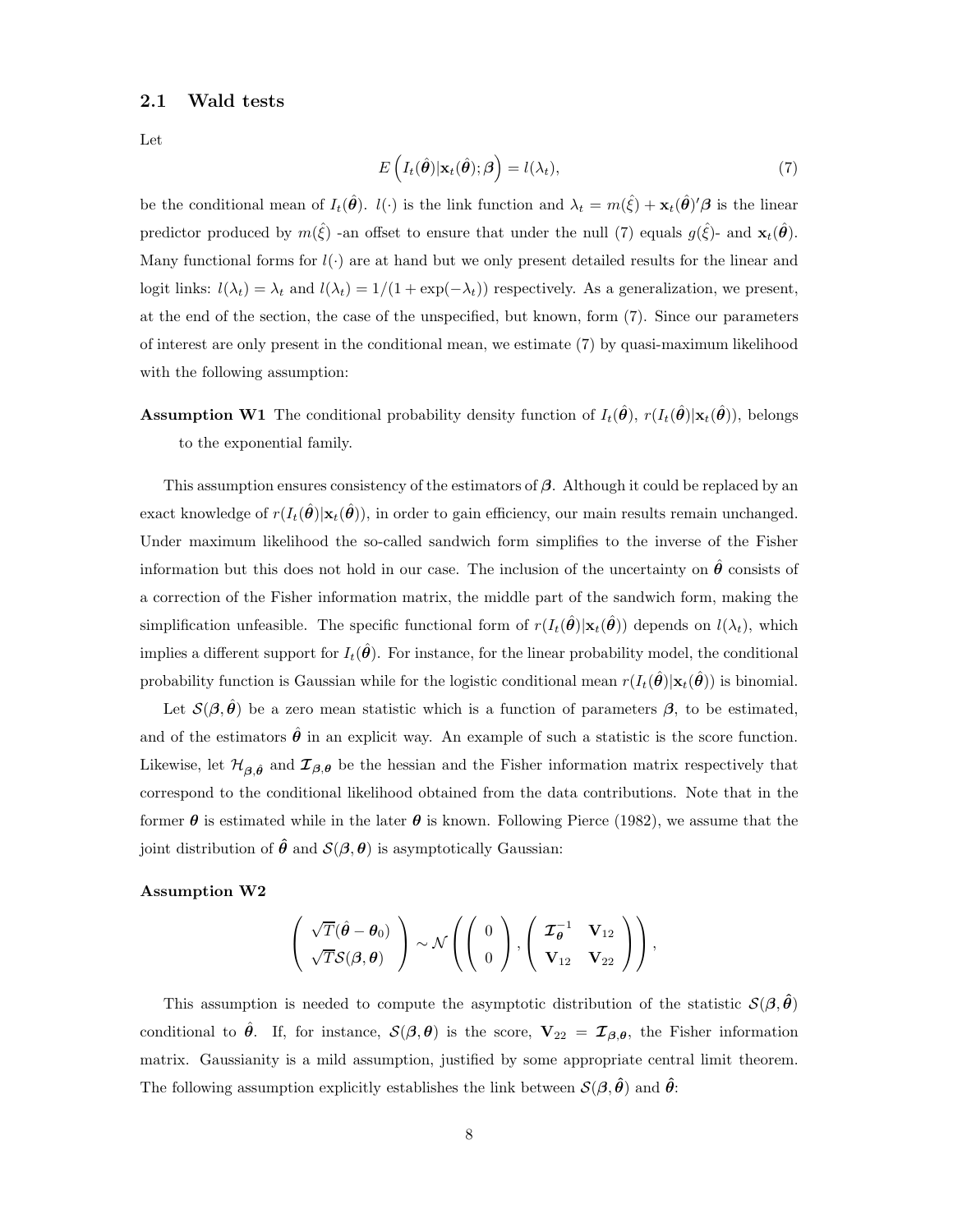**Assumption W3** The statistic  $\mathcal{S}(\beta, \hat{\theta})$  can be approximated by

$$
\sqrt{T}\mathcal{S}(\boldsymbol{\beta},\hat{\boldsymbol{\theta}}) = \sqrt{T}\mathcal{S}(\boldsymbol{\beta},\boldsymbol{\theta}) + \mathbf{B}\sqrt{T}(\hat{\boldsymbol{\theta}} - \boldsymbol{\theta}) + o_p(1),
$$

where  $\mathcal{S}(\beta, \theta)$  is differentiable in  $\theta$  and  $\mathbf{B} = \lim_{T \to \infty} E\left(\frac{\partial \mathcal{S}(\beta, \theta)}{\partial \theta}\right)$  is a  $k \times s$  matrix.

This assumption allows us to compute the variance-covariance matrix of  $\mathcal{S}(\beta, \hat{\theta})$  as a combination of the variance-covariance of the statistic as if  $\theta$  would be known plus an additional term that captures the uncertainty in  $\hat{\theta}$ .

For ease of exposition, let us first consider the case where  $\theta$  is known. Assuming a linear probability model:

$$
P(I_t(\boldsymbol{\theta})=1|\mathbf{x}_t(\boldsymbol{\theta}))=g(\xi)+\mathbf{x}_t(\boldsymbol{\theta})'\boldsymbol{\beta},
$$

and, since the indicator function is a Bernoulli random variable,  $E(I_t(\theta)|\mathbf{x}_t(\theta)) = P(I_t(\theta) = 1|\mathbf{x}_t(\theta)).$ Alternatively,  $E(Hit_t(\theta)|\mathbf{x}_t(\theta)) = \mathbf{x}_t(\theta)'\beta$  where  $Hit_t(\theta) = I_t(\theta) - g(\xi)$ . The least squares estimator of  $\beta$  is

$$
\sqrt{T}\hat{\boldsymbol{\beta}} = \left(\frac{1}{T}\sum_{t=1}^{T} \mathbf{x}_t(\boldsymbol{\theta})\mathbf{x}'_t(\boldsymbol{\theta})\right)^{-1} \left(\frac{1}{\sqrt{T}}\sum_{t=1}^{T} \mathbf{x}_t(\boldsymbol{\theta})Hit_t(\boldsymbol{\theta})\right).
$$
\n(8)

The first term in the right hand side of (8) converges to a nonstochastic  $k \times k$  matrix  $\mathbf{J}^{-1}$ . The second converges in distribution to a Gaussian and, by standard Gauss-Markov assumptions, its asymptotic variance equals  $\sigma^2$ **J**. Hence the Wald test for the null hypothesis  $H_0$ :  $\beta = 0$  is

$$
W_T^{OLS} = \frac{T}{\sigma^2} \hat{\boldsymbol{\beta}}' \mathbf{J} \hat{\boldsymbol{\beta}} \sim \chi_k^2.
$$

In reality,  $\theta$  is unknown and must be replaced by an estimator  $\hat{\theta}$ :

$$
P(I_t(\hat{\boldsymbol{\theta}})|\mathbf{x}_t(\hat{\boldsymbol{\theta}})) = g(\hat{\xi}) + \mathbf{x}_t(\hat{\boldsymbol{\theta}})' \boldsymbol{\beta},
$$
\n(9)

and the estimated  $\beta$  is a function of  $\hat{\theta}$ , i.e.

$$
\sqrt{T}\hat{\boldsymbol{\beta}}(\hat{\boldsymbol{\theta}}) = \left(\frac{1}{T}\sum_{t=1}^T \mathbf{x}_t(\hat{\boldsymbol{\theta}})\mathbf{x}_t'(\hat{\boldsymbol{\theta}})\right)^{-1} \left(\frac{1}{\sqrt{T}}\sum_{t=1}^T \mathbf{x}_t(\hat{\boldsymbol{\theta}})Hit_t(\hat{\boldsymbol{\theta}})\right).
$$
(10)

This entails an extra source of uncertainty. The following theorem provides the Wald test with the correct asymptotic variance-covariance matrix.

**Theorem 1** Under (1) and (4), the conditional mean (9), assumptions  $W1-W3$ , and the null hypothesis  $H_0$ :  $\beta = 0$ ,

$$
W^{OLS} = T\hat{\boldsymbol{\beta}}'\mathbf{J} (\sigma^2 \mathbf{J} - \mathbf{B}\mathbf{Z}_{\boldsymbol{\theta}}^{-1} \mathbf{B}')^{-1} \mathbf{J}\hat{\boldsymbol{\beta}} \sim \chi_k^2,
$$

where

$$
\mathbf{B} = -\lim_{T \to \infty} \frac{1}{T} \sum_{t=1}^{T} \mathbf{x}_t(\boldsymbol{\theta}) \left( b(\xi) h_z(0; \boldsymbol{\delta}) \left. \frac{\partial z_t(\boldsymbol{\theta})}{\partial \boldsymbol{\theta}'} \right|_{y_t = \mu_t - m \frac{\sigma_t}{s}} + \frac{\partial g(\xi)}{\partial \boldsymbol{\theta}'} \right),
$$
  

$$
b(\xi) = \frac{2}{\xi + \frac{1}{\xi}}, h_z(0; \boldsymbol{\delta}) \text{ is the symmetric density in (2), and } \frac{\partial g(\xi)}{\partial \boldsymbol{\theta}} = 0 \text{ except } \frac{\partial g(\xi)}{\partial \ln \xi} = -\frac{2\xi^2}{(1 + \xi^2)^2}.
$$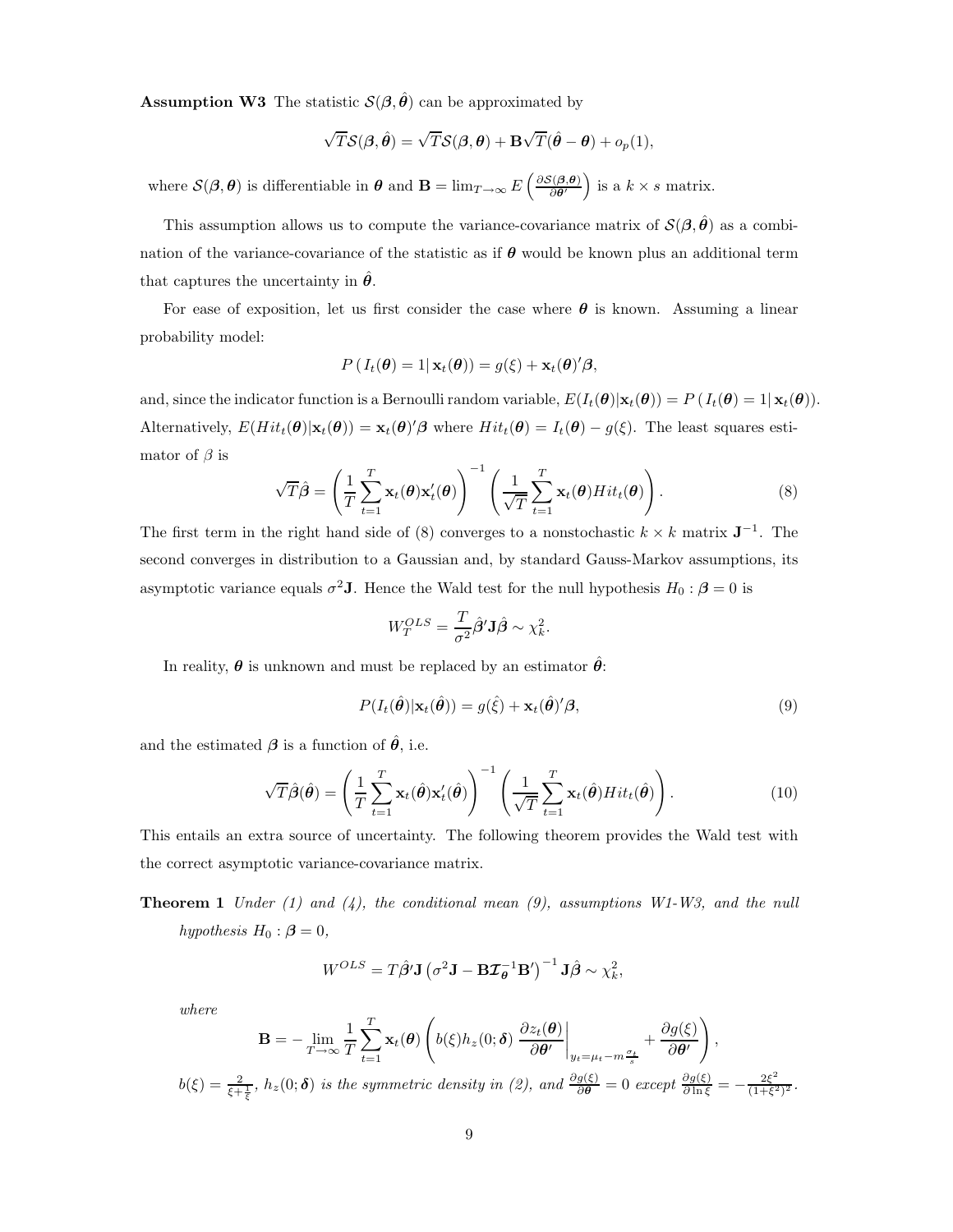To apply the test, some of the quantities have to be replaced by consistent estimators. A consistent estimator for  $\bf{J}$  is given by the term inside the inverse on the right hand side of (10). Under the null,  $\sigma^2$  can be estimated by  $\hat{\sigma}^2 = \frac{1}{T} \sum_{t=1}^T Hit_t(\hat{\theta})^2$ . The  $k \times s$  matrix **B** is evaluated at  $\hat{\theta}$ . The s × s variance-covariance matrix  $\mathcal{I}_{\theta}^{-1}$  can be estimated by the inverse of the outer product of the scores evaluated at  $\hat{\theta}$ .

The linear probability model has the advantage of simplicity and estimation can be performed by least squares. But it does not constitute an adequate description of the probability of being larger or smaller than the mode as it does not exclude quantities outside the interval  $(0, 1)$ . An alternative and more natural approach than (9) is a logit link function

$$
\ln\left(\frac{P(I_t(\hat{\boldsymbol{\theta}})|\mathbf{x}_t(\hat{\boldsymbol{\theta}}))}{1-P(I_t(\hat{\boldsymbol{\theta}})|\mathbf{x}_t(\hat{\boldsymbol{\theta}}))}\right)=-q(\hat{\xi})+\mathbf{x}_t(\hat{\boldsymbol{\theta}})'\hat{\boldsymbol{\beta}},
$$

equivalently expressed as

$$
P(I_t(\hat{\boldsymbol{\theta}})|\mathbf{x}_t(\hat{\boldsymbol{\theta}})) = \frac{1}{1 + \exp\left(q(\hat{\xi}) - \mathbf{x}_t(\hat{\boldsymbol{\theta}})'\boldsymbol{\beta}\right)}.
$$
\n(11)

The function  $q(\hat{\xi}) = \ln\left(\frac{1}{g(\hat{\xi})} - 1\right) = \ln \hat{\xi}^2$  is an intercept that accounts for the fact that, when  $\beta =$  $(0, P(I_t(\hat{\theta})|\mathbf{x}_t(\hat{\theta}))$  is not 0.5 but  $g(\hat{\xi})$ . The conditional probability function involved is Bernoulli:

$$
r(I_t(\hat{\boldsymbol{\theta}})|\mathbf{x}_t(\hat{\boldsymbol{\theta}})) = P(I_t(\hat{\boldsymbol{\theta}})|\mathbf{x}_t(\hat{\boldsymbol{\theta}}))^{I_t(\hat{\boldsymbol{\theta}})}(1 - P(I_t(\hat{\boldsymbol{\theta}})|\mathbf{x}_t(\hat{\boldsymbol{\theta}})))^{1 - I_t(\hat{\boldsymbol{\theta}})}.
$$
\n(12)

The following theorem provides the Wald test with the correct asymptotic variance-covariance matrix.

**Theorem 2** Under (1) and (4), the conditional mean (11), assumptions  $W1-W3$ , and the null hypothesis  $H_0$ :  $\beta = 0$ ,

$$
W^{Logit} = T\hat{\boldsymbol{\beta}}'\mathbf{J} (\boldsymbol{\mathcal{I}}_{\boldsymbol{\beta},\boldsymbol{\theta}} - \mathbf{B}\boldsymbol{\mathcal{I}}_{\boldsymbol{\theta}}^{-1}\mathbf{B}')^{-1}\mathbf{J}\hat{\boldsymbol{\beta}} \sim \chi_k^2,
$$

where

$$
\mathbf{J} = \frac{1}{T} \mathcal{H}_{\beta,\theta},
$$
  
\n
$$
\mathbf{B} = -\lim_{T \to \infty} \frac{1}{T} \sum_{t=1}^{T} \mathbf{x}_t(\theta) \left( b(\xi) h_z(0; \delta) \frac{\partial z_t(\theta)}{\partial \theta'} \Big|_{y_t = \mu_t - m \frac{\sigma_t}{s}} + \frac{\partial g(\xi)}{\partial \theta'} \right),
$$
  
\n
$$
b(\xi) = \frac{2}{\xi + \frac{1}{\xi}}, h_z(0; \delta) \text{ is the symmetric density in (2), and } \frac{\partial g(\xi)}{\partial \theta} = 0 \text{ except } \frac{\partial g(\xi)}{\partial \ln \xi} = -\frac{2\xi^2}{(1 + \xi^2)^2}.
$$

**B** is computed in a similar way as in the linear case and consistent estimators for  $\mathcal{I}_{\beta,\theta}$  and J are readily available in the form of the inverse of the outer product of the scores of the log likelihood of the density (12) and the sample average Hessian evaluated at  $\hat{\beta}$  and  $\hat{\theta}$  respectively.

Finally, we consider the more general case where the link function is known but left unspecified. In this case the statistic  $\mathcal{S}(\beta,\theta)$  is the score function with variance-covariance matrix  $\mathcal{I}_{\beta,\theta}$ .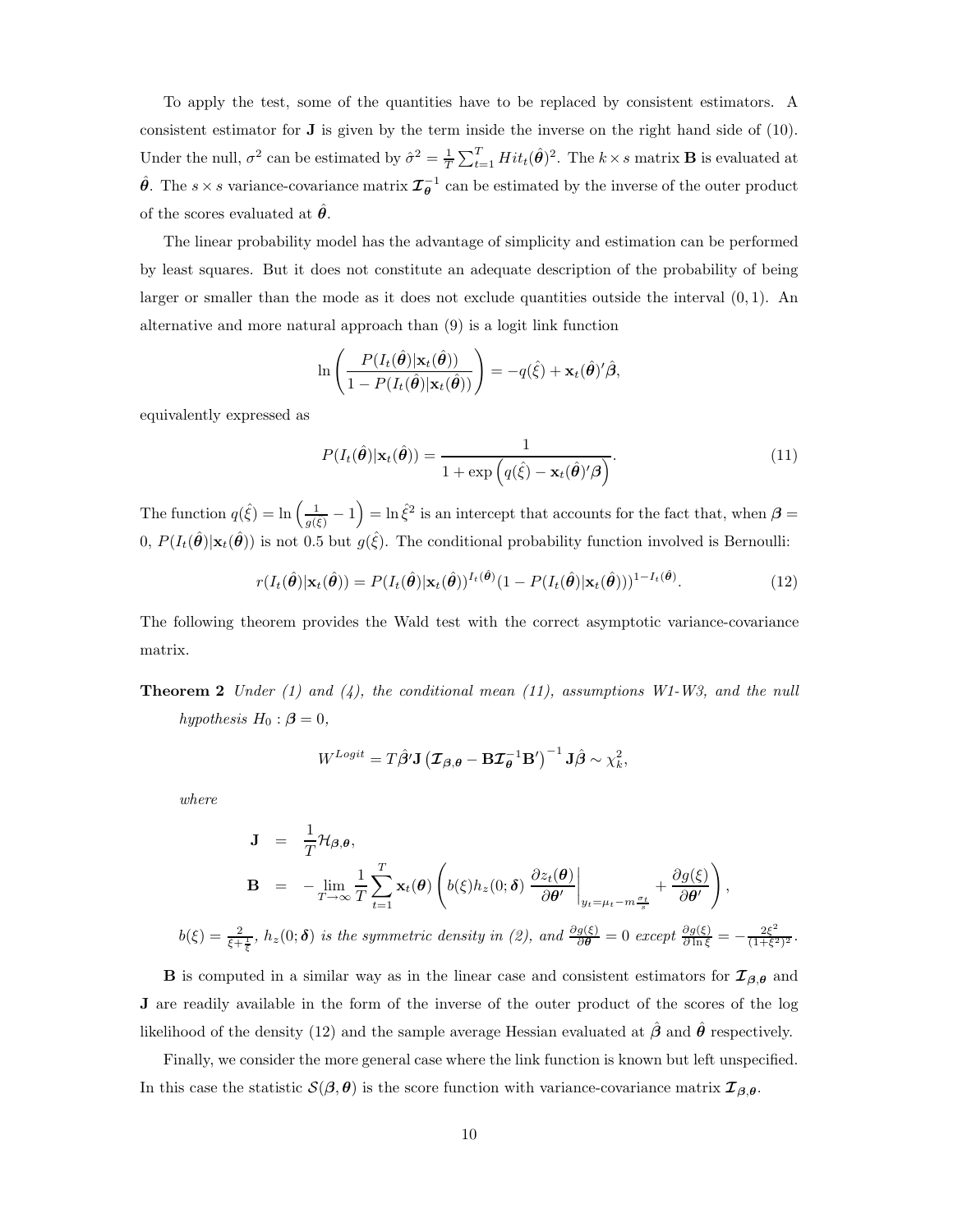**Theorem 3** Under (1) and (4), the conditional mean (7), assumptions  $W1-W3$ , and the null hypothesis  $H_0$ :  $\beta = 0$ ,

$$
W^{M} = T\hat{\boldsymbol{\beta}}'\mathbf{J} (\boldsymbol{\mathcal{I}}_{\boldsymbol{\beta},\boldsymbol{\theta}} - \mathbf{B}\boldsymbol{\mathcal{I}}_{\boldsymbol{\theta}}^{-1}\mathbf{B}')^{-1}\mathbf{J}\hat{\boldsymbol{\beta}} \sim \chi^{2}_{k},
$$

where

$$
\mathbf{J} = \frac{1}{T} \mathcal{H}_{\boldsymbol{\beta},\boldsymbol{\theta}} , \mathbf{B} = \lim_{T \to \infty} \frac{1}{T} \sum_{t=1}^{T} \frac{\partial \mathcal{S}_t(\boldsymbol{\beta}, \boldsymbol{\theta})}{\partial \boldsymbol{\theta}'} ,
$$

and where  $\frac{\partial S_t(\beta,\theta)}{\partial \theta'}$  is the contribution to the score of the t – th observation.

These three theorems lead to four remarks.

First, the matrix B in Theorems 1 and 2 takes the same form. This is due to the treatment of the intercepts. They are chosen such that, under the null,  $E(I_t(\hat{\theta})|\mathbf{x}_t(\hat{\theta})) = P(I_t(\hat{\theta})|\mathbf{x}_t(\hat{\theta})) = g(\hat{\xi})$ . For a given link function  $l(\cdot)$ , we can always choose the intercept appropriately such that **B** is equal to those of the former theorems. In fact, the linear probability model and the logistic regressions are not the only models that can be used. The probit regression, in which the link function is the inverse of the standard normal cumulative distribution function, is also a good candidate. For any function  $0 < F(q(\hat{\xi}) + \mathbf{x}_t(\hat{\theta})' \beta) < 1$ , the appropriate intercept  $q(\hat{\xi})$  is  $F^{-1}(P(I_t(\hat{\theta}))) = F^{-1}(g(\hat{\xi}))$ such that, under the null,  $E(I_t(\hat{\theta})|\mathbf{x}_t(\hat{\theta})) = F(F^{-1}(g(\hat{\xi}))) = g(\hat{\xi}).$ 

Second, the distribution of the tests can be easily adapted to the assumptions about (4) just replacing  $h_z(0; \delta)$  by the corresponding symmetric distribution. The Monte Carlo study and the empirical application are illustrated assuming  $h_z(0; \delta)$  a Student-t so (4) is a standardized skewedt distribution, as in Giot and Laurent (2003) and Lambert and Laurent (2001a). The following Corollary provides the Wald tests for the linear and logistic link functions if  $h_z(\cdot;\boldsymbol{\delta})$  is a Student-t pdf.

**Corollary 1** Under (1) and (4),  $h_z(\cdot)$  a standardized Student-t probability density function, the conditional mean (9) or (11), assumptions W1-W3, and the null hypothesis  $H_0: \beta = 0$ , the test statistics  $W^{OLS}$  and  $W^{Logit}$  remain unchanged but  $h_z(0;\boldsymbol{\delta}) = \frac{\Gamma(\frac{\nu+1}{2})}{\Gamma(\nu)}$  $\frac{1}{\Gamma(\frac{\nu}{2})\sqrt{\pi(\nu-2)}}$ .

The Student-t distribution is not the only candidate for  $h_z(0;\delta)$  in financial applications. The Gaussian, Cauchy, Laplace or GED distributions are also good candidates for which  $h_z(0; \delta)$  equals  $2^{-1/2}$ ,  $\pi^{-1}$ ,  $(2\pi)^{-1/2}$  and  $\frac{\nu}{\lambda 2^{1+1/\nu} \Gamma(1/\nu)}$  where  $\lambda = \sqrt{\Gamma(1/\nu)} 2^{-2/\nu} / \Gamma(3/\nu)$  respectively.

Third, if the distribution of  $y_t$  is unconditionally symmetric, then the matrix **B** simplifies to

$$
\mathbf{B} = -\lim_{T \to \infty} \frac{1}{T} \sum_{t=1}^{T} \mathbf{x}_t(\boldsymbol{\theta}) \left( h_z(0; \boldsymbol{\delta}) \left. \frac{\partial z_t(\boldsymbol{\theta})}{\partial \boldsymbol{\theta}'} \right|_{y_t = \mu_t} + \frac{\partial g(\xi)}{\partial \boldsymbol{\theta}'} \right),
$$

where  $\frac{\partial g(\xi)}{\partial \theta} = 0$  except  $\frac{\partial g(\xi)}{\partial \ln \xi} = -\frac{1}{2}$ .

Fourth, the asymptotic variance-covariance matrix of the tests is simple to compute and does not necessarily require numerical methods. The only apparent complication is the derivative of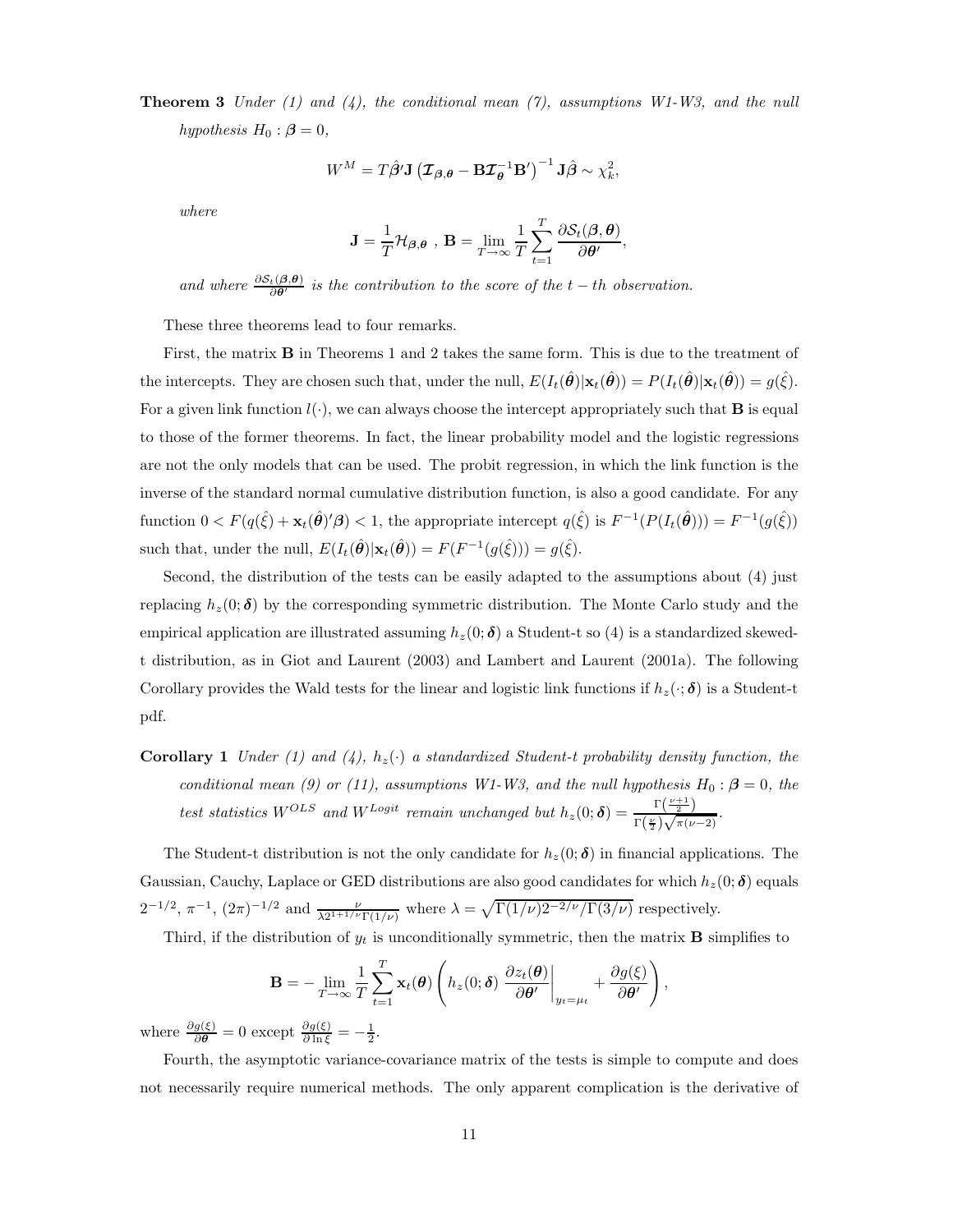$z_t(\theta)$  with respect to  $\theta$  but it has a tractable expression. For instance, if  $h_z(\cdot;\delta)$  is the skewed-t distribution,  $\boldsymbol{\theta} = (\boldsymbol{\phi}, \boldsymbol{\rho}, \ln \xi, \nu)$  and

$$
\frac{\partial z_t(\boldsymbol{\theta})}{\partial \boldsymbol{\theta}} = \begin{pmatrix} -\frac{s}{\sigma_t} \frac{\partial \mu_t}{\partial \phi} \\ -\frac{s(y_t - \mu_t)}{\sigma_t^2} \frac{\partial \sigma_t}{\partial \rho} \\ \frac{\partial s}{\partial \ln \xi} \frac{y_t - \mu_t}{\sigma_t} + \frac{\partial m}{\partial \ln \xi} \\ \frac{\partial s}{\partial \nu} \frac{y_t - \mu_t}{\sigma_t} + \frac{\partial m}{\partial \nu} \end{pmatrix}.
$$

The first two components depend on the specifications for the conditional mean and variance.<sup>4</sup> Analytical formulas of the partial derivatives of m and s with respect to  $\ln \xi$  and  $\nu$  depend on the assumptions about (2). If  $h(z_t; \delta)$  is a Student-t density:

$$
\frac{\partial s}{\partial \ln \xi} = \xi^2 \left( 1 - \xi^{-4} - m \frac{\partial m}{\partial \ln \xi} \right) s^{-1}
$$
  
\n
$$
\frac{\partial m}{\partial \ln \xi} = \left( \xi + \frac{1}{\xi} \right) \frac{\Gamma \left( \frac{\nu - 1}{2} \right) \sqrt{\nu - 2}}{\sqrt{\pi} \Gamma(\nu/2)}
$$
  
\n
$$
\frac{\partial s}{\partial \nu} = -\frac{m}{s} \frac{\partial m}{\partial \nu}
$$
  
\n
$$
\frac{\partial m}{\partial \nu} = 0.5 \left( \xi - \frac{1}{\xi} \right) \frac{\Gamma \left( \frac{\nu - 1}{2} \right) \sqrt{\nu - 2}}{\sqrt{\pi} \Gamma \left( \frac{\nu}{2} \right)} \left[ \frac{1}{\nu - 2} + F \left( \frac{\nu + 1}{2} \right) - F \left( \frac{\nu}{2} \right) \right]
$$

,

where  $F(x) = \frac{\partial \ln \Gamma(x)}{\partial x}$  is the di-gamma function. Evaluating  $\frac{\partial z_t(\theta)}{\partial \theta}$  at  $y_t = \mu_t - m \frac{\sigma_t}{s}$ .

$$
\frac{\partial z_t(\boldsymbol{\theta})}{\partial \boldsymbol{\theta}}\Big|_{y_t=\mu_t-m\frac{\sigma_t}{s}} = \begin{pmatrix} -\frac{s}{\sigma_t} \frac{\partial \mu_t}{\partial \phi} \\ \frac{m}{\sigma_t} \frac{\partial \sigma_t}{\partial \rho} \\ -\frac{\partial s}{\partial \ln \xi} \frac{m}{s} + \frac{\partial m}{\partial \ln \xi} \\ -\frac{\partial s}{\partial \nu} \frac{m}{s} + \frac{\partial m}{\partial \nu} \end{pmatrix}.
$$

Pre-multiplying by  $b(\xi)c(\nu)$  and adding  $\frac{\partial g(\xi)}{\partial \theta}$  gives a s × 1 vector that has a simple expression and it is straightforward to program. Transposing it and pre-multiplying by the  $k \times 1$  vector  $\mathbf{x}_t(\theta)$ gives the t-th summand of the  $k \times s$  matrix **B**.

#### 2.2 Runs test

The Wald-Wolfowitz runs test (runs test in short) is a nonparametric test that checks for nonrandomness in a two-valued data sequence. A run is a sequence of adjacent equal terms. For example, 1111000111001111110000 is divided in six runs, three of which consist of 1's and the others of 0's. In our setting, a run is defined as a sequence of positive (resp. negative) innovations  $z_t^*$ . The number of runs,  $R_T(\theta)$ , is obtained as follows:

$$
R_T(\boldsymbol{\theta}) = 1 + \sum_{t=2}^T (I_t(\boldsymbol{\theta}) - I_{t-1}(\boldsymbol{\theta}))^2.
$$

<sup>4</sup>See Engle (1982), Fiorentini, Calzolari, and Panattoni (1996) and Chung (1999) and Laurent (2004) for a derivation of analytical scores for, respectively, the ARCH, GARCH, ARFIMA-FIGARCH and APARCH models.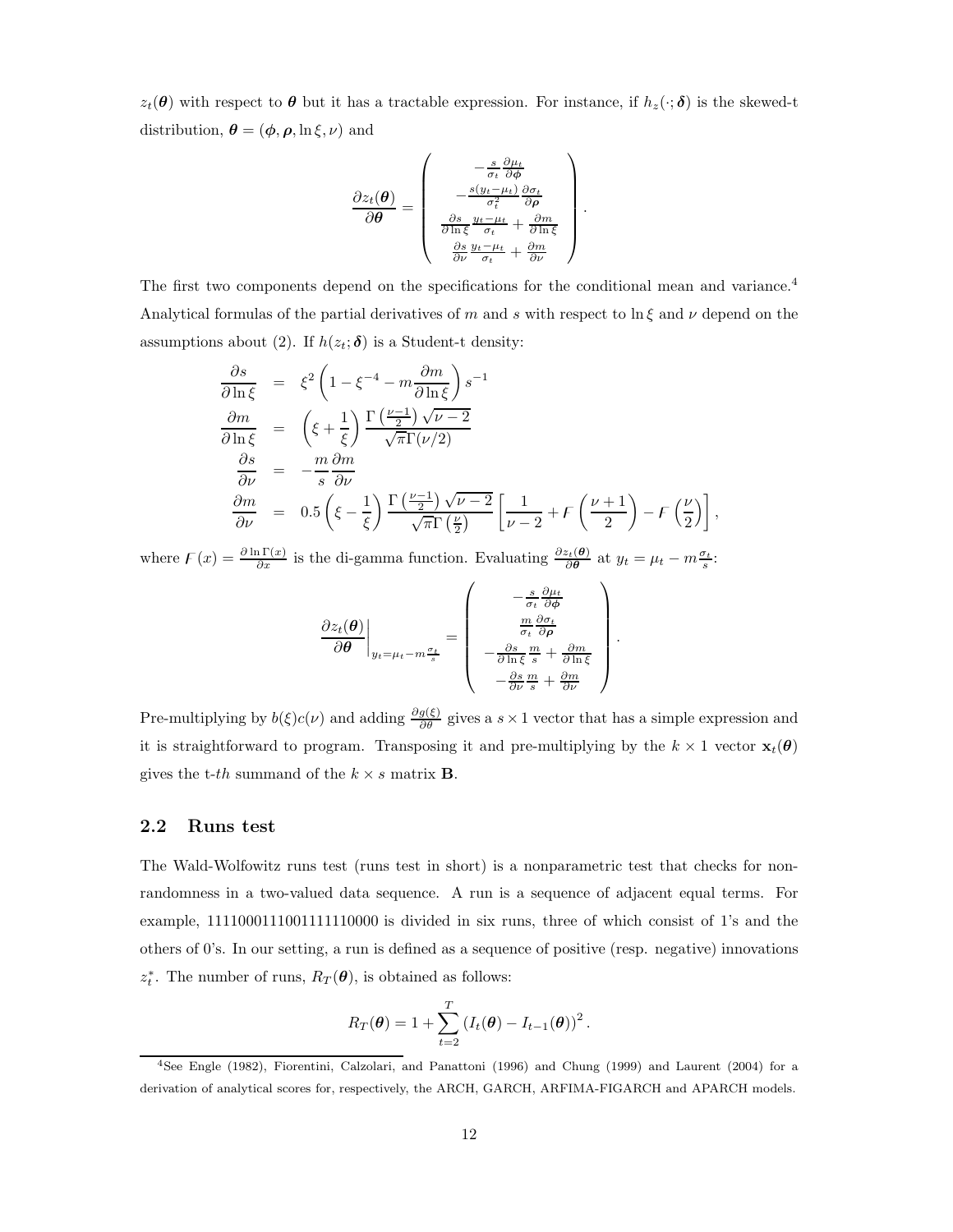If 1's and 0's alternate randomly and  $\theta$  is known, the number of runs is a random variable which asymptotic distribution is  $\mathcal{N}(a(\theta), b^2(\theta))$  where  $a(\theta) = 1 + 2T_1(\theta)T_2(\theta)T^{-1}$ ,  $b^2(\theta) = (a(\theta) 1)(a(\theta)-2)/(T-1)$ ,  $T_2(\theta) = \sum_{t=1}^T I_t(\theta)$  and  $T_1(\theta) = T - T_2(\theta)$ . Premaratne and Tay (2002) use the runs test in an equivalent setting to ours for testing conditional asymmetry.<sup>5</sup> However, our approach differs from Premaratne and Tay (2002) in several respects. First, they do not take into account the uncertainty involved by the substitution of  $\theta$  by  $\hat{\theta}$ . Second, they apply the runs test on  $\hat{z}_t$  instead of on  $\hat{z}_t^*$ . Finally, they consider the skewed Student distribution of Hansen (1994) for which the link between the asymmetry parameter and the runs is not immediate.

Let  $\mathcal{S}(\hat{\theta}) = \frac{1}{T-1}(R_T(\hat{\theta}) - a(\hat{\theta}))$  be a zero mean statistic that is a function of  $\hat{\theta}$  in an explicit way. Similarly to the Wald tests, we assume that the joint distribution of  $\hat{\theta}$  and  $\mathcal{S}(\theta)$  is asymptotically Gaussian:

#### Assumption R1

$$
\left(\begin{array}{c}\sqrt{T}(\hat{\theta}-\theta_0)\\ \sqrt{T}\mathcal{S}(\theta)\end{array}\right)\sim\mathcal{N}\left(\left(\begin{array}{c}0\\0\end{array}\right),\left(\begin{array}{cc}\mathcal{I}_{\theta}^{-1}&\mathbf{V}_{12}\\ \mathbf{V}_{12}&\mathbf{V}_{22}\end{array}\right)\right),\right.
$$

where  $V_{22} = \frac{T}{(T-1)^2} b^2(\theta)$ . This assumption is needed to compute the asymptotic distribution of the statistic  $\mathcal{S}(\hat{\theta})$  conditional to  $\hat{\theta}$ . We also need an equivalent assumption to W2 that allows us to compute the variance-covariance matrix of  $\mathcal{S}(\hat{\theta})$  as a combination of the variance-covariance matrix of the statistic as if  $\theta$  were known and an additional term that captures the uncertainty in  $\hat{\boldsymbol{\theta}}$ .

**Assumption R2** The statistic  $\mathcal{S}(\hat{\theta}) = (R_T(\hat{\theta}) - a(\hat{\theta}))$  can be approximated by

$$
\sqrt{T}\mathcal{S}(\hat{\theta}) = \sqrt{T}\mathcal{S}(\theta) + \mathbf{B}\sqrt{T}(\hat{\theta} - \theta) + o_p(1),
$$

where  $\mathcal{S}(\theta)$  is differentiable in  $\theta$ , and  $\mathbf{B} = \lim_{T \to \infty} E\left(\frac{\partial \mathcal{S}(\theta)}{\partial \theta}\right)$  is a  $1 \times s$  vector.

The following theorem provides the runs test with the correct asymptotic variance-covariance matrix:

**Theorem 4** Under (1) and (4), assumptions R1 and R2, and the null hypothesis of no conditional asymmetry in  $z_t(\hat{\theta})$ ,

$$
Runs = \frac{R_T(\hat{\theta}) - a(\hat{\theta})}{\sqrt{T\left(\frac{b^2(\hat{\theta})}{T} - \mathbf{B}\mathcal{I}_{\theta}^{-1}\mathbf{B}'\right)}} \sim \mathcal{N}(0, 1),
$$

where

$$
\mathbf{B} = -\lim_{T \to \infty} \frac{2}{T-1} b(\xi) h_z(0; \delta) \sum_{t=2}^T (g(\xi) - I_{t-1}) \left. \frac{\partial z_t(\boldsymbol{\theta})}{\partial \boldsymbol{\theta}} \right|_{y_t = \mu_t - m \frac{\sigma_t}{s}} - g(\xi) \left. \frac{\partial z_1(\boldsymbol{\theta})}{\partial \boldsymbol{\theta}} \right|_{y_1 = \mu_t - m \frac{\sigma_t}{s}},
$$

 $5$ An alternative runs test for asymmetry is McWilliams (1990).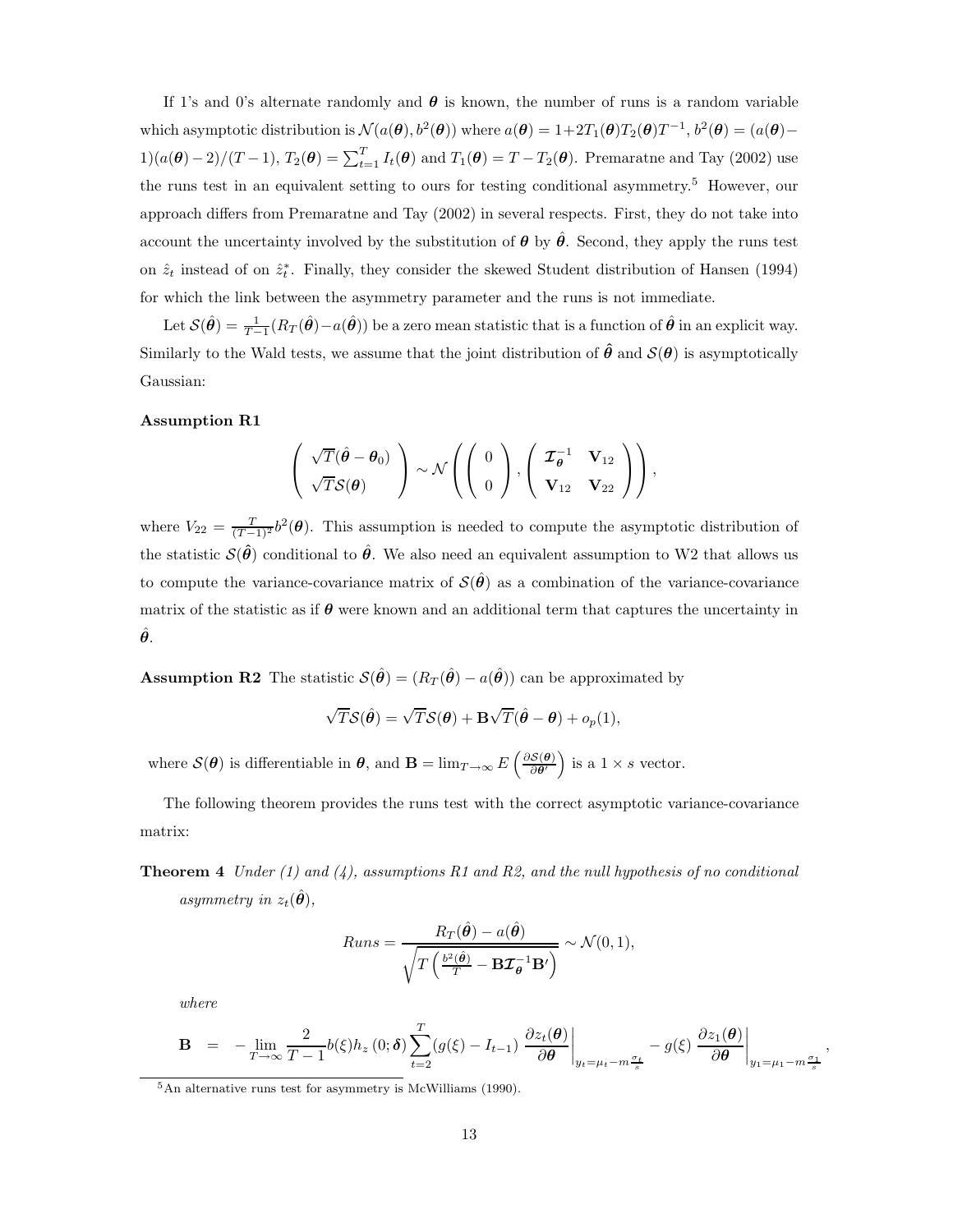Consistent estimators for **B** and  $\mathcal{I}_{\theta}^{-1}$  are computed in a similar way as in the previous theorems. Notice however that **B** is now a row vector of dimension  $1 \times s$ . Last, as in the Wald tests, the distribution of the test can be easily adapted to the assumptions about (4) just replacing  $h_z(0;\delta)$ by the corresponding symmetric distribution.

## 3 Monte Carlo study

In this section we first study the size and power of the three tests and compare the results with those of the test without the corrections (by setting  $B$  to  $0$ ). Second we assess the robustness of the tests to mean, variance and tail index misspecification.

In the first part of the Monte Carlo analysis, all data generating processes (DGP) belong to the general specification given in (1) but differ in the way the conditional mean and variance are specified. For the conditional mean we consider two scenarios: an  $AR(0)$  and an  $AR(1)$  (with AR parameter 0.1); both without intercept. We also consider two scenarios for the conditional variance: an homocedastic model  $(\sigma_t^2 = 1)$  and a GARCH(1,1) model  $(\sigma_t^2 = 0.1 + 0.1\varepsilon_{t-1} + 0.8\sigma_{t-1}^2)$ . The distribution of the error term  $z_t^*$  is a standardized skewed-t with skewness parameter  $\exp(0.08)$ and 8 degrees of freedom:  $z_t^* \sim SKST(0, 1, \exp(0.08), 8)$ .

Given a DGP,  $S(=1000)$  samples of T (=500, 1000 or 2000) observations are generated and a model specification is estimated for each sample. The DGP is always estimated. We apply the three tests presented earlier and consider both the corrected and uncorrected versions of the Wald tests. The uncorrected versions of the tests are denoted with a subindex  $U$  in the tables. For example,  $W^{OLS}$  indicates that the correction was made in the test based on the linear probability model while  $W_U^{OLS}$  corresponds to the Wald test that ignores the uncertainty in  $\hat{\theta}$ . For the parametric tests we consider two alternative hypotheses corresponding to two sets of covariates. The first consists of the first two lags of the residuals, i.e.  $\mathbf{x}_t(\hat{\theta}) = (\hat{\varepsilon}_{t-1}(\hat{\theta}), \hat{\varepsilon}_{t-2}(\hat{\theta}))'$ , and the second consists of the first lags of the residuals and the Hit variable, i.e.  $\mathbf{x}_t(\hat{\theta}) = (\hat{\varepsilon}_{t-1}(\hat{\theta}), Hit_{t-1}(\hat{\theta}))'$ . If the tests are properly sized, the alternative hypothesis should be wrongly selected with an empirical frequency close to  $\alpha \times 100\%$  (where  $\alpha$  is the nominal size of the test) when S is sufficiently large. In fact, when  $S = 1000$ , one expects 99% of the empirical sizes to lie within  $(3.3\%, 6.8\%)$  or  $(7.6\%, 12.5\%)$  when  $\alpha = 5\%$  and 10% respectively.

Tables 1 and 2 show the empirical sizes for  $\alpha = 5\%$  and 10% respectively and for different combinations of the specifications of the conditional mean and variance. Numbers in bold indicate that the test is statistically undersized while numbers in italic indicate that the test is statistically oversized. The first two columns show the conditional mean and variance while the remaining columns show the tests with and without the correction. When the conditional mean is constant, all tests have the appropriate size. However, if the conditional mean is time varying, the uncorrected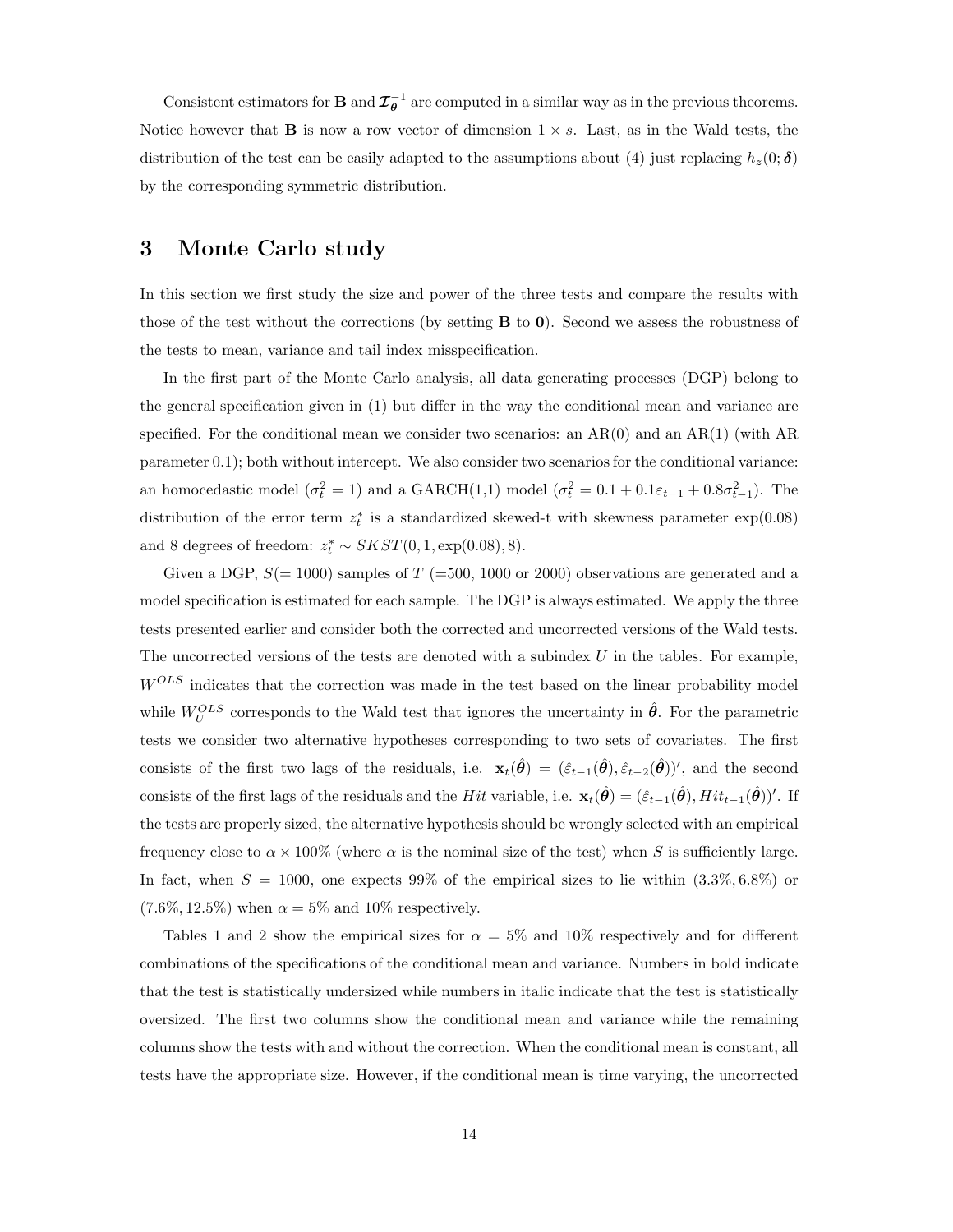tests are systematically undersized, whatever the alternative hypothesis. For small sample sizes, corrected tests do not always provide satisfactory results (as suggested for instance by the cases  $AR(1)-GARCH(0,0);$  due to the fact that the degrees of freedom have a smaller rate of convergence than the other parameters) but for any other sample size the corrected tests display no significant size distortion. The presence of conditional variance does not affect the size of the tests, either corrected or not. For instance, the sizes for all tests with constant conditional mean are correct regardless of whether the process is homocedastic or not. Last, the sizes for  $W^{OLS}$  and  $W^{Logit}$ are very similar, indicating that the test is not sensitive to the parametric assumption of the link function

Table 3 shows the empirical powers for  $\alpha = 5\%$  (top panel) and 10% (bottom panel). The true conditional mean and conditional variance are the same as above but  $z_t^*$  now follows a  $SKST(0,1,\xi_t,8)$  with  $\ln \xi_t = 0.08 + 0.2\varepsilon_{t-1}$  (top sub panel) or  $\ln \xi_t = 0.08 + 0.2\varepsilon_{t-1}^*$  (bottom sub panel).<sup>6</sup> To compute the power, the correct AR-GARCH model is estimated but constant asymmetry is assumed. The first two columns of the table indicate the true conditional mean and variance. The third column indicates the sample size. The next four columns show the power for the W<sup>OLS</sup> and W<sup>Logit</sup> tests with two different regressors under the alternative:  $\mathbf{x}_t(\hat{\boldsymbol{\theta}}) = \hat{\varepsilon}_{t-1}(\boldsymbol{\theta})$ and  $\mathbf{x}_t(\hat{\theta}) = Hit_{t-1}(\hat{\theta})$ . The last column is the power of the *Runs* test. Note that results for AR(1)-GARCH(0,0) under the two specifications for ln  $\xi_t$  are the same: Under  $\sigma_t = 1 \varepsilon_{t-1}$  equals  $z_{t-1}^*$ . Note as well that we only report the power of the unbiased tests (cfr. Tables 1 and 2). Results for the case with constant mean are not reported either.

As expected, the powers of  $W^{OLS}$  and  $W^{Logit}$  are very similar (meaning that the choice of the link function is not crucial) and they increase with the sample size. For an appropriate alternative hypothesis, the parametric tests have good power and it is higher than the runs test. In fact, the power of the runs test is comparable to the power of the parametric test when the alternative hypothesis inappropriately speculates on the form of the dynamics in the asymmetry (for instance when ln  $\xi_t$  depends on  $\varepsilon_{t-1}$  while the parametric tests consider  $\mathbf{x_t} = Hit_{t-1}$ ; yet they increase with the sample size. Finally, the presence of GARCH effects slightly decreases the power of the tests.

In the second part of the Monte Carlo study we provide some robustness checks to mean, variance and tail index misspecifications. As for the conditional mean, we study the effect of overparameterisation in the tests: an  $AR(1)$  model is estimated while the DGP has no dynamics in the conditional mean and the conditional variance is either homocesdastic or a GARCH(1,1). Results are reported in the rows  $AR(1)$  of Table 4. As for the conditional variance, we study the case where the true conditional variance follows a APARCH(1,1) model:  $\sigma_t^{1.2} = 0.1 +$  $0.05 \left(|\varepsilon_{t-1}| - 0.1 \varepsilon_{t-1}\right)^{1.2} + 0.8 \sigma_{t-1}^{1.2}$  but the estimated model in a GARCH(1,1). Note that although

<sup>&</sup>lt;sup>6</sup>Note that in this case, m and s in (4) must be replaced by  $m_t$  and  $s_t$  as they depend on  $\xi_t$ .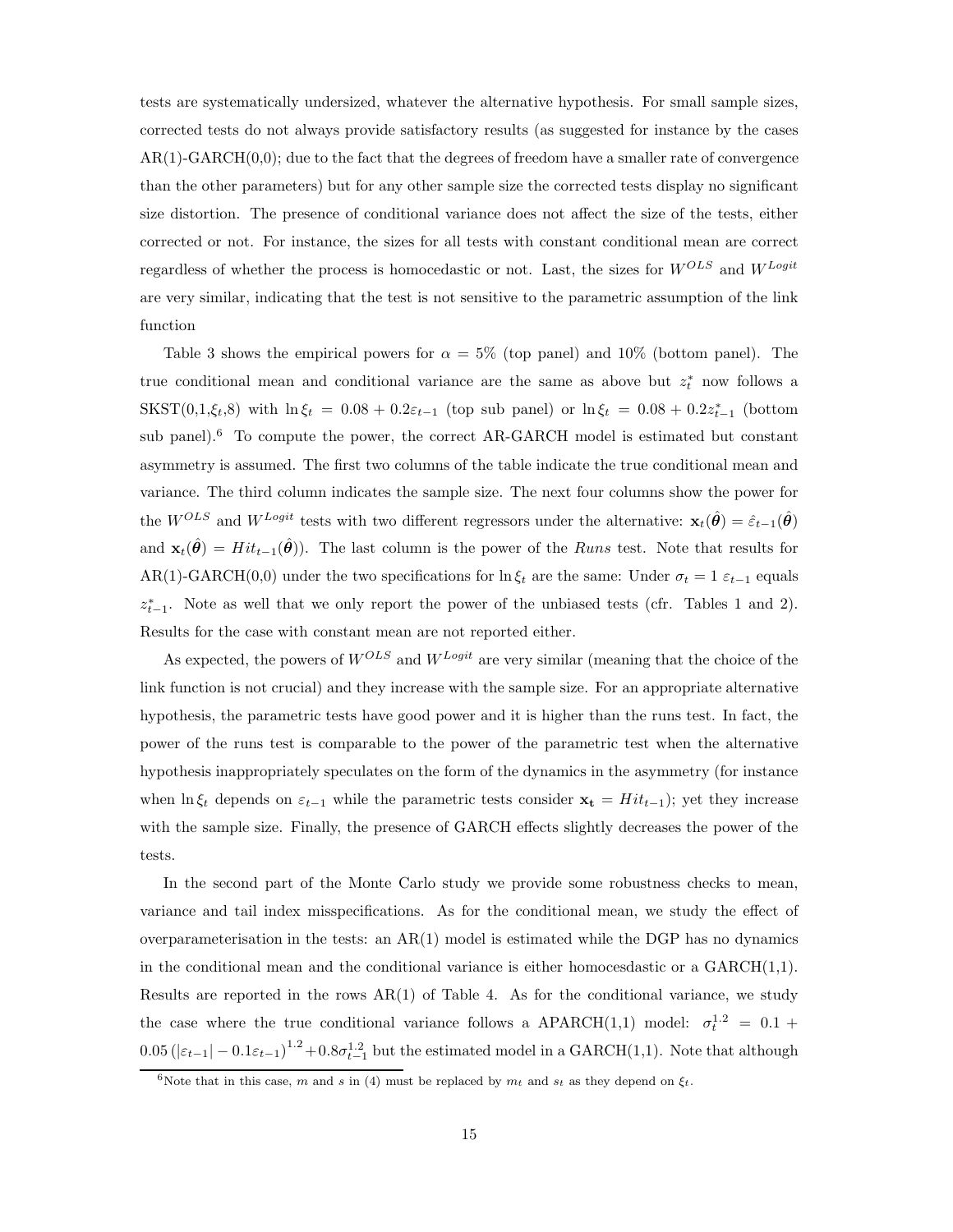both models capture the volatility clustering, the GARCH model does not explain the long memory and the leverage effect of the APARCH model.<sup>7</sup> Results are reported in the rows  $GARCH(1,1)$ of Table 4. We also consider the case where the tail index is time-varying,  $\nu_t = 8 + 0.1z_{t-1}^*$ , but wrongly asumed constant  $(\nu)$ . Results are reported in rows  $\nu_t$  of Table 4. In all cases, the alternative for the parametric tests is  $\mathbf{x}_t(\hat{\theta}) = (\hat{\varepsilon}_{t-1}(\hat{\theta}), \hat{\varepsilon}_{t-2}(\hat{\theta}))'$  and  $\alpha$  equals 5% (top panel) and 10% (bottom panel).

Top panel shows that the uncorrected tests are systematically undersized if the estimated model for the mean is conditional, even if the DGP has constant mean. This dovetails with results in Tables 1 and 2, which show that the uncorrected tests are undersized whenever the estimated mean follows an AR model. By contrast, misspecification of the conditional variance does not seem to affect the tests, which also dovetails with the results of Tables 1 and 2, for which the sizes for the tests, for a given conditional mean, are similar regardless of whether the process is homocedastic or not. Last, the sizes of the tests are not affected if the tail index presents conditional behaviour but it is wrongly assumed constant.

## 4 Empirical Application

We apply our tests to a basket of daily returns consisting of several stocks, indices and bonds, namely AT&T INC. (AT), Du Pont De Nemours (DUPONT), the NIKKEI 225 index (NIKKEI), the FTSE 100 index (FTSE), the HANG SENG index (HSI), the Swiss Market Index (SMI), the Trade Weighted Exchange Index of major currencies (TWEI) and the 30-Years US TREASURY Bond (TBIL30). Data have been obtained from Yahoo Finance, except for TWEI, downloaded from the Federal Reserve Economic Data website, and cover the period 1995-2006; roughly 3000 observations.

The model we consider is an  $AR(m)$ -APARCH $(1,1)$  with skewed-t distribution:

$$
y_t = \mu + \sum_{i=1}^m \phi_i (y_{t-i} - \mu) + \varepsilon_t
$$
  
\n
$$
\varepsilon_t = \sigma_t z_t^*
$$
  
\n
$$
z_t^* \sim SKST(0, 1, \ln(\xi), \nu)
$$
  
\n
$$
\sigma_t^{\zeta} = \omega + \alpha (|\varepsilon_{t-1}| - \gamma \varepsilon_{t-1})^{\zeta} + \beta \sigma_{t-1}^{\zeta},
$$

where  $\boldsymbol{\theta} = (\mu, \rho_1, \dots, \rho_m, \omega, \alpha_1, \beta_1, \gamma, \zeta, \ln(\xi), \nu)$  are the unknown parameters to be estimated. The AR orders have been selected in such a way that the innovation term does not present any sign

 $7$ More serious departures from the true volatility process are possible, such as simulating from the APARCH but assuming constant variance. We believe, however, that this is not a realistic case. While the leverage or the long memory of the volatility may be unnoticed at first, the presence of volatility clustering is evident from visual inspection of data.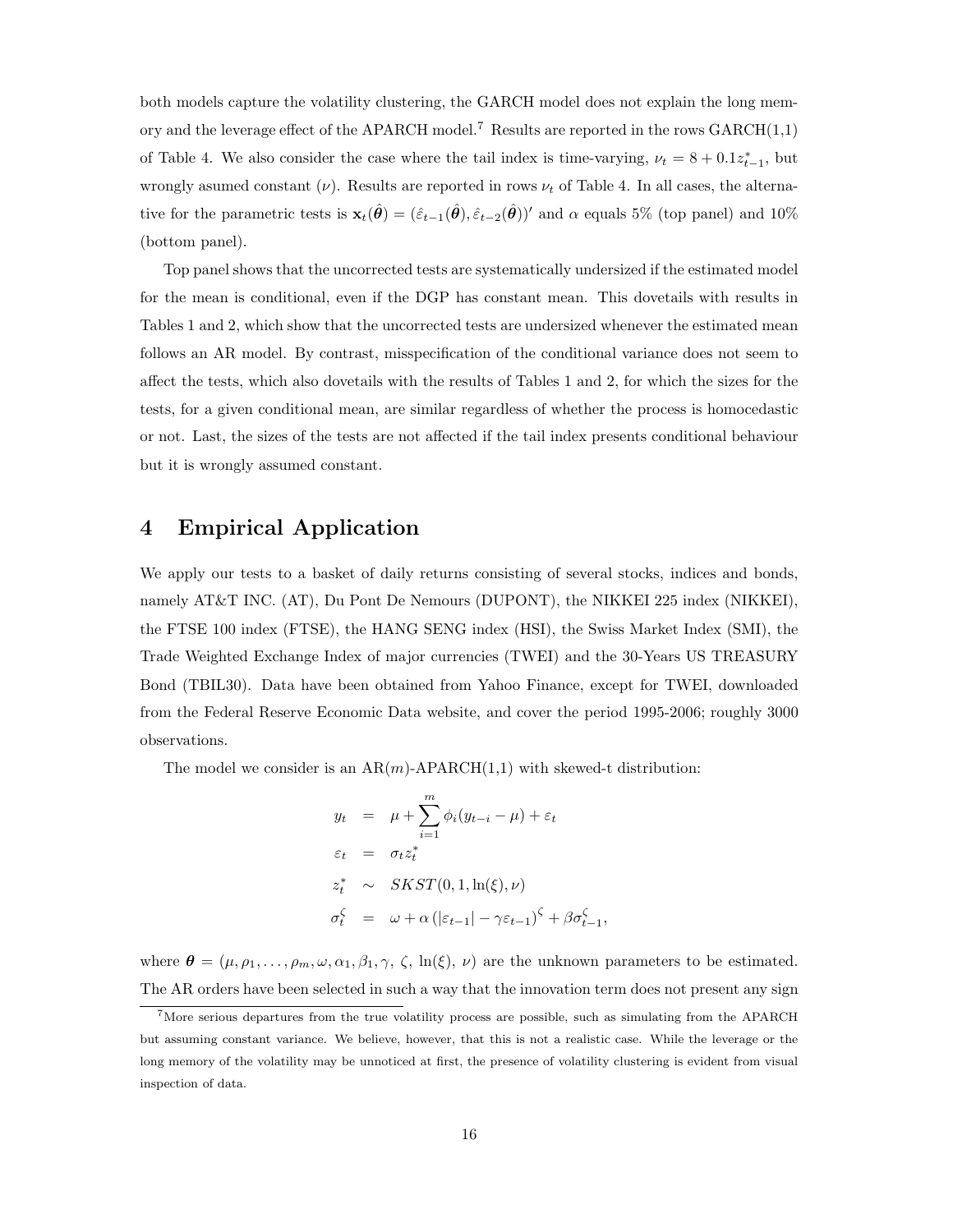of serial correlation. The APARCH model is flexible enough and captures the volatility clustering, long memory and leverage effect, three stylized facts that often found in financial returns.

Top panel of Table 5 contains the MLE estimates with standard errors in parenthesis. Results, in terms of the conditional mean and variance, are expected: returns are little, if any, autocorrelated, the conditional volatility presents clustering, leverage and long memory. Moreover, the estimated degrees of freedom are low (except for FTSE) indicating the presence of fat tails in the innovations.

Since the tests are based on the assumption of correct location and scale parametrizations, we first test the ability of the AR-APARCH model to fit the conditional mean and variance. We compute the Box-Pierce statistics with 10 lags on the standardized residuals to test for serial correlation, denoted by  $Q(10)$  in the middle panel. We also test for autocorrelation in the squared residuals computing the same statistic, denoted by  $Q2(10).8$  Finally, we apply the test for conditional heteroscedasticity of Tse (2002). This test involves regressing the demeaned squared standardized residuals on its past:  $\hat{z}_t^{*2} - 1 = \delta_1 \hat{z}_{t-1}^{*2} + \ldots + \delta_M \hat{z}_{t-M}^{*2} + u_t$  (we set  $M = 10$ ), in the same spirit as the Engle's ARCH test. But, since the regressors are estimated, standard inference is invalid. Tse (2002) derives the asymptotic distribution of the estimated parameters and shows that a joint test of significance of the  $\delta_1, \ldots, \delta_M$  is  $\chi^2(M)$  distributed. The p-values of the three tests are reported in the middle panel. As a whole,  $Q(10)$ ,  $Q2(10)$  and Tse's test show that there is no evidence of misspecification of the first two conditional moments.

Out of eight series, five (all except NIKKEI, AT and HSI) appear to be unconditionally skewed as  $\ln(\xi)$  is significantly different from 0. We apply the three tests for conditional asymmetry presented in Section 2. The first line of bottom panel of Table 5 shows the p-value of  $W^{Runs}$ . Second to last rows show the p-values of the  $W^{OLS}$  test for a set of educated guess of regressors in the residual equation (Because of the similarity between  $W^{OLS}$  and  $W^{Logit}$  we only report the p-values associated  $W^{OLS}$ ). Unlike  $W^{Runs}$ ,  $W^{OLS}$  and  $W^{Logit}$  require the choice of a set of variables which we suspect possess information for explaining conditional asymmetry. A set of sensitive candidates are  $\varepsilon_{t-1}(\hat{\theta}), \varepsilon_{t-1}^2(\hat{\theta}), \varepsilon_{t-1}^3(\hat{\theta}), \sigma_{t-1}^2(\hat{\theta})$  and its lags.

Three series do not present any evidence of conditional asymmetry: FTSE, SMI and TBIL30, meaning that the p-values of  $W^{Runs}$  and  $W^{OLS}$  (for any set of regressors) are larger than 0.05. The p-value for  $W^{Runs}$  is lower than 0.05 for NIKKEI, HSI and TWEI, while  $W^{OLS}$  detects the presence of conditional asymmetry in AT and DUPONT. The most interesting case is HSI.

<sup>8</sup> It is standard practice in the literature to approximate the distribution of these statistics under the null of homoscedasticity by a  $\chi^2(10-2)$ , where the value 2 is related to the number of ARCH and GARCH terms of the ARCH-type model. Although it has been noted that the portmanteau statistics do not have an asymptotic  $\chi^2$ distribution, many authors, nonetheless, apply the  $\chi^2$  distribution as an approximation (the problem lies in the fact that estimated residuals are used to calculate the portmanteau statistics).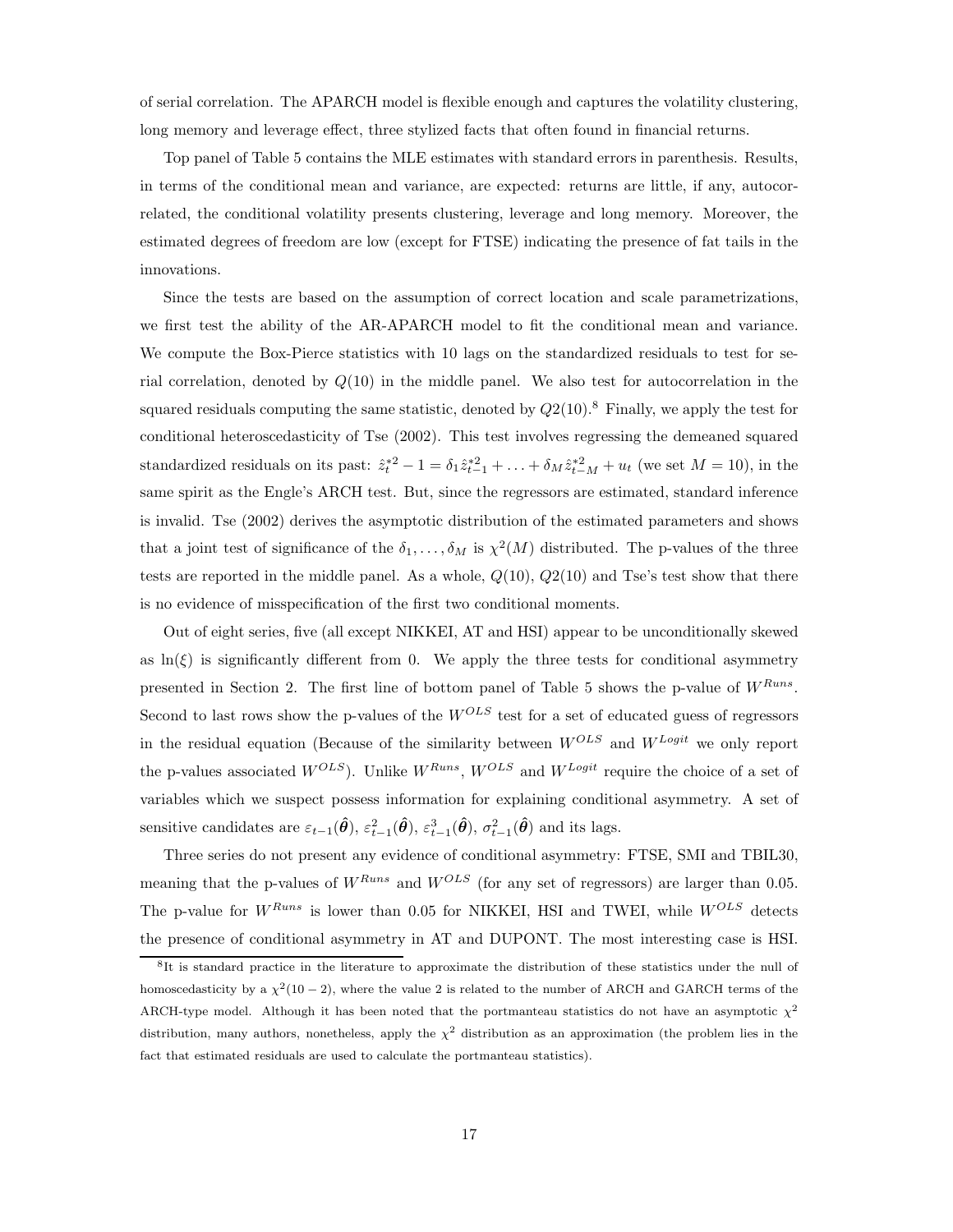Unconditionally the index is symmetric but conditionally it is not.<sup>9</sup> This effect was already emphasized in the introduction: symmetry has to be seen, in this context, as a special case of asymmetry. But it does not imply that conditional and unconditional (a)symmetry are equal. In fact, HSI shows that, conditional to past information, the distribution is not symmetric, but it is unconditionally symmetric.

The usefulness of the parametric tests is twofold: they have more power than the runs test in certain situations (see Section 3) and they give us an idea of the source conditional asymmetry. This information is particularly useful if one wants to model the conditional asymmetry in a similar way than Hansen (1994) or Harvey and Siddique (2000), i.e. by making the conditional asymmetry parameter ( $\ln(\xi)$  in our case) time-varying. A deeper inspection of the  $W^{OLS}$  suggests the following models for  $\ln(\xi_t)$ :

> $\ln(\xi_t) = \ln(\xi) + \tau_1 \varepsilon_{t-1}$  for NIKKEI,  $\ln(\xi_t) = \ln(\xi) + \tau_2 \varepsilon_{t-2}$  for FTSE,  $\ln(\xi_t) = \ln(\xi) + \tau_1 \varepsilon_{t-1} + \tau_3 \varepsilon_{t-1}^3$  for AT, HSI and TWEI, and  $\ln(\xi_t) = \ln(\xi) + \tau_1 \varepsilon_{t-1} + \tau_4 \sigma_{t-1}^2$  for DUPONT.

For the remaining two series (SMI and TBIL30), we estimate Hansen's (1994) specification:

$$
\ln(\xi_t) = \ln(\xi) + \tau_1 \varepsilon_{t-1} + \tau_5 \varepsilon_{t-1}^2.
$$

Since there was no evidence of conditional asymmetry for these series, we expect  $\tau_1$  and  $\tau_5$  not to be significantly different from 0. Estimation results are in Table  $6^{10}$  Top panel pertains to the MLE while the bottom panel contains the log-likelihood of the models under the null and the alternatives, and a likelihood ratio test (LRT) of the null hyphotesis of no conditional asymmetry.

Results are compatible with the estimated parameters of the model. Conditional asymmetry is detected in all but two series, SMI and TBIL30. The specification choice suggested by the parametric test is relevant, as estimated parameters are significantly different from zero. For instance,  $\varepsilon_{t-1}$  was found to be a good predictor of the conditional asymmetry for the NIKKEI and its coefficient is indeed highly significant. Similarly,  $\varepsilon_{t-2}$  appears to be significant while  $\varepsilon_{t-1}^2$ is insignificant. The same comments apply to all the series, except for AT, where  $\varepsilon_{t-1}^3$  does not explain the conditional asymmetry.<sup>11</sup>

 $9$ The use of the terms conditionally and unconditionally may be seen by the reader like a bit lousy. We allow for this lack of precision for the sake exposition. By unconditionally we refer, in the context of asymmetry, to a model where the skewness parameter is constant over time but the mean and variance can be conditional.

 $10$ We have estimated various specifications for the conditional asymmetry. We found that the best model (in terms of goodness-of-fit) was compatible with our prior.

<sup>&</sup>lt;sup>11</sup>Note that concerning HSI, while  $\tau_3$  (coefficient of  $\varepsilon_{t-1}^3$ ) is only significant at the 10% level using a t-test, it is found to be significant at the 1% level through a LRT. This difference is due to the correlation between  $\varepsilon_{t-1}$  and  $\varepsilon_{t-1}^3$ .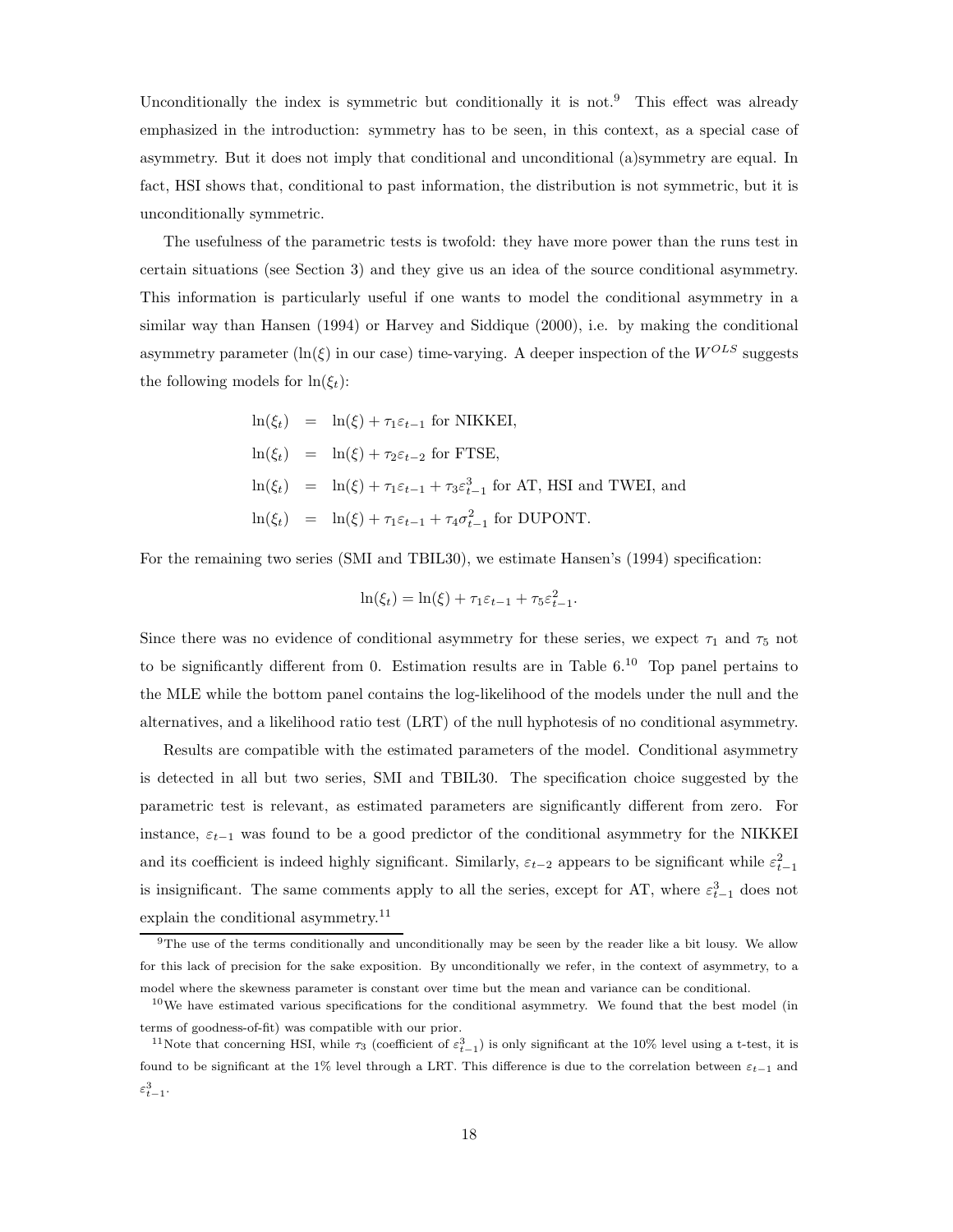## 5 Conclusion

While the bulk of quantitative financial research has focused on the location-scale, other features present in the data are meaningful and deserve study. Among these, skewness, measured either as the third moment or as the degree of asymmetry around the mode, has received increasing attention. However, a rigorous test for conditional asymmetry, comparable to the Breusch-Godfrey test and Engles ARCH test for the first two moments, was missing. The present article fills this gap and presents a residual-based test for conditional asymmetry. Assuming that the true density function falls within the class of skewed distributions of Fernández and Steel (1998), we propose three tests – two parametric and one nonparametric – based on the residuals. The tests are estimated in a second step after initial estimation of the distribution under the null hypothesis of constant asymmetry. The fact that there is a prior estimation to the computation of the tests creates additional uncertainty that must be taken into account. Using the general results of Pierce (1982) -which others have drawn on, such as Tse (2002)- we compute the asymptotic distribution of the tests that includes a variance correction for the uncertainty of the prior estimation. An application to a basket of daily financial time series confirms the presence of dynamics in the conditional asymmetry.

## Appendix

In this final Section we proof Theorems 1 to 4. We start with a preparatory lemma that makes use of one property of the Dirac function: the integral of a Dirac function times a function equals the function evaluated at zero.

Lemma A.1 Let

$$
\frac{\partial I_t(\boldsymbol{\theta})}{\partial z_t(\boldsymbol{\theta})} \frac{\partial z_t(\boldsymbol{\theta})}{\partial \boldsymbol{\theta}} f_z\left(z_t; \boldsymbol{\theta}\right)
$$

where  $\frac{\partial I_t(\theta)}{\partial z_t(\theta)}$  is the negative value of a Dirac function,  $z_t(\theta) = s \frac{y_t - \mu_t}{\sigma_t} + m$ ,  $y_t$  is defined in (1), and  $\frac{\partial z_t(\theta)}{\partial \theta} f_z(z;\theta)$  is a continuous function in  $\theta$ . Then  $\int^{+\infty}$ −∞  $\partial I_t(\bm{\theta})$  $\partial z_t(\boldsymbol{\theta})$  $\partial z_t(\boldsymbol{\theta})$  $\frac{z_t(\boldsymbol{\theta})}{\partial \boldsymbol{\theta}} f_z(z_t; \boldsymbol{\theta}) dz_t = - \frac{\partial z_t(\boldsymbol{\theta})}{\partial \boldsymbol{\theta}}$ ∂θ  $\Big|_{y_t=\mu_t-m\frac{\sigma_t}{s}}$  $f_z\left(0;\boldsymbol{\theta}\right)$ 

**Proof of Lemma A.1** It follows by the properties of the Dirac function. We need the value of the residual that makes  $\frac{\partial I_t(\theta)}{\partial z_t(\theta)}$  equal to  $-\infty$ :  $z_t(\theta) = 0$ . Since  $z_t(\theta) = s \frac{y_t - \mu_t}{\sigma_t} + m$  and  $y_t = \mu_t + \sigma_t \frac{z_t - m}{s}, z_t(\boldsymbol{\theta}) = 0$  is equivalent to  $z_t = 0$  or  $y_t = \mu_t - m \frac{\sigma_t}{s}.$ 

Proof of Theorem 1 This proof partially relies on Tse  $(2002)$ . The first term in the right hand side of (8) converges to a nonstochastic  $k \times k$  matrix  $\mathbf{J}^{-1}$ . We need to show that

$$
\frac{1}{\sqrt{T}}\sum_{t=1}^T \mathbf{x}_t(\hat{\boldsymbol{\theta}}) Hit_t(\hat{\boldsymbol{\theta}}),
$$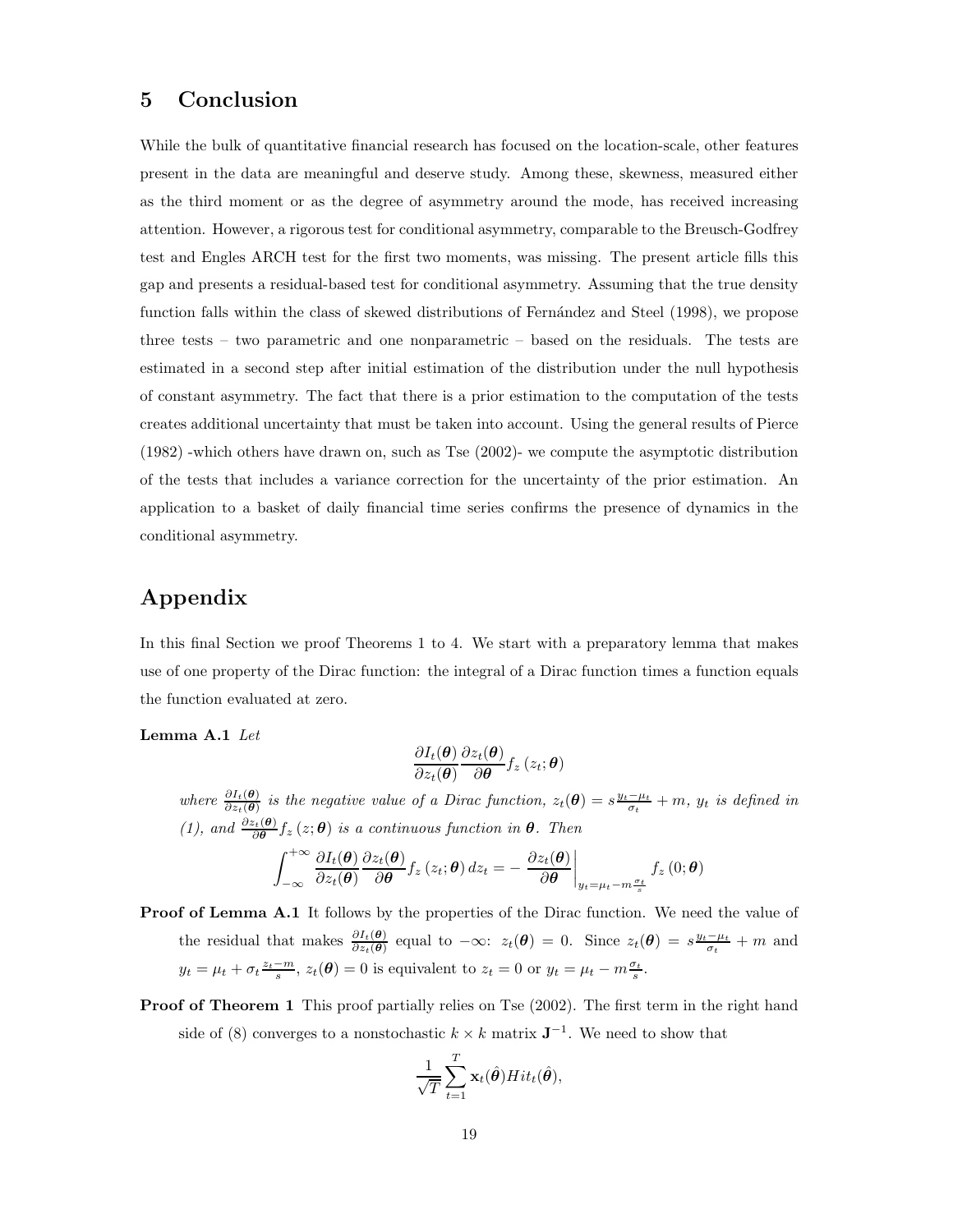in (10) converges in distribution to a Gaussian distribution with zero mean and variancecovariance matrix  $\sigma^2 \mathbf{J} - \mathbf{B} \mathcal{I}^{-1}(\boldsymbol{\theta}) \mathbf{B}'$ . Let  $\sqrt{T} \mathcal{S}(\boldsymbol{\beta}, \hat{\boldsymbol{\theta}}) = \frac{1}{\sqrt{2}}$  $\frac{1}{T}\sum_{t=1}^T \mathbf{x}_t(\hat{\boldsymbol{\theta}}) Hit_t(\hat{\boldsymbol{\theta}})$  so the statistic to apply Pierce's (1982) theorem is  $\mathcal{S}(\beta, \hat{\theta}) = \frac{1}{T} \sum_{t=1}^{T} \mathbf{x}_t(\hat{\theta}) Hit_t(\hat{\theta})$ . Taking derivatives with respect to  $\hat{\theta}$ :

$$
\frac{\partial \mathcal{S}(\boldsymbol{\beta}, \hat{\boldsymbol{\theta}})}{\partial \hat{\boldsymbol{\theta}}} = \frac{1}{T} \sum_{t=1}^{T} \left( \frac{\partial \mathbf{x}_t(\hat{\boldsymbol{\theta}})}{\partial \hat{\boldsymbol{\theta}}} H it_t(\hat{\boldsymbol{\theta}}) + \mathbf{x}_t(\hat{\boldsymbol{\theta}}) \frac{\partial H it_t(\hat{\boldsymbol{\theta}})}{\partial \hat{\boldsymbol{\theta}}} \right).
$$
(13)

Taking expectations in one of the summands, the first term of the right hand side is, by the law of iterated expectations:

$$
E\left(\frac{\partial \mathbf{x}_{t}(\hat{\boldsymbol{\theta}})}{\partial \hat{\boldsymbol{\theta}}}\hat{H}it_{t}(\hat{\boldsymbol{\theta}})\right)=E_{\mathbf{x}_{t}}\left(\mathbf{x}_{t}(\hat{\boldsymbol{\theta}})E\left(\hat{H}it_{t}(\hat{\boldsymbol{\theta}})\big|\mathbf{x}_{t}(\hat{\boldsymbol{\theta}})\right)\right)=0
$$

since  $E(Hit_t(\hat{\theta})) = 0$  as, under the null, it does not depend on  $\mathbf{x}_t(\hat{\theta})$ . As for the second term, by the law of iterated expectations:

$$
E\left(\mathbf{x}_t(\hat{\boldsymbol{\theta}})\frac{\partial Hit_t(\hat{\boldsymbol{\theta}})}{\partial \hat{\boldsymbol{\theta}}}\right) = E\left(\mathbf{x}_t(\hat{\boldsymbol{\theta}})\left(\frac{\partial I_t(\hat{\boldsymbol{\theta}})}{\partial \hat{\boldsymbol{\theta}}}-\frac{\partial g(\hat{\xi})}{\partial \hat{\boldsymbol{\theta}}}\right)\right) = E_{\mathbf{x}_t}\left(\mathbf{x}_t(\hat{\boldsymbol{\theta}})E\left(\frac{\partial I_t(\hat{\boldsymbol{\theta}})}{\partial \hat{\boldsymbol{\theta}}}-\frac{\partial g(\hat{\xi})}{\partial \hat{\boldsymbol{\theta}}}\bigg|\mathbf{x}_t(\hat{\boldsymbol{\theta}})\right)\right)
$$

The derivative of  $I_t(\hat{\theta})$  with respect to  $\hat{\theta}$  equals,

$$
\frac{\partial I_t(\hat{\boldsymbol{\theta}})}{\partial \hat{\boldsymbol{\theta}}} = \frac{\partial I_t(\hat{\boldsymbol{\theta}})}{\partial z_t(\hat{\boldsymbol{\theta}})} \frac{\partial z_t(\hat{\boldsymbol{\theta}})}{\partial \hat{\boldsymbol{\theta}}}.
$$

The first term in the right hand side is a Dirac function: It takes value zero for all  $z_t(\hat{\theta}) \neq 0$ and  $-\infty$  for  $z_t(\hat{\theta}) = 0$ . Taking conditional expectations:

$$
E\left(\frac{\partial I_t(\hat{\boldsymbol{\theta}})}{\partial \hat{\boldsymbol{\theta}}}\Big|\mathbf{x}_t(\hat{\boldsymbol{\theta}})\right)=\int_{-\infty}^{+\infty}\frac{\partial I_t(\hat{\boldsymbol{\theta}})}{\partial z_t(\hat{\boldsymbol{\theta}})}\frac{\partial z_t(\hat{\boldsymbol{\theta}})}{\partial \hat{\boldsymbol{\theta}}}f_z(z_t|\mathbf{x}_t(\hat{\boldsymbol{\theta}});\hat{\boldsymbol{\theta}})dz_t,
$$

The dependence on  $\mathbf{x}_t(\hat{\theta})$  is made explicit because the Dirac function, under the alternative, depends on  $\mathbf{x}_t(\hat{\theta})$ . The expectation is taken with respect to  $z_t$ , the source of randomness.

To solve this integral we make use Lemma A.1:

$$
E\left(\frac{\partial I_t(\hat{\boldsymbol{\theta}})}{\partial \hat{\boldsymbol{\theta}}}\Big|\mathbf{x}_t(\hat{\boldsymbol{\theta}})\right) = -\frac{\partial z_t(\hat{\boldsymbol{\theta}})}{\partial \hat{\boldsymbol{\theta}}}\Big|_{z_t(\hat{\boldsymbol{\theta}})=0} f_z\left(0|\mathbf{x}_t(\hat{\boldsymbol{\theta}}); \hat{\boldsymbol{\theta}}\right)
$$

$$
= -\frac{\partial z_t(\hat{\boldsymbol{\theta}})}{\partial \hat{\boldsymbol{\theta}}}\Big|_{z_t(\hat{\boldsymbol{\theta}})=0} b(\hat{\xi})h_z\left(0|\mathbf{x}_t(\hat{\boldsymbol{\theta}}); \hat{\boldsymbol{\delta}}\right)
$$

where  $b(\hat{\xi}) = \frac{2}{\xi + \frac{1}{\xi}}$  and the last equality comes from (2). Grouping terms and under the null:

$$
E\left(\mathbf{x}_t(\hat{\boldsymbol{\theta}})\frac{\partial Hit_t(\hat{\boldsymbol{\theta}})}{\partial \hat{\boldsymbol{\theta}}}\right) = -E_{\mathbf{x}_t}\left(\mathbf{x}_t(\hat{\boldsymbol{\theta}})\left.\frac{\partial z_t(\hat{\boldsymbol{\theta}})}{\partial \hat{\boldsymbol{\theta}}}\right|_{y_t=\hat{\mu}_t-\hat{m}\frac{\sigma_t}{\hat{s}}}b(\hat{\xi})h_z\left(0;\hat{\boldsymbol{\delta}}\right)\right) - E_{\mathbf{x}_t}\left(\mathbf{x}_t(\hat{\boldsymbol{\theta}})\frac{\partial g(\hat{\xi})}{\partial \hat{\boldsymbol{\theta}}}\right)
$$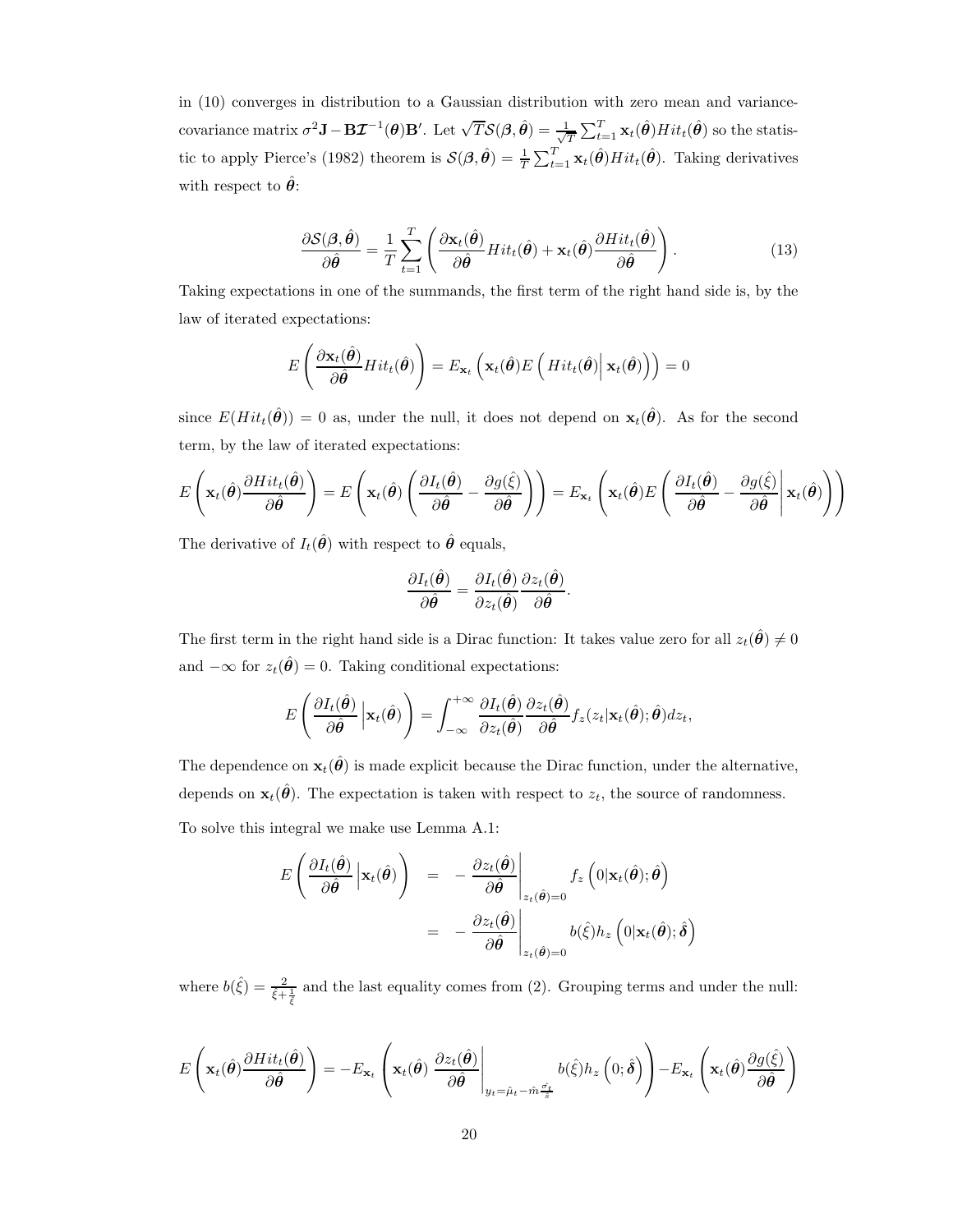Under a suitable form of the law of large number, we can replace the expectation operator by the sample mean:

$$
E\left(\frac{\partial S(\boldsymbol{\beta},\hat{\boldsymbol{\theta}})}{\partial \hat{\boldsymbol{\theta}}}\right)=-\frac{1}{T}\sum_{t=1}^T \mathbf{x}_t(\hat{\boldsymbol{\theta}})\left(\frac{\partial z_t(\hat{\boldsymbol{\theta}})}{\partial \hat{\boldsymbol{\theta}}}\bigg|_{y_t=\hat{\mu}_t-\hat{m}\frac{\hat{\sigma}_t}{\hat{s}}}b(\hat{\xi})h_z\left(0;\hat{\boldsymbol{\delta}}\right)+\frac{\partial g(\hat{\xi})}{\partial \hat{\boldsymbol{\theta}}}\right),
$$

and by W2

$$
\mathbf{B} = -\lim_{T \to \infty} \frac{1}{T} \sum_{t=1}^{T} \mathbf{x}_t(\boldsymbol{\theta}) \left( \frac{\partial z_t(\boldsymbol{\theta})}{\partial \boldsymbol{\theta}'} \bigg|_{y_t = \mu_t - m \frac{\sigma_t}{s}} b(\xi) h_z(0; \boldsymbol{\delta}) + \frac{\partial g(\xi)}{\partial \boldsymbol{\theta}'} \right),
$$

which implies, by W1,

$$
\sqrt{T}\hat{\boldsymbol{\beta}}(\boldsymbol{\theta}) \sim \mathcal{N}\left(\boldsymbol{\beta}(\boldsymbol{\theta}), \mathbf{J}^{-1}\left(\sigma^2\mathbf{J} - \mathbf{B}\mathbf{\mathcal{I}}_{\boldsymbol{\theta}}^{-1}\mathbf{B}'\right)\mathbf{J}^{-1}\right).
$$

A direct application of the Wald test yields the result.

Proof of Theorem 2 The mean log-likelihood is given by

$$
\mathcal{L}(\beta, \hat{\theta}) = -\frac{1}{T} \sum_{t=1}^{T} \left( (1 - I_t(\hat{\theta})) (-q(\hat{\xi}) + \mathbf{x}_t(\hat{\theta})'\beta) - \ln \left( 1 + \exp(q(\hat{\xi}) - \mathbf{x}_t(\hat{\theta})'\beta) \right) \right),
$$

and the score

$$
\mathcal{S}(\beta, \hat{\theta}) = \frac{1}{T} \sum_{t=1}^{T} \left( -(1 - I_t(\hat{\theta})) \mathbf{x}_t(\hat{\theta}) + \frac{\exp(q(\hat{\xi}) - \mathbf{x}_t(\hat{\theta})'\beta)}{1 + \exp(q(\hat{\xi}) - \mathbf{x}_t(\hat{\theta})'\beta)} \mathbf{x}_t(\hat{\theta}) \right)
$$

has variance-covariance matrix  $\mathcal{I}_{\beta}$ . After some simplifications

$$
S(\beta, \hat{\boldsymbol{\theta}}) = \frac{1}{T} \sum_{t=1}^{T} \mathbf{x}_t(\hat{\boldsymbol{\theta}}) \left( I_t(\hat{\boldsymbol{\theta}}) - \frac{1}{1 + \exp(q(\hat{\xi}) - \mathbf{x}_t(\hat{\boldsymbol{\theta}})^\prime \boldsymbol{\beta})} \right)
$$

.

Under the null,  $12$ 

$$
\frac{\partial S(\beta, \hat{\boldsymbol{\theta}})}{\partial \hat{\boldsymbol{\theta}}} = \frac{1}{T} \sum_{t=1}^{T} \left( \mathbf{x}_t(\hat{\boldsymbol{\theta}}) \frac{\partial I_t(\hat{\boldsymbol{\theta}})}{\partial \hat{\boldsymbol{\theta}}} + I_t(\hat{\boldsymbol{\theta}}) \frac{\partial \mathbf{x}_t(\hat{\boldsymbol{\theta}})}{\partial \hat{\boldsymbol{\theta}}} - g(\hat{\boldsymbol{\xi}}) \frac{\partial \mathbf{x}_t(\hat{\boldsymbol{\theta}})}{\partial \hat{\boldsymbol{\theta}}} - \mathbf{x}_t(\hat{\boldsymbol{\theta}}) \frac{\partial g(\hat{\boldsymbol{\xi}})}{\partial \hat{\boldsymbol{\theta}}}\right)
$$

$$
= \frac{1}{T} \sum_{t=1}^{T} \left( \frac{\partial \mathbf{x}_t(\hat{\boldsymbol{\theta}})}{\partial \hat{\boldsymbol{\theta}}} Hit_t(\hat{\boldsymbol{\theta}}) + \mathbf{x}_t(\hat{\boldsymbol{\theta}}) \frac{\partial Hit_t(\hat{\boldsymbol{\theta}})}{\partial \hat{\boldsymbol{\theta}}}\right),
$$

where the second equality come from  $Hit_t(\hat{\theta}) = I_t(\hat{\theta}) - g(\hat{\xi})$  and  $\frac{\partial Hit_t(\hat{\theta})}{\partial \hat{\theta}} = \frac{\partial I_t(\hat{\theta})}{\partial \hat{\theta}} - \frac{\partial g(\hat{\xi})}{\partial \hat{\theta}}$  $\frac{g(\xi)}{\partial \hat{\boldsymbol{\theta}}}$ . Since this derivative is equivalent to (13),

$$
\mathbf{B} = -\lim_{T \to \infty} \frac{1}{T} \sum_{t=1}^{T} \mathbf{x}_t(\boldsymbol{\theta}) \left( \frac{\partial z_t(\boldsymbol{\theta})}{\partial \boldsymbol{\theta}'} \bigg|_{y_t = \mu_t - m \frac{\sigma_t}{s}} b(\xi) h_z(0; \boldsymbol{\delta}) + \frac{\partial g(\xi)}{\partial \boldsymbol{\theta}'} \right),
$$

which implies, by W1,

$$
\sqrt{T}\hat{\boldsymbol{\beta}}(\boldsymbol{\theta}) \sim \mathcal{N}\left(\boldsymbol{\beta}(\boldsymbol{\theta}), \mathbf{J}^{-1}\left(\sigma^2\mathbf{J} - \mathbf{B}\boldsymbol{\mathcal{I}}_{\boldsymbol{\theta}}^{-1}\mathbf{B}'\right)\mathbf{J}^{-1}\right).
$$

A direct application of the Wald test yields the result.

<sup>12</sup>Recall that  $\frac{1}{1+\exp(q(\hat{\xi}))} = g(\hat{\xi}).$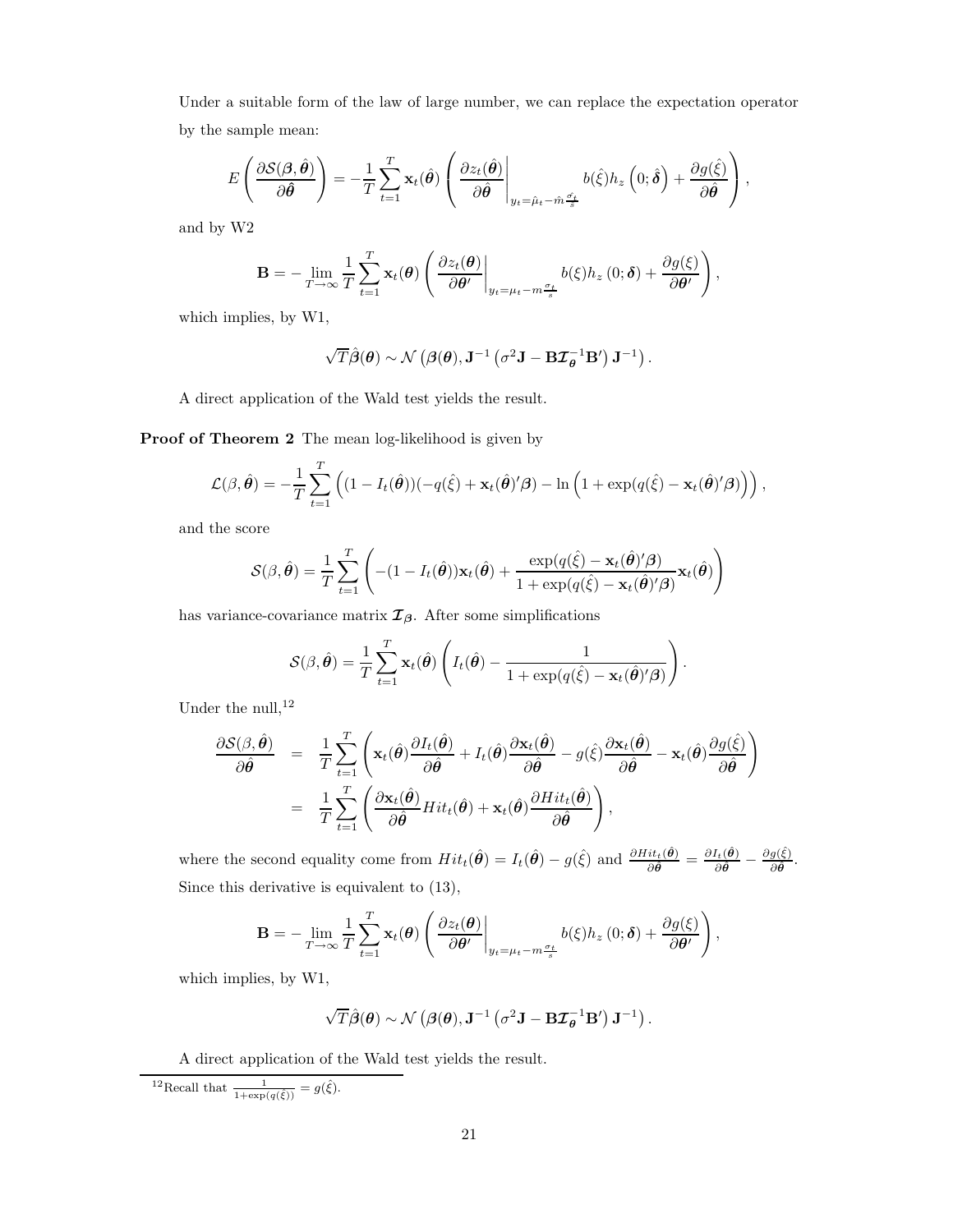**Proof of Theorem 3** It follows from W1 and W2 since  $Var(\mathcal{S}(\beta, \hat{\theta})) = \mathcal{I}_{\beta} + \mathbf{B}\mathcal{I}_{\theta}^{-1}\mathbf{B}'$ .

Proof of Theorem 4 Let 
$$
\mathcal{S}(\hat{\theta}) = \frac{1}{T-1} \mathcal{S}^*(\hat{\theta})
$$
 where  $\mathcal{S}^*(\hat{\theta}) = R_T(\hat{\theta}) - a^*(\hat{\theta})$  where  $a^*(\hat{\theta}) = 1 + \frac{2}{T-1} \left( (T-1) - \sum_{t=2}^T I_t(\theta) \right) \sum_{t=2}^T I_t(\theta)$ , which is equivalent to  $a(\hat{\theta})$  as  $T \to \infty$ . Developing:  $\mathcal{S}^*(\hat{\theta}) = 1 + \sum_{t=1}^T \left( I_t^2(\hat{\theta}) - 2I_t(\hat{\theta})I_{t-1}(\hat{\theta}) + I_{t-1}^2(\hat{\theta}) \right) - 1 - \frac{2}{T-1} \left( (T-1) - \sum_{t=1}^T I_t(\theta) \right) \sum_{t=1}^T I_t(\theta)$ 

 $t=2$  $\left( I_t^2(\hat{\theta}) - 2I_t(\hat{\theta})I_{t-1}(\hat{\theta}) + I_{t-1}^2(\hat{\theta}) \right) - 1 - \frac{2}{T-1}$  $T-1$  $(T - 1) - \sum$  $t=2$  $t=2$  $I_t(\boldsymbol{\theta}).$ 

As  $I_t^2(\hat{\theta}) = I_t(\hat{\theta})$  and as  $T \to \infty$   $\sum_{t=1}^T I_t(\hat{\theta}) \approx \sum_{t=1}^T I_{t-1}(\hat{\theta}), \mathcal{S}^*(\hat{\theta})$  simplifies to

$$
\mathcal{S}^*(\hat{\theta}) = \frac{2}{T-1} \left( \sum_{t=2}^T I_t(\hat{\theta}) \right)^2 - 2 \sum_{t=2}^T I_t(\hat{\theta}) I_{t-1}(\hat{\theta}).
$$

Taking derivatives with respect to  $\hat{\theta}$ :

$$
\frac{\partial \mathcal{S}^*(\hat{\theta})}{\partial \hat{\theta}} = \frac{4}{T-1} \left( \sum_{t=2}^T I_t(\hat{\theta}) \right) \left( \sum_{t=2}^T \frac{\partial I_t(\hat{\theta})}{\partial \hat{\theta}} \right) - 2 \sum_{t=2}^T \frac{\partial I_t(\hat{\theta})}{\partial \hat{\theta}} I_{t-1}(\hat{\theta}) - I_t(\hat{\theta}) \frac{\partial I_{t-1}(\hat{\theta})}{\partial \hat{\theta}} \n= 2 \sum_{t=2}^T \left( 2g(\hat{\xi}) \frac{\partial I_t(\hat{\theta})}{\partial \hat{\theta}} - \frac{\partial I_t(\hat{\theta})}{\partial \hat{\theta}} I_{t-1}(\hat{\theta}) - I_t(\hat{\theta}) \frac{\partial I_{t-1}(\hat{\theta})}{\partial \hat{\theta}} \right).
$$
\n(14)

We take expectations to each component of the sum in the LHS. The first term equals, by Lemma A.1,

$$
E\left(2g(\hat{\xi})\frac{\partial I_t(\hat{\theta})}{\partial \hat{\theta}}\right) = -2g(\hat{\xi})\left.\frac{\partial z_t(\hat{\theta})}{\partial \hat{\theta}}\right|_{z_t(\hat{\theta})=0} b(\hat{\xi})h_z\left(0;\hat{\delta}\right)
$$

since  $\frac{\partial I_t(\hat{\theta})}{\partial \hat{\theta}} = \frac{\partial I_t(\hat{\theta})}{\partial z_t(\hat{\theta})}$  $\partial z_t(\hat{\bm{\theta}})$  $\partial z_t(\hat{\bm{\theta}})$  $\frac{\partial^2 t}{\partial \hat{\theta}}$  and (2). The expectation of one of the summands in the second term in the LHS of (14) equals, by the law of iterated expectations and Lemma A.1:

$$
E\left(\frac{\partial I_t(\hat{\boldsymbol{\theta}})}{\partial \hat{\boldsymbol{\theta}}}I_{t-1}(\hat{\boldsymbol{\theta}})\right) = E_{I_{t-1}}\left(E\left(\frac{\partial I_t(\hat{\boldsymbol{\theta}})}{\partial z_t(\hat{\boldsymbol{\theta}})}\frac{\partial z_t(\hat{\boldsymbol{\theta}})}{\partial \hat{\boldsymbol{\theta}}}I_{t-1}(\hat{\boldsymbol{\theta}})\middle|I_{t-1}\right)\right)
$$
  

$$
= -E_{I_{t-1}}\left(I_{t-1}(\hat{\boldsymbol{\theta}})\left.\frac{\partial z_t(\hat{\boldsymbol{\theta}})}{\partial \hat{\boldsymbol{\theta}}}\middle|_{z_t(\hat{\boldsymbol{\theta}})=0}b(\hat{\xi})h_z\left(0;\hat{\boldsymbol{\delta}}\right)\right).
$$

The last equality is by Lemma A.1. Equivalently, for one of the summands in the third term in the LHS of (14):

$$
E\left(\frac{\partial I_{t-1}(\hat{\theta})}{\partial \hat{\theta}}I_t(\hat{\theta})\right) = E_{I_{t-1}}\left(E\left(\frac{\partial I_{t-1}(\hat{\theta})}{\partial z_t(\hat{\theta})}\frac{\partial z_t(\hat{\theta})}{\partial \hat{\theta}}I_t(\hat{\theta})\middle|I_{t-1}\right)\right)
$$
  

$$
= E_{I_{t-1}}\left(\frac{\partial I_{t-1}(\hat{\theta})}{\partial z_t(\hat{\theta})}\frac{\partial z_t(\hat{\theta})}{\partial \hat{\theta}}E(I_t(\hat{\theta})|I_{t-1})\right)
$$
  

$$
= -g(\hat{\xi})\left.\frac{\partial z_{t-1}(\hat{\theta})}{\partial \hat{\theta}}\middle|_{z_{t-1}(\hat{\theta})=0}b(\hat{\xi})h_z\left(0;\hat{\delta}\right)\right]
$$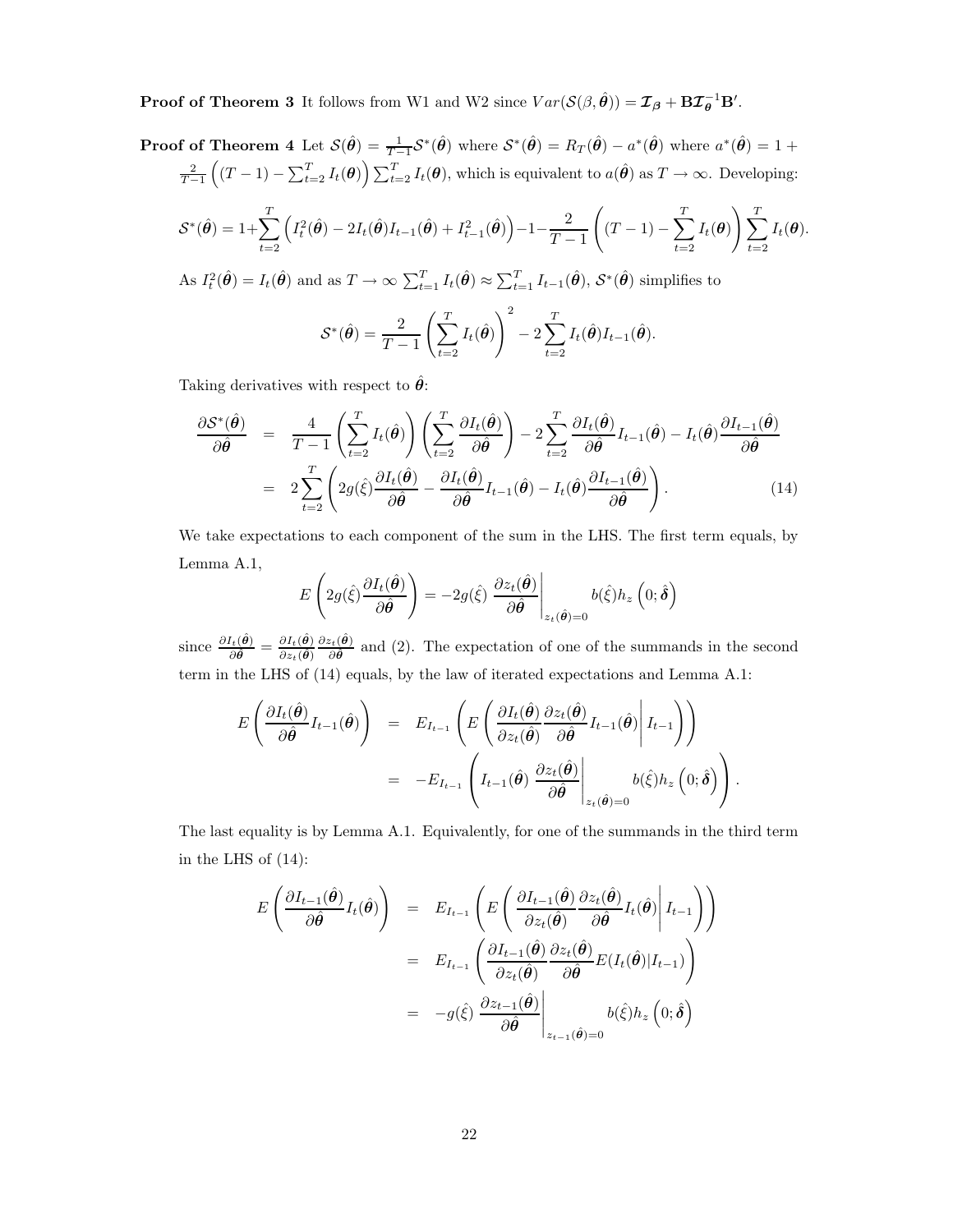where last equality is by Lemma A.1. Grouping terms:

$$
E\left(\frac{\partial S(\hat{\theta})}{\partial \hat{\theta}}\right) = -\frac{2}{T-1} \sum_{t=2}^{T} 2g(\hat{\xi}) \left. \frac{\partial z_t(\hat{\theta})}{\partial \hat{\theta}} \right|_{z_t(\hat{\theta})=0} b(\hat{\xi}) h_z(0; \hat{\delta})
$$
  
+ 
$$
\frac{2}{T-1} \sum_{t=2}^{T} E_{I_{t-1}} \left( I_{t-1}(\hat{\theta}) \left. \frac{\partial z_t(\hat{\theta})}{\partial \hat{\theta}} \right|_{z_t(\hat{\theta})=0} b(\hat{\xi}) h_z(0; \hat{\delta}) \right)
$$
  
+ 
$$
\frac{2}{T-1} \sum_{t=2}^{T} g(\hat{\xi}) \left. \frac{\partial z_{t-1}(\hat{\theta})}{\partial \hat{\theta}} \right|_{z_{t-1}(\hat{\theta})=0} b(\hat{\xi}) h_z(0; \hat{\delta})
$$

Under a suitable form of the law of large number, we can replace the expectation operator by the sample mean:

$$
E\left(\frac{\partial S(\hat{\theta})}{\partial \hat{\theta}}\right) = -\frac{2}{T-1} \sum_{t=2}^{T} 2g(\hat{\xi}) \left. \frac{\partial z_t(\hat{\theta})}{\partial \hat{\theta}} \right|_{z_t(\hat{\theta})=0} b(\hat{\xi}) h_z(0;\hat{\delta})
$$
  
+  $I_{t-1}(\hat{\theta}) \left. \frac{\partial z_t(\hat{\theta})}{\partial \hat{\theta}} \right|_{z_t(\hat{\theta})=0} b(\hat{\xi}) h_z(0;\hat{\delta})$   
+  $g(\hat{\xi}) \left. \frac{\partial z_{t-1}(\hat{\theta})}{\partial \hat{\theta}} \right|_{z_{t-1}(\hat{\theta})=0} b(\hat{\xi}) h_z(0;\hat{\delta})$ 

and by R2

$$
\mathbf{B} = -\lim_{T \to \infty} \frac{2}{T-1} b(\xi) h_z(0; \delta) \sum_{t=2}^T (g(\xi) - I_{t-1}) \left. \frac{\partial z_t(\boldsymbol{\theta})}{\partial \boldsymbol{\theta}} \right|_{y_t = \mu_t - m \frac{\sigma_t}{s}} - g(\xi) \left. \frac{\partial z_1(\boldsymbol{\theta})}{\partial \boldsymbol{\theta}} \right|_{y_1 = \mu_t - m \frac{\sigma_t}{s}}.
$$

Hence  $\mathcal{S}(\hat{\theta}) \sim \mathcal{N}\left(0, \frac{T}{(T-1)^2}b^2(\hat{\theta}) - \mathbf{B}\mathcal{I}_{\theta}^{-1}\mathbf{B}'\right)$ , which yields the result.

## References

- BAI, J., AND S. NG (2001): "A Consistent Test for Conditional Symmetry in Time Series Models," Journal of Econometrics, 103, 225–158.
- Bauwens, L., and S. Laurent (2005): "A New Class of Multivariate Skew Densities, with Application to GARCH Models," Journal of Business and Economic Statistics, 23, 3–30.
- CHABI-YO, F., D. LEISEN, AND E. RENAULT (2006): "Implications of Asymmetry Risk for Portfolio Analysis and Asset Pricing," Mimeo.
- CHUNG, C.-F. (1999): "Estimating the Fractionally Integrated GARCH Model," National Taïwan University working paper.
- DELGADO, M., AND J. ESCANCIANO (2007): "Nonparametric Tests for Conditional Symmetry in Dynamic Models," Journal of Econometrics.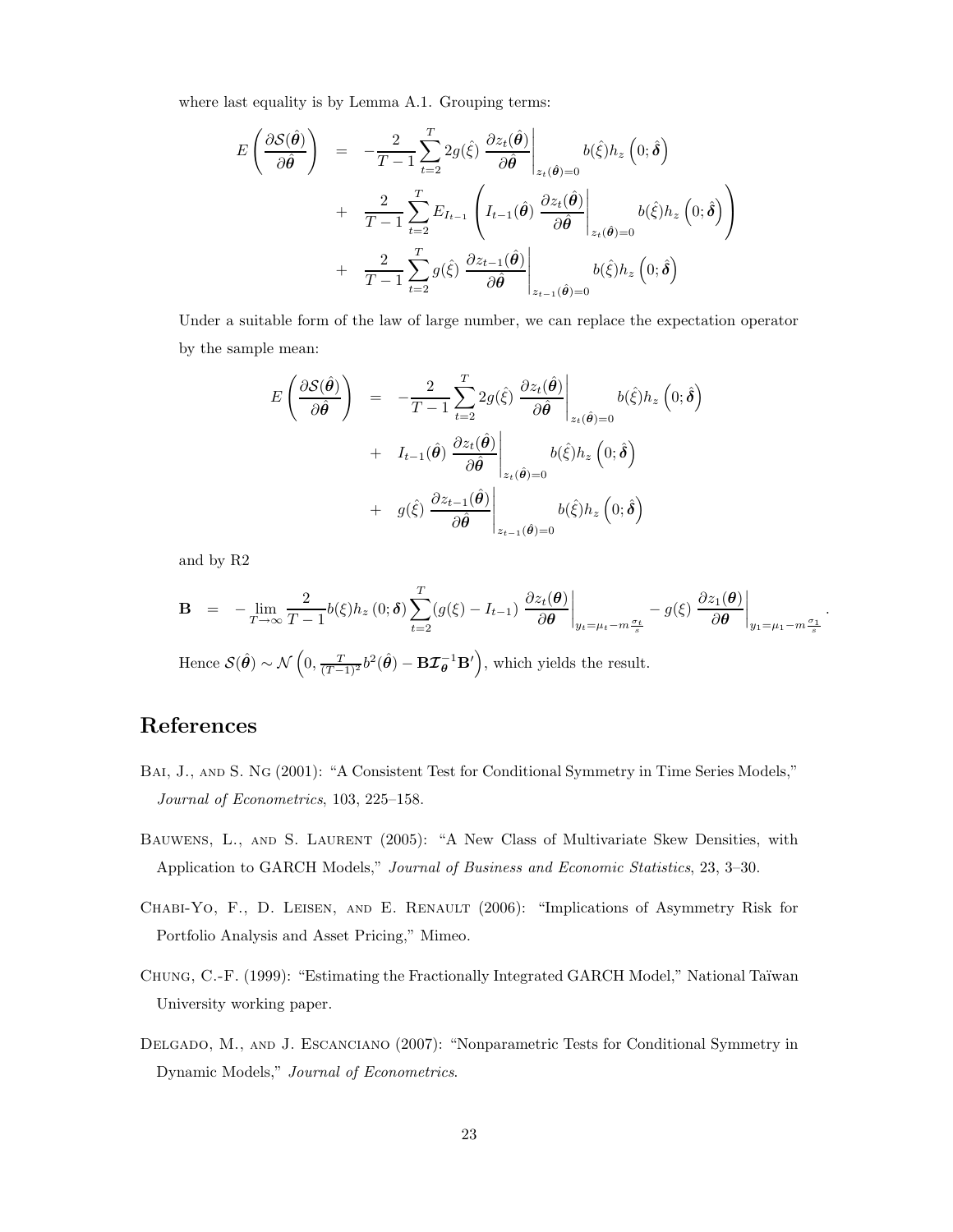- DITTMAR, R. (2002): "Nonlinear Pricing Kernels, Kurtosis Preference, and Evidence from the Cross Section of Equity Returns," Journal of Finance, 57, 369–403.
- Egorov, A., Y. Hong, and H. Li (2006): "Validating Forecasts of the Joint Probability Density of Bond Yields: Can Affine Models Beat Random Walk?," Journal of Econometrics, 135, 255– 284.
- Engle, R. (1982): "Autoregressive Conditional Heteroscedasticity with Estimates of the Variance of United Kingdom Inflation," Econometrica, 50, 987–1007.
- Engle, R., and S. Manganelli (2004): "CAViaR: Conditional Autoregressive Value at Risk by Regression Quantiles," Journal of Business & Economic Statistics, 22, 367–381.
- Escanciano, J., and J. Olmo (2008): "Backtesting Parametric Value-at-Risk with Estimation Risk," Mimeo.
- FERNÁNDEZ, C., AND M. STEEL (1998): "On Bayesian Modelling of Fat Tails and Skewness," Journal of the American Statistical Association, 93, 359–371.
- Fiorentini, G., G. Calzolari, and L. Panattoni (1996): "Analytic Derivatives and the Computation of GARCH Estimates," Journal of Applied Econometrics, 11, 399–417.
- GARCIA, R., E. RENAULT, AND D. VEREDAS (2006): "Estimation of Stable Distributions by Indirect Inference," CORE DP 2006/112.
- GIOT, P., AND S. LAURENT (2003): "Value-at-Risk for Long and Short Positions," Journal of Applied Econometrics, 18, 641–664.
- Guidolin, M., and A. Timmermann (2006): "International Asset Allocation under Regime Switching, Skew and Kurtosis Preferences," Mimeo.
- Hansen, B. (1994): "Autoregressive Conditional Density Estimation," International Economic Review, 35, 705–730.
- HARVEY, C., AND A. SIDDIQUE (2000): "Conditional Skewness in Asset Pricing Tests," Journal of Finance, 55, 1263–1295.
- Hong, Y., and T. Lee (2003): "Diagnostic Checking for the Adequacy of Nonlinear Time Series Models," Econometric Theory, 19, 1065–1121.
- Hong, Y., and H. Li (2005): "Nonparametric Specification Testing for Continuous-Time Models with Applications to Term Structure of Interest Rates," Review of Financial Studies, 18, 37–84.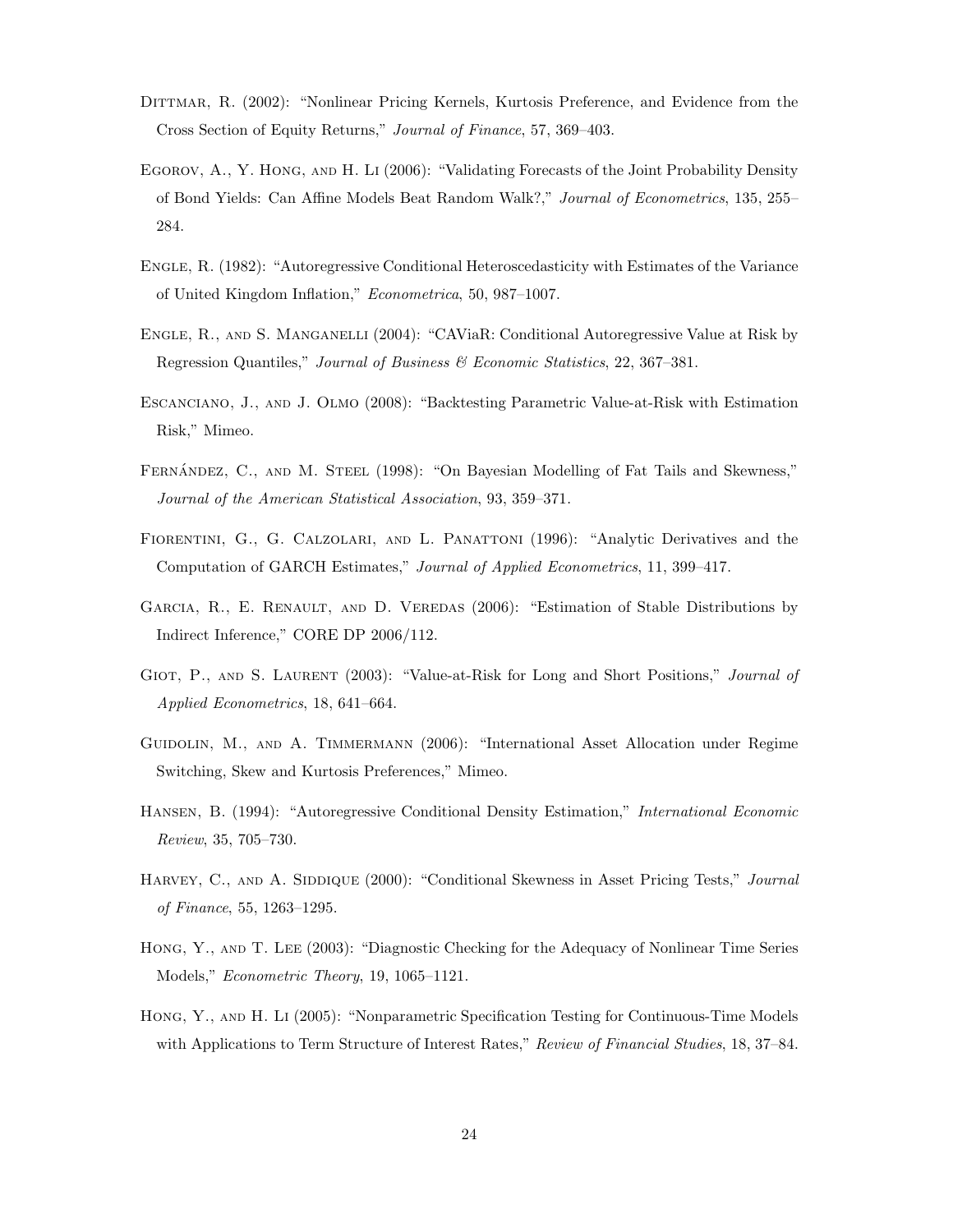- Jondeau, E., and M. Rockinger (2003): "Conditional volatility, skewness, and kurtosis: existence, persistence and comovements," Journal of Economic Dynamics & Control, 27, 1699 1737.
- Lambert, P., and S. Laurent (2001a): "Modelling Financial Time Series Using GARCH-Type Models and a Skewed Student Density," Discussion Paper 01-25, Institut de Statistique, Louvain-la-Neuve.
	- (2001b): "Modelling Skewness Dynamics in Series of Financial Data Using Skewed Location-scale Distributions," Discussion Paper 01-19, Institut de Statistique, Louvain-la-Neuve.
- LAURENT, S. (2004): "Analytical derivates of the APARCH model," Computational Economics, 24, 51–57.
- Lombardi, M., and G. Calzolari (2008): "Indirect Inference for α-Stable Distributions and Processes," Econometrics Journal, 11, 193–208.
- LOMBARDI, M., AND D. VEREDAS (2008): "Indirect Estimation of Elliptical Stable Distributions," Computational Statistics and Data Analysis.
- MACCRACKEN, M. (2000): "Robust Out-of-Sample Inference," Journal of Econometrics, 99, 195– 223.
- McWilliams, T. (1990): "A Distribution-Free Test for Symmetry Based on a Runs Statistic," Journal of the American Statistical Association, 85, 1130–1133.
- MEDDAHI, N., AND C. BONTEMPS (2005): "Testing Normality: A GMM Approach," Journal of Econometrics, 124, 149–186.
- (2006): "Testing Distributional Assumptions: A GMM Approach," Mimeo.
- Pierce, D. (1982): "The Asymptotic Effect of Substituting Estimator for Parameters in Certain Types of Statistics," Annals of Statistics, 10, 475–478.
- PREMARATNE, G., AND A. TAY (2002): "How Should We Interpret Evidence of Time Varying Conditional Skewness?," Mimeo.
- SAMUELSON, P. (1970): "The Fundamental Approximation Theorem of Portfolio Analysis in terms of Means, Variance and Higher Moments," The Review of Economic Studies, 37, 537–542.
- Tse, Y. (2002): "Residual-based Diagnostics for Conditional Heteroskedasticity Models," Econometrics Journal, 5, 358–373.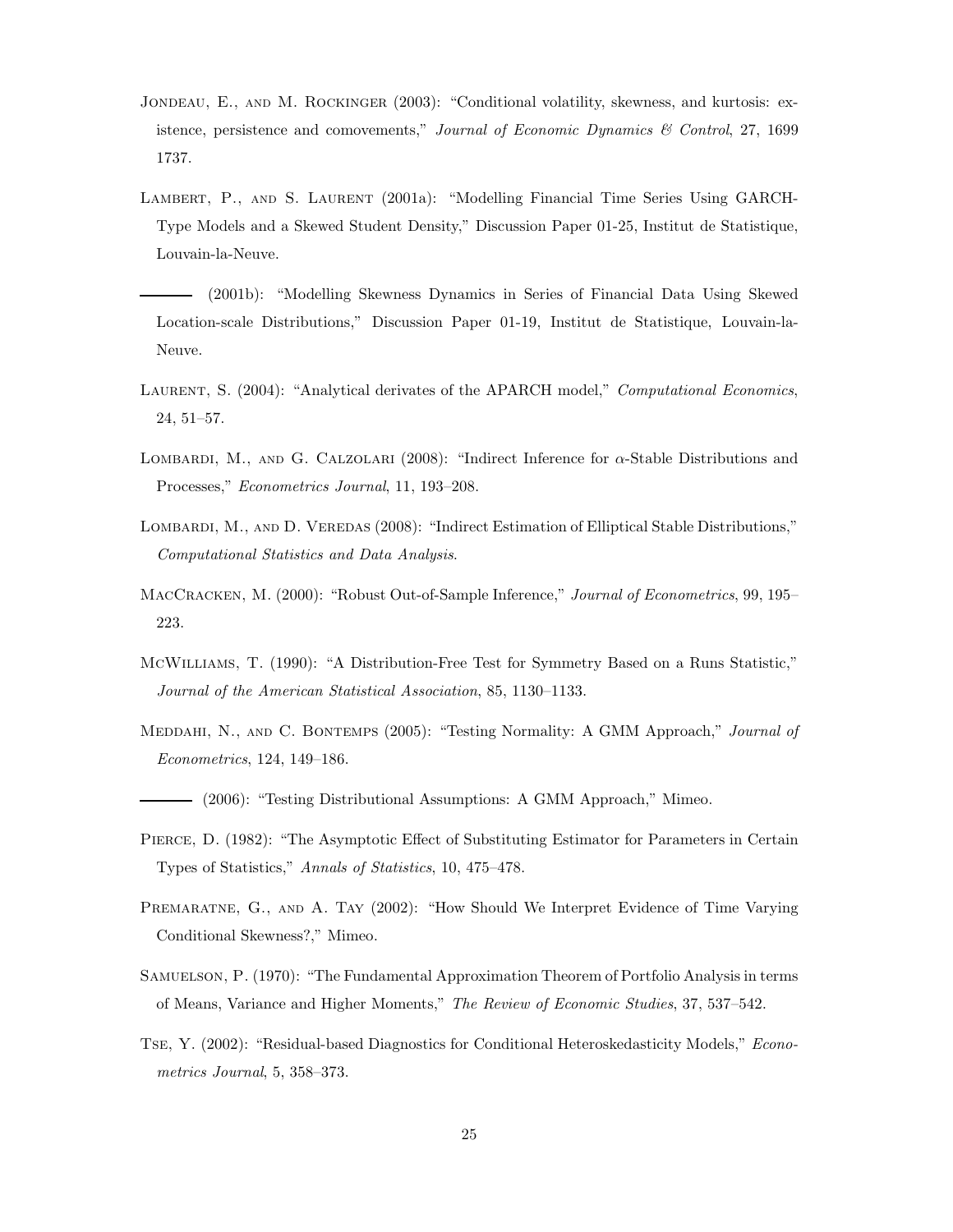- WEST, K. (1996): "Asymptotic Inference about Predictive Ability," Econometrica, 64, 1067-1084.
- Zheng, J. (1998): "Consistent Specification Testing for Conditional Symmetry," Econometric Theory, 14, 139–149.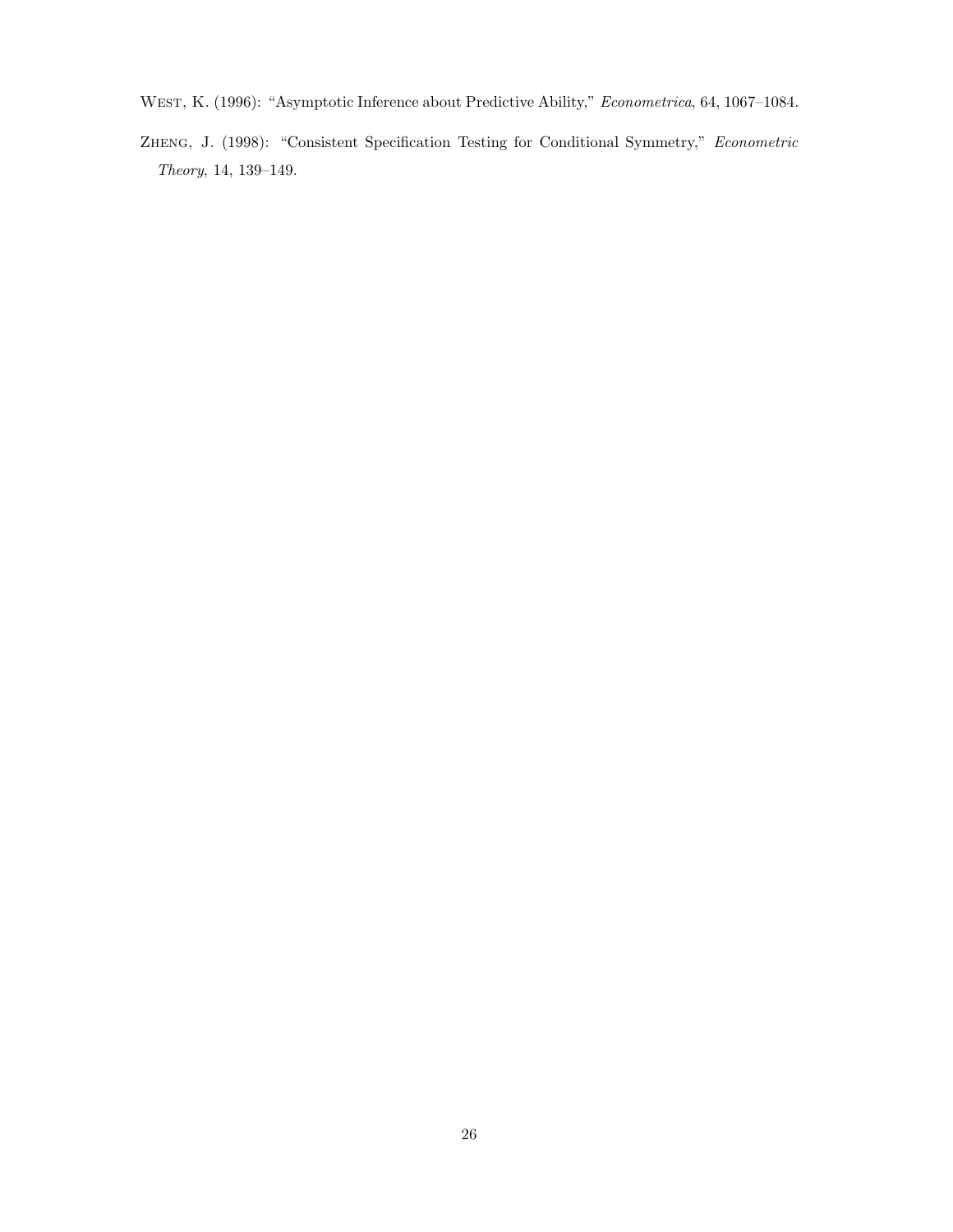| Mean  | Variance   | T                                                                                               | $W_{II}^{OLS}$                      | $W^{OLS}$ | $\bar{W}_U^{Logit}$                                    | $W^{\overline{Logit}}$ | $Runs_U$ | Runs     |  |  |
|-------|------------|-------------------------------------------------------------------------------------------------|-------------------------------------|-----------|--------------------------------------------------------|------------------------|----------|----------|--|--|
|       |            | $\mathbf{x}_t(\hat{\boldsymbol{\theta}}) = (\hat{\varepsilon}_{t-1}, \hat{\varepsilon}_{t-2})'$ |                                     |           |                                                        |                        |          |          |  |  |
| AR(0) | GARCH(0,0) | 500                                                                                             | 6.00                                | 5.90      | 5.90                                                   | 6.50                   | 5.60     | 5.70     |  |  |
|       |            | 1000                                                                                            | 5.80                                | 5.80      | 5.60                                                   | 6.40                   | 6.60     | 6.60     |  |  |
|       |            | $2000\,$                                                                                        | 3.90                                | 3.90      | 3.90                                                   | 4.70                   | 5.20     | 5.20     |  |  |
| AR(1) | GARCH(0,0) | 500                                                                                             | 1.70                                | 8.40      | 1.60                                                   | 7.90                   | 0.60     | 6.20     |  |  |
|       |            | 1000                                                                                            | 1.40                                | 4.30      | 1.20                                                   | 4.70                   | 0.40     | 3.90     |  |  |
|       |            | $2000\,$                                                                                        | 2.20                                | 4.60      | 2.00                                                   | 4.70                   | 0.60     | 5.30     |  |  |
| AR(0) | GARCH(1,1) | 500                                                                                             | 4.00                                | 4.10      | 3.60                                                   | 4.20                   | 4.60     | 5.10     |  |  |
|       |            | 1000                                                                                            | 5.10                                | 5.10      | 5.20                                                   | 5.90                   | 4.90     | 5.00     |  |  |
|       |            | 2000                                                                                            | 5.50                                | 5.50      | 5.40                                                   | 6.00                   | 5.40     | 5.40     |  |  |
| AR(1) | GARCH(1,1) | 500                                                                                             | 1.90                                | 6.40      | 1.70                                                   | $6.40\,$               | 0.90     | 6.10     |  |  |
|       |            | 1000                                                                                            | 1.20                                | 5.10      | 1.20                                                   | 5.10                   | 0.30     | 5.10     |  |  |
|       |            | $2000\,$                                                                                        | 2.00                                | 6.10      | 2.10                                                   | 6.10                   | 1.20     | 5.90     |  |  |
|       |            |                                                                                                 | $\mathbf{x}_t(\boldsymbol{\theta})$ |           | $=(\hat{\varepsilon}_{t-1}, Hit_{t-1}(\hat{\theta}))'$ |                        |          |          |  |  |
| AR(0) | GARCH(0,0) | 500                                                                                             | 4.70                                | 4.70      | 4.60                                                   | 5.70                   | 5.60     | 5.70     |  |  |
|       |            | 1000                                                                                            | 5.10                                | 5.10      | 5.00                                                   | 6.00                   | 6.60     | 6.60     |  |  |
|       |            | 2000                                                                                            | 4.30                                | 4.30      | 4.30                                                   | 4.70                   | 5.20     | 5.20     |  |  |
| AR(1) | GARCH(0,0) | 500                                                                                             | 2.40                                | 9.70      | 2.60                                                   | 9.00                   | 0.60     | 6.20     |  |  |
|       |            | 1000                                                                                            | 1.90                                | 4.40      | 1.70                                                   | 4.20                   | 0.40     | 3.90     |  |  |
|       |            | 2000                                                                                            | 1.50                                | 4.60      | 1.70                                                   | 4.80                   | 0.60     | 5.30     |  |  |
| AR(0) | GARCH(1,1) | 500                                                                                             | 4.40                                | 4.40      | 4.40                                                   | 4.90                   | 4.60     | $5.10\,$ |  |  |
|       |            | 1000                                                                                            | 4.70                                | 4.60      | 5.00                                                   | 5.60                   | 4.90     | 5.00     |  |  |
|       |            | 2000                                                                                            | 5.60                                | 5.60      | 5.20                                                   | 5.90                   | 5.40     | 5.40     |  |  |
| AR(1) | GARCH(1,1) | 500                                                                                             | 1.90                                | 6.30      | 2.10                                                   | $6.30\,$               | 0.90     | 6.10     |  |  |
|       |            | 1000                                                                                            | 1.90                                | 5.20      | 2.10                                                   | 5.40                   | 0.30     | 5.10     |  |  |
|       |            | 2000                                                                                            | 2.10                                | 6.10      | 2.00                                                   | 6.30                   | 1.20     | 5.90     |  |  |

Table 1: Monte Carlo study: Size for  $\alpha = 0.05$ 

Empirical frequency (in percentages) of incorrect rejection of the null hypothesis of constant skewness for nominal size  $\alpha = 0.05$  and  $\ln \xi = 0.08$ . First two columns indicate the true conditional mean and variance. The distribution for  $z_t^*$  is  $SKST(0, 1, \exp(0.08), 8)$ . Third column indicates the sample size. The remaining six columns show the size for the different tests. The subindex  $U$  indicates that the test is uncorrected. For each horizontal block a different set of regressors under the alternative is considered, gathered in  $\mathbf{x}_t(\hat{\theta})$ , for the parametric tests. Bold (italic) values correspond to an undersized (oversized) test.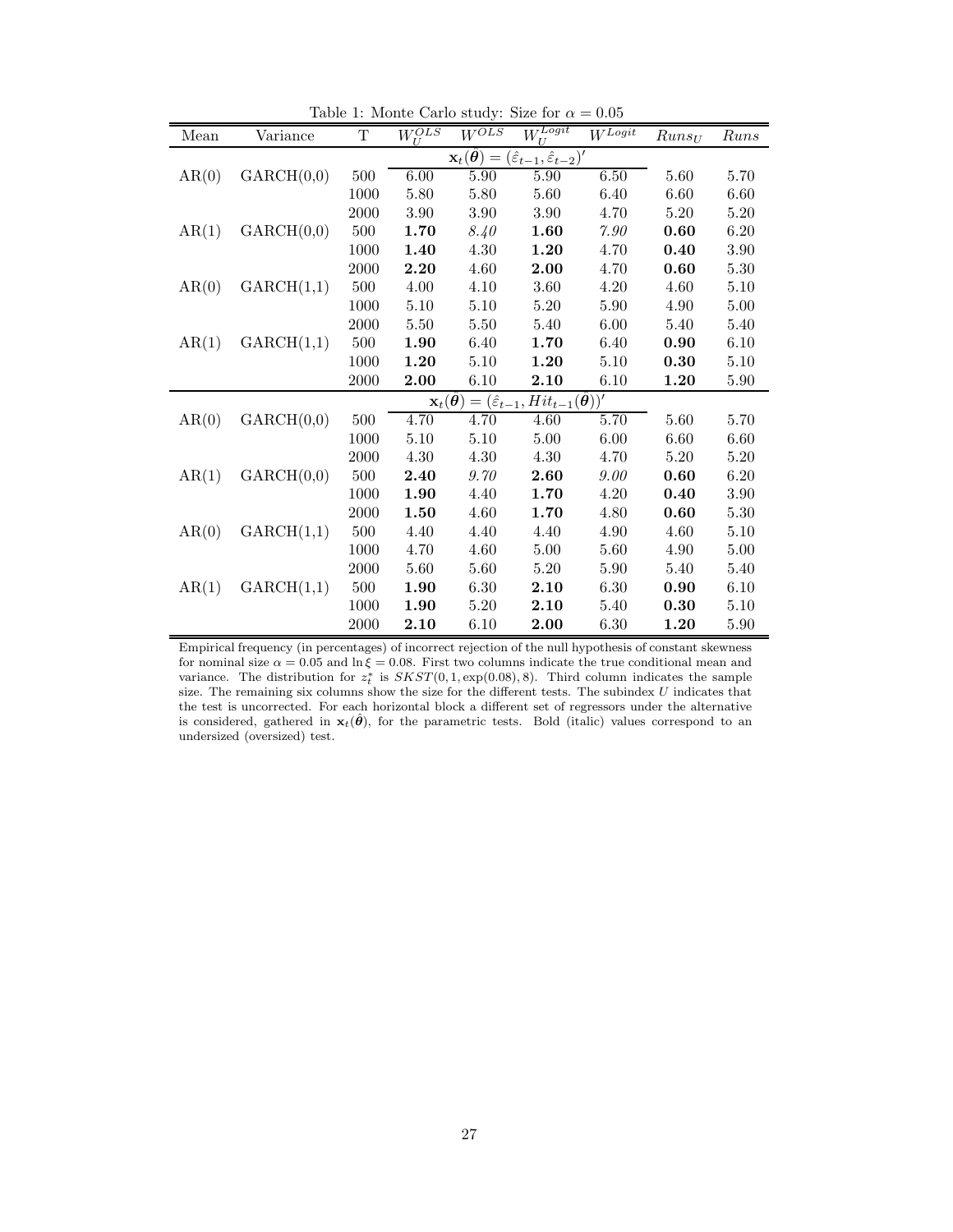| Mean  | Variance   | T    | $\overline{W_{II}^{OLS}}$ | $W^{OLS}$ | $\widehat{W_U^{Logit}}$                                                                                | $W^{{\overline{Logit}}}$ | $Runs_U$  | Runs  |
|-------|------------|------|---------------------------|-----------|--------------------------------------------------------------------------------------------------------|--------------------------|-----------|-------|
|       |            |      |                           |           | $\mathbf{x}_t(\hat{\boldsymbol{\theta}}) = (\hat{\varepsilon}_{t-1}, \hat{\varepsilon}_{t-2})'$        |                          |           |       |
| AR(0) | GARCH(0,0) | 500  | 10.30                     | 10.30     | 10.10                                                                                                  | 11.10                    | 9.40      | 9.50  |
|       |            | 1000 | 11.00                     | 11.00     | 11.10                                                                                                  | 11.50                    | 13.10     | 13.30 |
|       |            | 2000 | 8.90                      | 8.90      | 8.60                                                                                                   | 9.70                     | 9.30      | 9.30  |
| AR(1) | GARCH(0,0) | 500  | 4.70                      | 15.50     | 4.30                                                                                                   | 12.30                    | 3.40      | 11.30 |
|       |            | 1000 | 4.20                      | 9.70      | 4.10                                                                                                   | 9.60                     | 2.10      | 8.30  |
|       |            | 2000 | 4.40                      | 9.60      | 4.30                                                                                                   | 9.30                     | 3.20      | 9.40  |
| AR(0) | GARCH(1,1) | 500  | 9.00                      | 8.90      | 8.40                                                                                                   | 9.70                     | 9.40      | 9.70  |
|       |            | 1000 | 9.50                      | 9.60      | 9.60                                                                                                   | 10.80                    | 9.50      | 9.60  |
|       |            | 2000 | 10.90                     | 10.90     | 10.80                                                                                                  | 11.40                    | 11.30     | 11.30 |
| AR(1) | GARCH(1,1) | 500  | 4.60                      | 12.60     | 4.50                                                                                                   | 12.50                    | 2.80      | 11.60 |
|       |            | 1000 | 3.00                      | 10.00     | 3.10                                                                                                   | 10.60                    | 1.90      | 9.90  |
|       |            | 2000 | 4.20                      | 10.20     | 4.30                                                                                                   | 10.20                    | 3.30      | 10.7  |
|       |            |      |                           |           | $\mathbf{x}_t(\boldsymbol{\theta}) = (\hat{\varepsilon}_{t-1}, Hit_{t-1}(\hat{\boldsymbol{\theta}}))'$ |                          |           |       |
| AR(0) | GARCH(0,0) | 500  | 9.00                      | 9.20      | 8.60                                                                                                   | 9.80                     | 9.40      | 9.50  |
|       |            | 1000 | 11.00                     | 11.00     | 11.10                                                                                                  | 12.10                    | 13.10     | 13.30 |
|       |            | 2000 | 8.90                      | 8.90      | 8.50                                                                                                   | 9.60                     | 9.30      | 9.30  |
| AR(1) | GARCH(0,0) | 500  | 4.90                      | 15.80     | 5.30                                                                                                   | 12.30                    | 3.40      | 11.30 |
|       |            | 1000 | 4.20                      | 8.70      | 3.80                                                                                                   | 9.40                     | 2.10      | 8.30  |
|       |            | 2000 | 4.00                      | 10.10     | 3.30                                                                                                   | 9.50                     | 3.20      | 9.40  |
| AR(0) | GARCH(1,1) | 500  | 8.80                      | 8.90      | 8.50                                                                                                   | 9.70                     | 9.40      | 9.70  |
|       |            | 1000 | 10.30                     | 10.30     | 10.20                                                                                                  | 10.70                    | 9.50      | 9.60  |
|       |            | 2000 | 11.10                     | 11.10     | 11.60                                                                                                  | 12.40                    | 11.30     | 11.30 |
| AR(1) | GARCH(1,1) | 500  | 4.10                      | 10.80     | 3.80                                                                                                   | 10.90                    | 2.80      | 11.60 |
|       |            | 1000 | 4.20                      | 10.50     | 4.20                                                                                                   | 10.50                    | 1.90      | 9.90  |
|       |            | 2000 | 4.30                      | 10.60     | 4.30                                                                                                   | 10.90                    | $\bf3.30$ | 10.7  |

Table 2: Monte Carlo study: Size for  $\alpha = 0.10$ 

Empirical frequency (in percentages) of incorrect rejection of the null hypothesis of constant skewness for nominal size  $\alpha = 0.10$  and  $\ln \xi = 0.08$ . First two columns indicate the true conditional mean and variance. The distribution for  $z_t^*$  is  $SKST(0, 1, \exp(0.08), 8)$ . Third column indicates the sample size. The remaining six columns show the size for the different tests. The subindex  $U$  indicates that the test is uncorrected. For each horizontal block a different set of regressors under the alternative is considered, gathered in  $\mathbf{x}_t(\hat{\theta})$ , for the parametric tests. Bold (italic) values correspond to an undersized (oversized) test.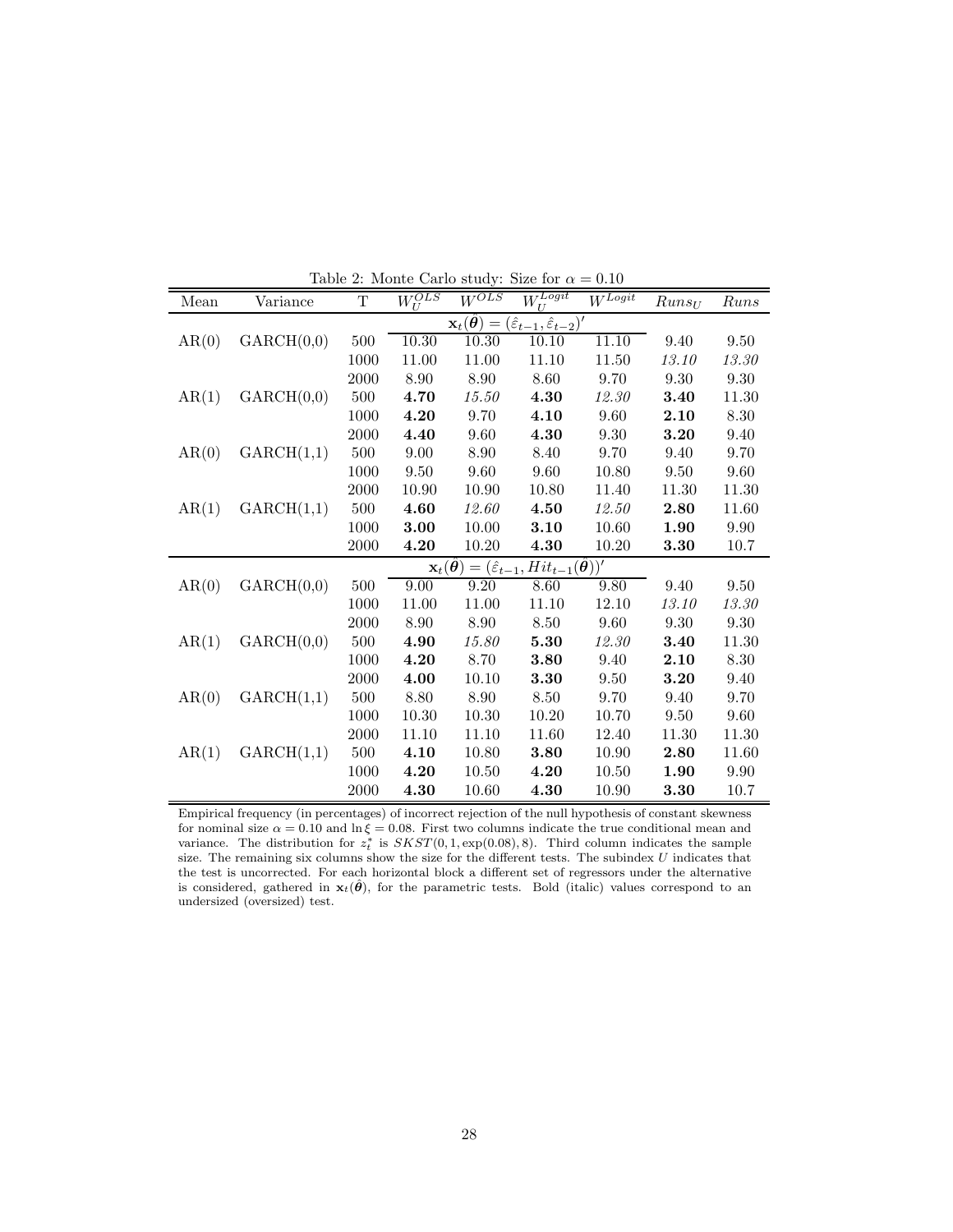| Table 3: Monte Carlo study: Power |                                            |                       |           |                                                                                                  |           |                                                                                  |                    |  |  |
|-----------------------------------|--------------------------------------------|-----------------------|-----------|--------------------------------------------------------------------------------------------------|-----------|----------------------------------------------------------------------------------|--------------------|--|--|
| Mean                              | Variance                                   | $\overline{\text{T}}$ | $W^{OLS}$ | $W^{\overline{Logit}}$                                                                           | $W^{OLS}$ | $W^{\textit{Logit}}$                                                             | $\overline{R}$ uns |  |  |
| $\alpha=0.05$                     |                                            |                       |           |                                                                                                  |           |                                                                                  |                    |  |  |
|                                   |                                            |                       |           | $\mathbf{x}_t(\hat{\boldsymbol{\theta}}) = \hat{\varepsilon}_{t-1}(\hat{\boldsymbol{\theta}})$   |           | $\mathbf{x}_t(\hat{\boldsymbol{\theta}}) = Hit_{t-1}(\hat{\boldsymbol{\theta}})$ |                    |  |  |
|                                   | $\ln \xi_t = 0.08 + 0.2 \varepsilon_{t-1}$ |                       |           |                                                                                                  |           |                                                                                  |                    |  |  |
| AR(1)                             | GARCH(0,0)                                 | 500                   | 32.7      | 30.5                                                                                             | 12.5      | 12.9                                                                             | 10.8               |  |  |
|                                   |                                            | 1000                  | 52.8      | 51.4                                                                                             | 20.5      | 20.7                                                                             | 18.5               |  |  |
|                                   |                                            | 2000                  | 78.8      | 77.2                                                                                             | 40.3      | 40.8                                                                             | 39.0               |  |  |
| AR(1)                             | GARCH(1,1)                                 | 500                   | $29.3\,$  | 29.4                                                                                             | 12.9      | 12.5                                                                             | 12.0               |  |  |
|                                   |                                            | 1000                  | 41.1      | 47.5                                                                                             | 21.0      | 21.9                                                                             | 19.4               |  |  |
|                                   |                                            | 2000                  | 70.0      | 69.2                                                                                             | 35.0      | 35.7                                                                             | 34.2               |  |  |
|                                   | $\ln \xi_t = 0.08 + 0.2 z_{t-1}^*$         |                       |           |                                                                                                  |           |                                                                                  |                    |  |  |
|                                   | $AR(1)$ $GARCH(0,0)$                       | 500                   | 32.3      | 30.5                                                                                             | 12.5      | 12.9                                                                             | 10.8               |  |  |
|                                   |                                            | 1000                  | $52.9\,$  | 51.4                                                                                             | 20.5      | 20.7                                                                             | 18.5               |  |  |
|                                   |                                            | 2000                  | 78.9      | 77.2                                                                                             | 40.3      | 40.8                                                                             | 39.0               |  |  |
| AR(1)                             | GARCH(1,1)                                 | 500                   | $28.9\,$  | 28.2                                                                                             | 12.8      | 13.7                                                                             | 11.5               |  |  |
|                                   |                                            | 1000                  | 46.5      | 46.0                                                                                             | 22.8      | 22.0                                                                             | $20.7\,$           |  |  |
|                                   |                                            | 2000                  | 72.9      | 72.0                                                                                             | 36.3      | 36.3                                                                             | 35.1               |  |  |
|                                   |                                            |                       |           | $\alpha = 0.10$                                                                                  |           |                                                                                  |                    |  |  |
|                                   |                                            |                       |           | $\mathbf{x}_{t}(\hat{\boldsymbol{\theta}}) = \hat{\varepsilon}_{t-1}(\hat{\boldsymbol{\theta}})$ |           | $\mathbf{x}_t(\hat{\boldsymbol{\theta}}) = Hit_{t-1}(\hat{\boldsymbol{\theta}})$ |                    |  |  |
|                                   | $\ln \xi_t = 0.08 + 0.2 \varepsilon_{t-1}$ |                       |           |                                                                                                  |           |                                                                                  |                    |  |  |
| AR(1)                             | GARCH(0,0)                                 | 500                   | 42.0      | 39.1                                                                                             | 21.4      | 21.8                                                                             | 20.1               |  |  |
|                                   |                                            | 1000                  | 63.4      | 62.1                                                                                             | 30.5      | 31.2                                                                             | 29.1               |  |  |
|                                   |                                            | 2000                  | 86.9      | 86.1                                                                                             | 50.7      | $51.2\,$                                                                         | 49.5               |  |  |
| AR(1)                             | GARCH(1,1)                                 | 500                   | $39.3\,$  | 37.6                                                                                             | 20.6      | $20.5\,$                                                                         | $19.1\,$           |  |  |
|                                   |                                            | 1000                  | 61.4      | 60.8                                                                                             | 31.7      | 31.5                                                                             | 30.3               |  |  |
|                                   |                                            | 2000                  | 81.0      | 80.0                                                                                             | 47.6      | 47.7                                                                             | 46.9               |  |  |
|                                   | $\ln \xi_t = 0.08 + 0.2 z_{t-1}^*$         |                       |           |                                                                                                  |           |                                                                                  |                    |  |  |
|                                   | $AR(1)$ $GARCH(0,0)$                       | 500                   | 42.0      | 39.1                                                                                             | 21.4      | 21.8                                                                             | $20.1\,$           |  |  |
|                                   |                                            | 1000                  | 63.4      | 62.1                                                                                             | 30.5      | 31.2                                                                             | 29.1               |  |  |
|                                   |                                            | 2000                  | 86.9      | 86.1                                                                                             | 50.7      | 51.2                                                                             | 49.5               |  |  |
| AR(1)                             | GARCH(1,1)                                 | 500                   | 38.1      | 38.2                                                                                             | 19.6      | 20.6                                                                             | 18.3               |  |  |
|                                   |                                            | 1000                  | $59.0\,$  | 58.3                                                                                             | 30.4      | 30.6                                                                             | 28.8               |  |  |
|                                   |                                            | 2000                  | 80.6      | $80.3\,$                                                                                         | 49.6      | 49.6                                                                             | 48.0               |  |  |

|  | Table 3: Monte Carlo study: Power |  |  |
|--|-----------------------------------|--|--|
|  |                                   |  |  |

Empirical frequency (in percentages) of correct rejection of the null hypothesis of constant skewness for nominal sizes  $\alpha = 0.05$  (top panel) and  $\alpha = 0.10$  (bottom panel). The distribution for  $z_t^*$ is  $SKST(0, 1, \xi_t, 8)$ . Each panel is divided in two sub panels. In the top sub panel the true conditional asymmetry is  $\ln \xi_t = 0.08 + 0.2\varepsilon_{t-1}$  while in the bottom sub panel  $\ln \xi_t = 0.08 + 0.2z_{t-1}^*$ . First two columns indicate the true conditional mean and variance. Third column indicates the sample size. The next four columns show the power for the  $W^{OLS}$  and  $W^{Logit}$  tests with two different regressors under the alternative:  $\mathbf{x}_t(\hat{\boldsymbol{\theta}}) = \hat{\varepsilon}_{t-1}(\hat{\boldsymbol{\theta}})$  and  $\mathbf{x}_t(\hat{\boldsymbol{\theta}}) = Hit_{t-1}(\hat{\boldsymbol{\theta}})$ . The last column is the power of the Runs test.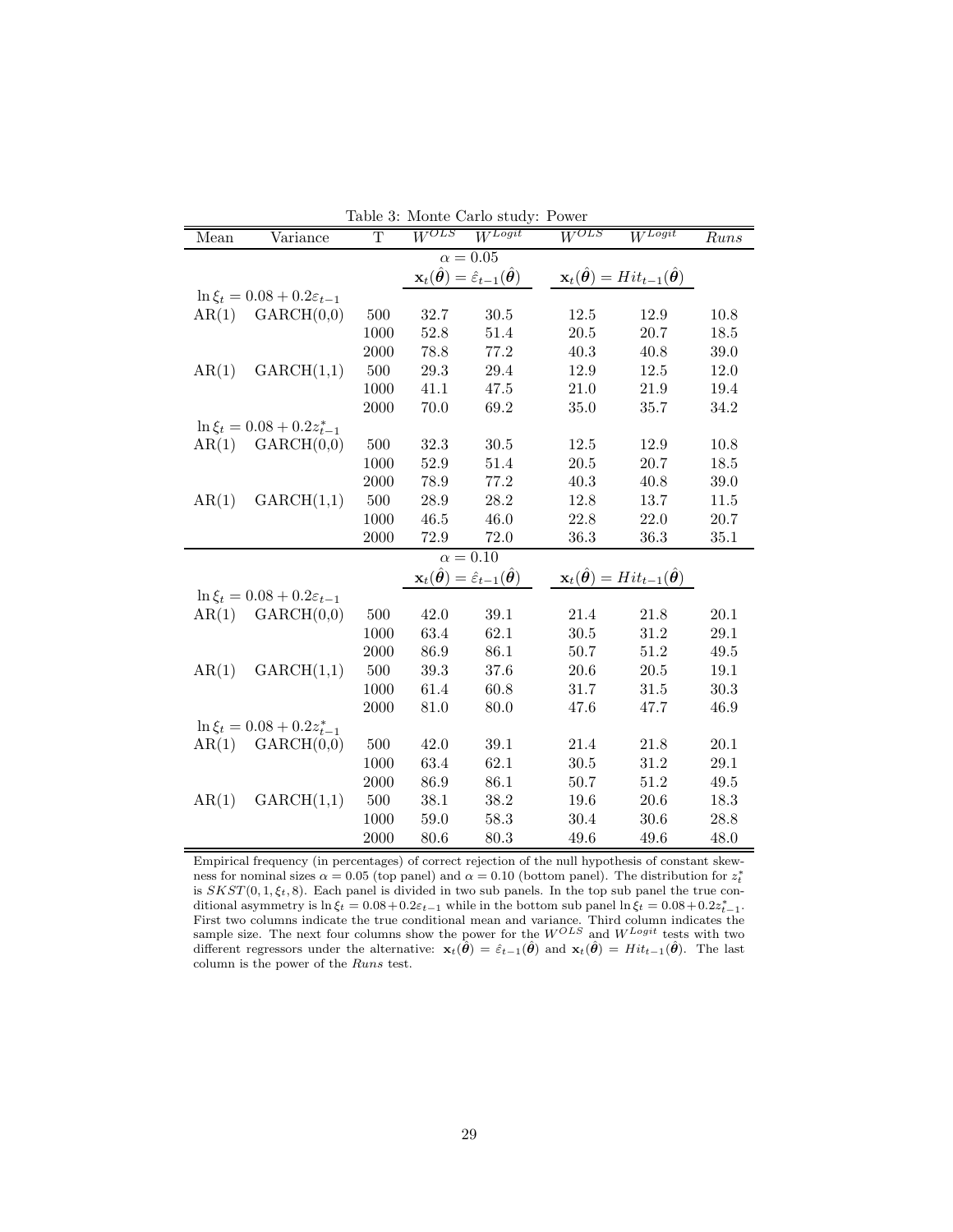|                                                                                                                                                    | Т    | $\overline{W_{II}^{OLS}}$ | $W^{\overline{OLS}}$ | $\frac{1}{U}$                                                                                                                                        | $W^{{\overline{Logit}}}$ | $Runs_U$ | Runs  |  |  |  |
|----------------------------------------------------------------------------------------------------------------------------------------------------|------|---------------------------|----------------------|------------------------------------------------------------------------------------------------------------------------------------------------------|--------------------------|----------|-------|--|--|--|
| $\alpha = 0.05$                                                                                                                                    |      |                           |                      |                                                                                                                                                      |                          |          |       |  |  |  |
| $=(\hat{\varepsilon}_{t-1}(\hat{\pmb{\theta}}),\hat{\varepsilon}_{t-2}(\hat{\pmb{\theta}}))^{\prime}$<br>$\mathbf{x}_t(\hat{\boldsymbol{\theta}})$ |      |                           |                      |                                                                                                                                                      |                          |          |       |  |  |  |
| AR(1)                                                                                                                                              | 500  | 1.80                      | 5.60                 | $1.70\,$                                                                                                                                             | 5.30                     | 0.50     | 3.80  |  |  |  |
|                                                                                                                                                    | 1000 | 1.60                      | 6.60                 | 1.60                                                                                                                                                 | 6.10                     | 1.70     | 5.70  |  |  |  |
|                                                                                                                                                    | 2000 | 1.60                      | 5.30                 | 1.60                                                                                                                                                 | 4.90                     | 1.30     | 4.40  |  |  |  |
| AR(1)                                                                                                                                              | 500  | 1.90                      | 5.90                 | 2.00                                                                                                                                                 | 6.10                     | 0.70     | 5.30  |  |  |  |
|                                                                                                                                                    | 1000 | 1.40                      | 5.80                 | 1.40                                                                                                                                                 | 6.20                     | 1.40     | 6.70  |  |  |  |
|                                                                                                                                                    | 2000 | 2.60                      | 5.30                 | 2.60                                                                                                                                                 | 5.50                     | 1.00     | 4.90  |  |  |  |
| GARCH(1,1)                                                                                                                                         | 500  | 1.60                      | 5.70                 | 1.70                                                                                                                                                 | 6.00                     | 0.50     | 5.90  |  |  |  |
|                                                                                                                                                    | 1000 | 1.40                      | 4.70                 | 1.40                                                                                                                                                 | 5.20                     | 0.40     | 3.70  |  |  |  |
|                                                                                                                                                    | 2000 | 1.30                      | 5.40                 | 1.40                                                                                                                                                 | 5.70                     | 0.50     | 4.80  |  |  |  |
| $\nu_t$                                                                                                                                            | 500  | 1.90                      | 4.80                 | 1.50                                                                                                                                                 | 5.30                     | 0.70     | 5.00  |  |  |  |
|                                                                                                                                                    | 1000 | 2.00                      | 5.20                 | 2.00                                                                                                                                                 | 5.80                     | 0.80     | 4.90  |  |  |  |
|                                                                                                                                                    | 2000 | 2.00                      | 5.50                 | 2.10                                                                                                                                                 | 5.80                     | 0.90     | 6.00  |  |  |  |
|                                                                                                                                                    |      |                           | $\alpha = 0.10$      |                                                                                                                                                      |                          |          |       |  |  |  |
|                                                                                                                                                    |      |                           |                      | $\mathbf{x}_{t}(\hat{\boldsymbol{\theta}})=(\hat{\varepsilon}_{t-1}(\hat{\boldsymbol{\theta}}),\hat{\varepsilon}_{t-2}(\hat{\boldsymbol{\theta}}))'$ |                          |          |       |  |  |  |
| AR(1)                                                                                                                                              | 500  | 3.40                      | 11.30                | 3.30                                                                                                                                                 | 11.00                    | 2.70     | 8.90  |  |  |  |
|                                                                                                                                                    | 1000 | 4.40                      | 11.20                | 4.30                                                                                                                                                 | 11.20                    | 3.80     | 11.40 |  |  |  |
|                                                                                                                                                    | 2000 | 3.60                      | 10.90                | 3.50                                                                                                                                                 | 10.50                    | 2.90     | 8.60  |  |  |  |
| AR(1)                                                                                                                                              | 500  | 3.20                      | 10.10                | 3.60                                                                                                                                                 | 10.30                    | 2.50     | 9.70  |  |  |  |
|                                                                                                                                                    | 1000 | 3.60                      | 10.10                | 3.60                                                                                                                                                 | 10.40                    | 1.70     | 11.00 |  |  |  |
|                                                                                                                                                    | 2000 | 3.90                      | 10.20                | 3.70                                                                                                                                                 | 9.90                     | 2.80     | 10.80 |  |  |  |
| GARCH(1,1)                                                                                                                                         | 500  | 3.20                      | 11.00                | 3.20                                                                                                                                                 | 11.50                    | 2.20     | 8.90  |  |  |  |
|                                                                                                                                                    | 1000 | 3.90                      | 11.90                | 4.30                                                                                                                                                 | 12.20                    | 3.10     | 11.80 |  |  |  |
|                                                                                                                                                    | 2000 | 3.40                      | 10.40                | 3.70                                                                                                                                                 | 10.60                    | 2.80     | 8.90  |  |  |  |
| $\nu_t$                                                                                                                                            | 500  | 4.50                      | 11.80                | 4.40                                                                                                                                                 | 11.50                    | 2.40     | 9.40  |  |  |  |
|                                                                                                                                                    | 1000 | 4.60                      | 10.50                | 4.20                                                                                                                                                 | 10.70                    | 2.30     | 9.40  |  |  |  |
|                                                                                                                                                    | 2000 | 4.50                      | 11.20                | 4.50                                                                                                                                                 | 11.00                    | 2.70     | 10.80 |  |  |  |

Table 4: Monte Carlo study: Robustness check

Empirical frequency (in percentages) of incorrect rejection of the null hypothesis of constant skewness for nominal sizes  $\alpha = 0.05$  (top panel) and  $\alpha = 0.10$  (bottom panel). The distribution for  $z_t^*$  is  $SKST(0, 1, \exp(0.08), 8)$ . First column indicates the model component that is misspecified. In the first 3 rows of each panel the true conditional variance is  $\sigma_t^2 = 1$  and the conditional mean is 0 but it is estimated as an AR(1). In the rows 4 to 6 the true conditional variance is the GARCH(1,1) used in previous tables and the conditional mean is 0 but it is estimated as an AR(1). In the rows 7 to 9 the true conditional mean is 0 and the conditional variance follows an APARCH model but it is estimated as a  $GARCH(1,1)$ . Rows 10 to 12 present the case where the conditional mean is 0 and the conditional variances is  $\sigma_t^2 = 1$ . The true tail index is conditional:  $\nu_t = 8 + 0.1z_{t-1}^*$ , but wrongly assumed constant:  $\nu_t = \nu$ . Second column indicates the sample size. The remaining six columns show the size for the different tests. The subindex  $U$  indicates that the test is uncorrected. For each horizontal block a different set of regressors under the alternative is considered, gathered in  $\mathbf{x}_t(\hat{\theta})$ , for the parametric tests. Bold (italic) values correspond to an undersized (oversized) test.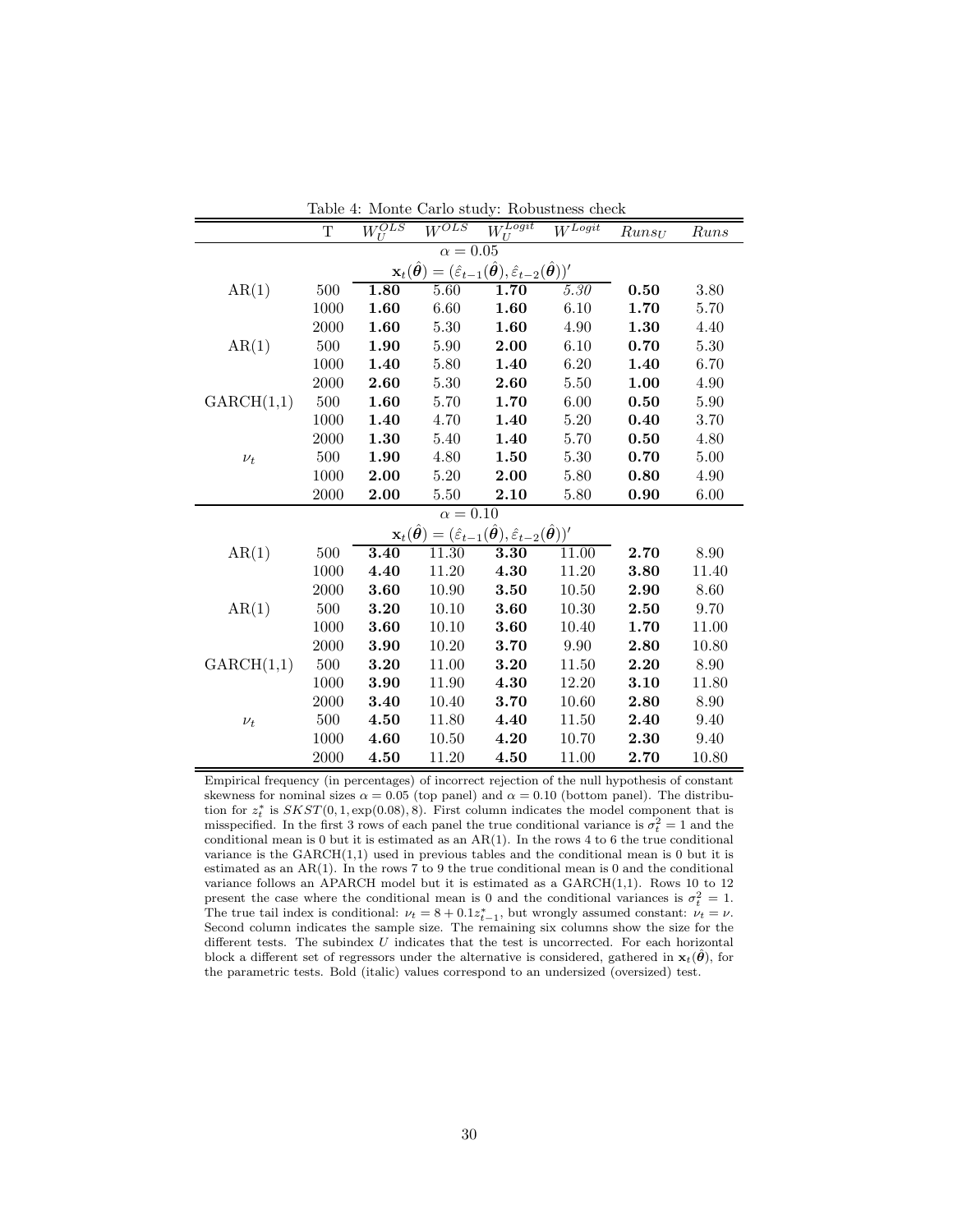|                                         | NIKKEI      | <b>FTSE</b> | AT        | <b>HSI</b>  | Lable 9. Estimation results, diagnosis and tests<br><b>DUPONT</b> | SMI      | TWEI      | TBIL <sub>30</sub> |
|-----------------------------------------|-------------|-------------|-----------|-------------|-------------------------------------------------------------------|----------|-----------|--------------------|
| $\mu$                                   | $-0.001$    | 0.017       | 0.052     | 0.050       | 0.051                                                             | 0.043    | 0.003     | $-0.030$           |
|                                         | (0.023)     | (0.013)     | (0.025)   | (0.022)     | (0.026)                                                           | (0.013)  | (0.007)   | (0.015)            |
| $\phi_1$                                |             |             |           | 0.049       | 0.006                                                             |          |           |                    |
|                                         |             |             |           | (0.018)     | (0.018)                                                           |          |           |                    |
| $\phi_2$                                |             |             |           |             | $-0.039$                                                          |          |           |                    |
|                                         |             |             |           |             | (0.018)                                                           |          |           |                    |
| $\omega$                                | 0.030       | 0.011       | $0.007\,$ | 0.016       | 0.009                                                             | 0.022    | $0.002\,$ | 0.009              |
|                                         | (0.007)     | (0.002)     | (0.004)   | (0.004)     | (0.004)                                                           | (0.004)  | (0.001)   | (0.004)            |
| $\alpha_1$                              | 0.069       | 0.057       | 0.055     | 0.058       | 0.048                                                             | 0.087    | 0.040     | 0.037              |
|                                         | (0.010)     | (0.008)     | (0.012)   | (0.010)     | (0.010)                                                           | (0.011)  | (0.008)   | (0.008)            |
| $\beta_1$                               | 0.925       | 0.943       | 0.954     | 0.941       | 0.958                                                             | 0.911    | 0.962     | 0.958              |
|                                         | (0.010)     | (0.007)     | (0.011)   | (0.008)     | (0.009)                                                           | (0.011)  | (0.007)   | (0.010)            |
| $\gamma$                                | 0.584       | 0.879       | $0.142\,$ | 0.530       | 0.244                                                             | 0.573    | 0.118     | 0.194              |
|                                         | (0.116)     | (0.136)     | (0.090)   | (0.107)     | (0.106)                                                           | (0.087)  | (0.112)   | (0.118)            |
| $\zeta$                                 | $1.107\,$   | 1.006       | $1.191\,$ | 1.307       | 1.033                                                             | 1.024    | $1.150\,$ | 1.479              |
|                                         | (0.197)     | (0.181)     | (0.255)   | (0.189)     | (0.236)                                                           | (0.184)  | (0.343)   | (0.362)            |
| $\nu$                                   | 9.772       | 24.177      | 7.584     | 7.208       | 7.689                                                             | 11.969   | 8.517     | 8.743              |
|                                         | (1.565)     | (8.624)     | (0.999)   | (0.959)     | (0.966)                                                           | (2.118)  | (1.276)   | (1.241)            |
| $\ln \xi$                               | $-0.021$    | $-0.129$    | $0.036\,$ | $0.004\,$   | 0.071                                                             | $-0.122$ | $-0.053$  | $\,0.062\,$        |
|                                         | (0.026)     | (0.027)     | (0.025)   | (0.024)     | (0.026)                                                           | (0.027)  | (0.025)   | (0.027)            |
|                                         |             |             |           |             | Diagnosis                                                         |          |           |                    |
| Q(10)                                   | 0.785       | 0.336       | 0.478     | 0.194       | 0.811                                                             | 0.755    | 0.434     | 0.115              |
| Q2(10)                                  | 0.380       | 0.233       | 0.282     | 0.524       | 0.468                                                             | 0.298    | 0.710     | 0.871              |
| Tse                                     | $0.100\,$   | 0.122       | 1.000     | 0.227       | 0.462                                                             | 0.357    | 0.999     | 0.959              |
|                                         |             |             |           |             | <b>Tests</b>                                                      |          |           |                    |
| $W^{Runs}$                              | 0.033       | 0.849       | 0.133     | 0.034       | 0.866                                                             | 0.209    | 0.011     | 0.461              |
| $W^{OLS}$ :                             |             |             |           |             |                                                                   |          |           |                    |
| $\varepsilon_{t-1}$                     | 0.038       | 0.678       | 0.016     | 0.004       | 0.168                                                             | 0.678    | 0.059     | 0.354              |
| $\varepsilon_{t-1},\!\varepsilon_{t-2}$ | $\,0.035\,$ | 0.051       | 0.053     | 0.007       | 0.041                                                             | 0.833    | 0.166     | 0.468              |
| $\varepsilon_{t-1}^2$                   | 0.545       | 0.610       | 0.735     | 0.699       | 0.325                                                             | 0.164    | 0.847     | 0.328              |
| $\varepsilon_{t-}^3$                    | 0.191       | 0.509       | 0.666     | $\,0.034\,$ | 0.891                                                             | 0.557    | $\!0.545$ | 0.665              |
| $-1$<br>$\sigma_{t-1}^2$                | $0.656\,$   | 0.739       | 0.606     | 0.523       | 0.010                                                             | 0.333    | 0.640     | 0.704              |
| $\varepsilon_{t-1},\varepsilon_{t-1}^2$ | $0.100\,$   | 0.794       | 0.050     | 0.012       | 0.242                                                             | 0.337    | $0.158\,$ | 0.367              |
| $\varepsilon_{t-1}, \sigma_{t-1}^2$     | $0.106\,$   | 0.865       | 0.048     | 0.013       | 0.017                                                             | 0.574    | 0.148     | 0.596              |
| $\varepsilon_{t-1},\varepsilon_{t-1}^3$ | $0.117\,$   | 0.803       | 0.004     | 0.011       | 0.238                                                             | 0.841    | 0.009     | 0.650              |
|                                         |             |             |           |             |                                                                   |          |           |                    |

Table 5: Estimation results, diagnosis and tests

Top panel shows the estimation results of the model with constant asymmetry. Standard errors in parenthesis. Middle panel shows the diagnosis for the conditional mean and variance.  $Q(10)$ ,  $Q2(10)$  and T se correspond respectively to the p-value of the Box-Pierce statistics with 10 lags on the standardized and squared standardized residuals, and the Tse test for conditional heteroscedasticity with 10 lags. Bottom panel shows the p-values of the  $W^{Runs}$  test and the  $W^{OLS}$  test under different alternatives.  $W^{Logit}$  tests are not shown because of the similarity with  $W^{OLS}$ .